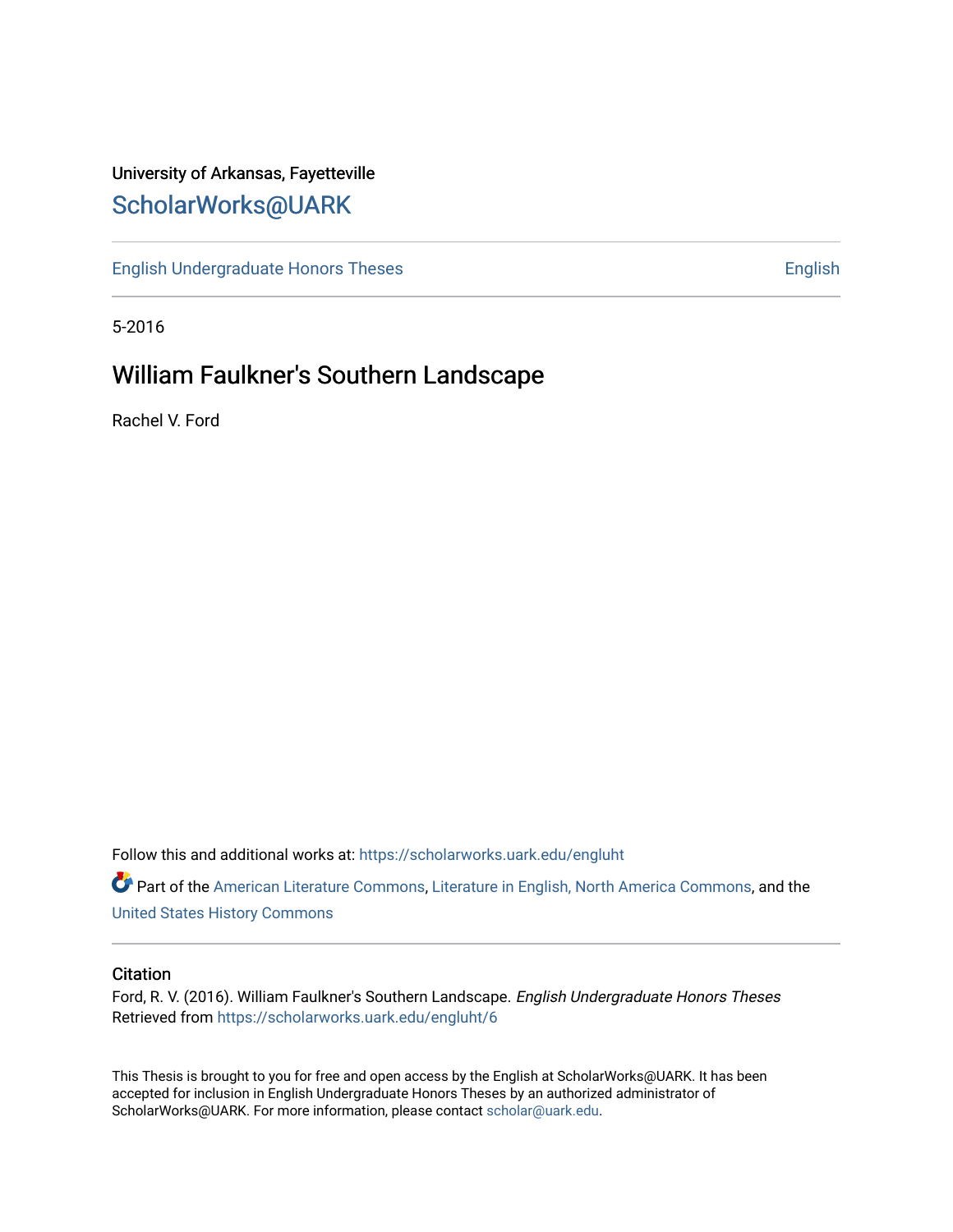# **William Faulkner's Southern Landscape**

An Honors Thesis submitted in partial fulfillment of the requirements for Honors Studies in English

By:

Rachel V. Ford

Spring 2016 English J. William Fulbright College of Arts and Sciences **The University of Arkansas**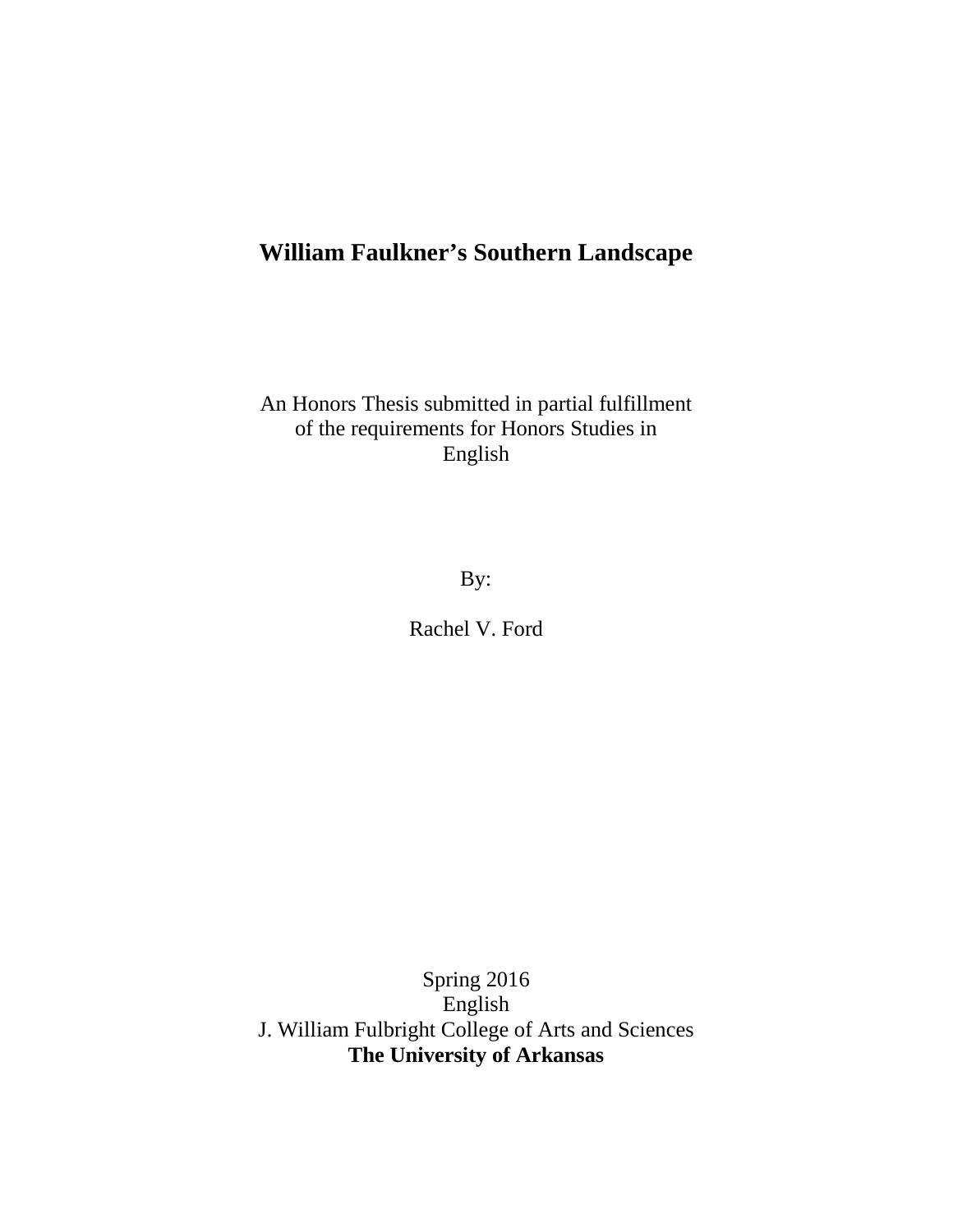### **Acknowledgements**

I am in deep gratitude to all who supported me, shepherded me, and brought me coffee during this researching and writing process. Thank you to the staff of the University of Arkansas English, History, and Political Science Departments for instruction and guidance. A major thank you to my thesis director, the brilliant Dr. Lisa Hinrichsen, for her unwavering patience with this frazzled senior and for consistently encouraging and challenging me to read more, seek deeper, and write beyond my own expectations. And lastly, thank you to William Faulkner for setting forth his works through sound and fury so that little Arkansans like me can read them, hate them, love them, annotate them, sleep with them under my pillow, and ponder with them what it truly means to be southern.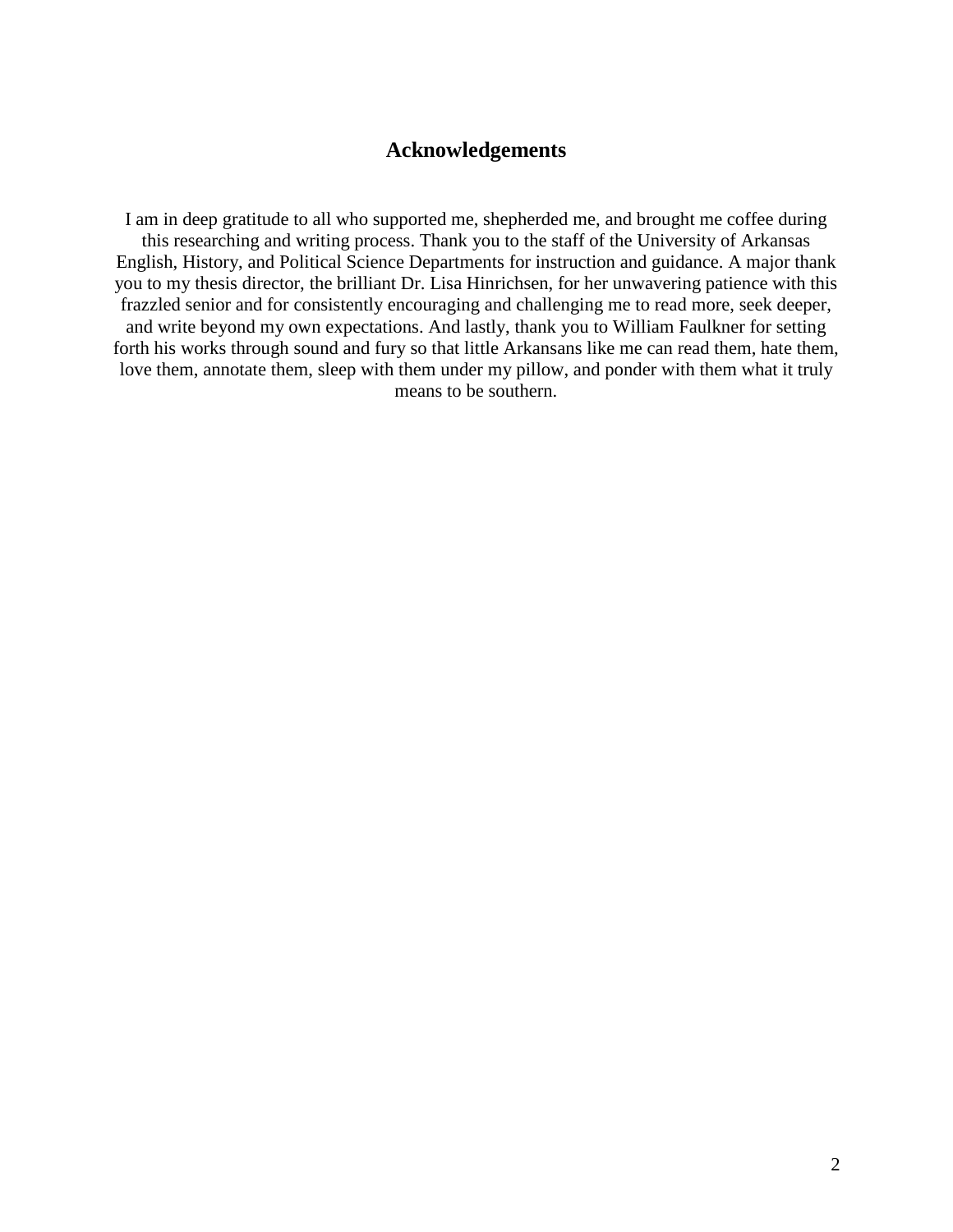## **Table of Contents**

| Flood, Fire, Fish, and Femininity:                                                        |  |
|-------------------------------------------------------------------------------------------|--|
| The Planting of Nature and Men:                                                           |  |
| The Dark and Ravaged Fatherland:<br>Ecological and Racial Devastation in Go Down, Moses36 |  |
|                                                                                           |  |
|                                                                                           |  |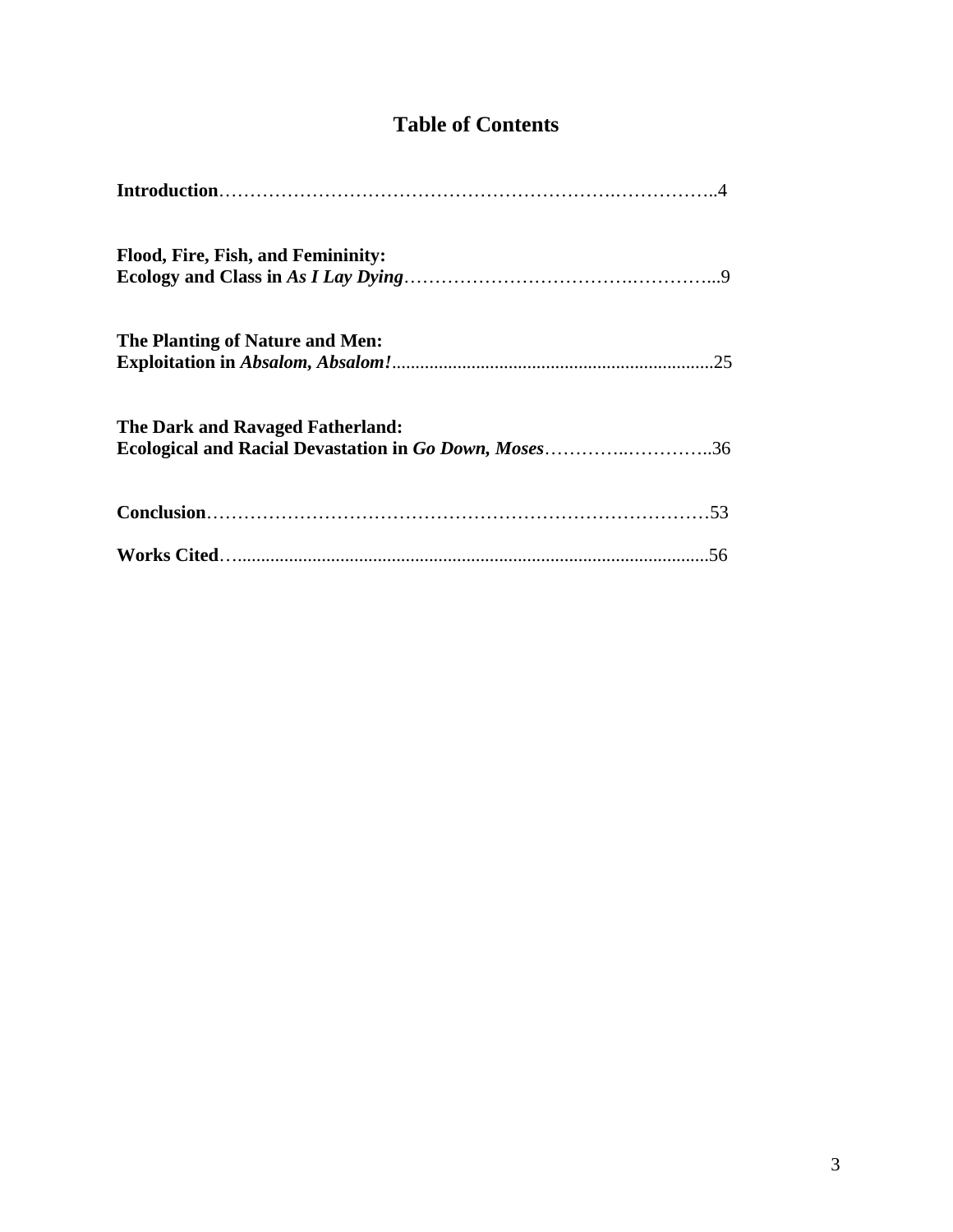#### **Introduction**

I was seventeen years old and a senior in high school when I was first introduced to the twisted mind of William Faulkner and frankly, I was horrified. I was assigned to read *As I Lay Dying* for an English class and felt as though I had been thrown to the wolves. Struggling for weeks reading and re-reading the book, I toiled to sort through the different narrators and themes. I was transfixed by the work and shocked at the audacity of it all. *Who does this William Faulkner think he is?* I angrily thought as I journeyed across Mississippi with the bumbling Bundrens. Though still confident that I was the only student in the class that actually finished the novel in its entirety, I vowed to never read Faulkner again. He was a towering giant of southern writing and I never wanted to relive the experience of reading one of his works again. But as the years went by, the warmth of the southern sun as hot as Jewel's quick temper, the searing pain of Cash's twice broken leg, the stench of Addie's decomposing body, and the deep-rooted restlessness and fear silenced behind Dewey Dell's lips stayed with me. I couldn't rid myself of the world in which Faulkner had dropped me.

The American South has long been a topic of fascination and study to the rest of the world. It is a region and a people of rich, yet tumultuous history, devastated by war, poverty, natural disaster, political corruption, and violent racism. Regardless of its glory or brokeness, it is a region worth studying. The South rose to power in the nineteenth century as a region of economic prosperity built upon the wildly successful plantation system, which used mass slave labor to grow and produce cotton: the ultimate cash crop that put the region on the global market. The plantation system defined the region's social hierarchy. Wealthy white planters controlled the politics, economy, and strict social order. While the rest of the country was advancing quickly towards urbanization and industrialization, the South chose to stay firmly agrarian. But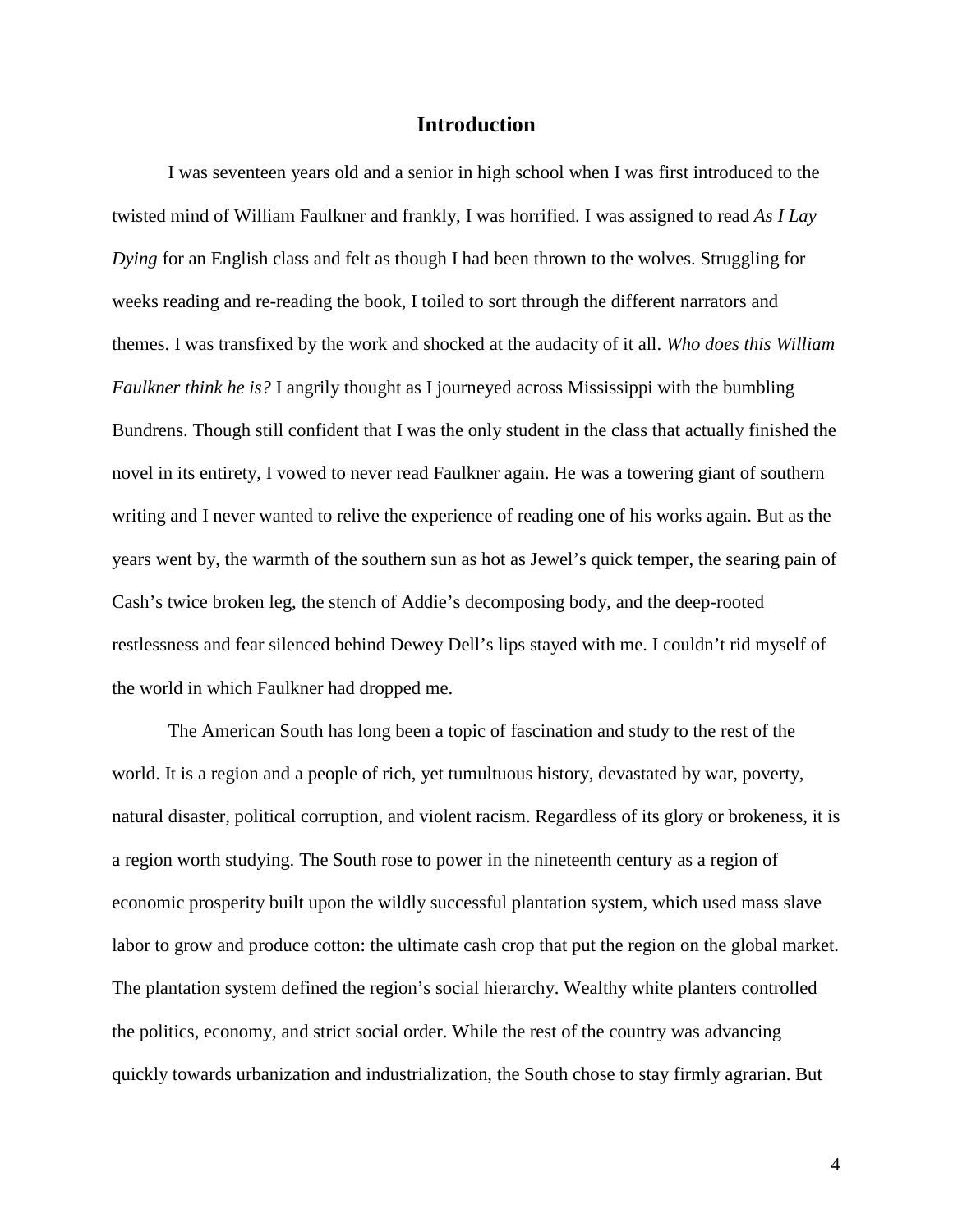the southern planters were fighting a losing battle with the federal government for control over their slaves, and thus, their livelihoods. After eleven southern states seceded from the Union in 1861 and the American Civil War began, many white southerners went to fight not only for the protection of slavery, but also for a way of life they had always known. What would life be like for southerners with no mass labor system, no social order, and no effective politics?

When the war ended in 1865, the defeated South lay in ruin. After a failed Reconstruction, southerners struggled to pick up the pieces. Devastated by war, natural disaster, political anarchy, racial brutality, disease, and poverty, southerners were left with an exhausted land, a lost cause, a broken ideology, and rampant violence. And thus is the environment in which the famous William Faulkner lived.

William Cuthbert Falkner was born in New Albany, Mississippi in 1897, just a couple of generations after the war to a well-known, deeply southern family. A celebrated writer in his time, Faulkner wrote boldly about issues in the South and his writing went against the grain of traditional southern writers. His works challenge the white southern beliefs that clung tightly to remembering the pre-Civil War South. Instead of reminiscing the past, Faulkner unashamedly illuminates issues within the region caused by the South's bloody history. His works went on to be made into screenplays and even won him the Nobel Prize in Literature in 1949. Historian Don Doyle points out, "Faulkner's view of history was more tragic than nostalgic. He saw the southern past as a burden on his people, carrying with it sins so profound that the past constituted a curse that hung over the land, inherited by one generation after another" (Doyle 18). Faulkner shatters many traditional southern ideals of white supremacy, the Lost Cause, and the belief that the region must be restored to its former glory. To him, it is a land running with blood.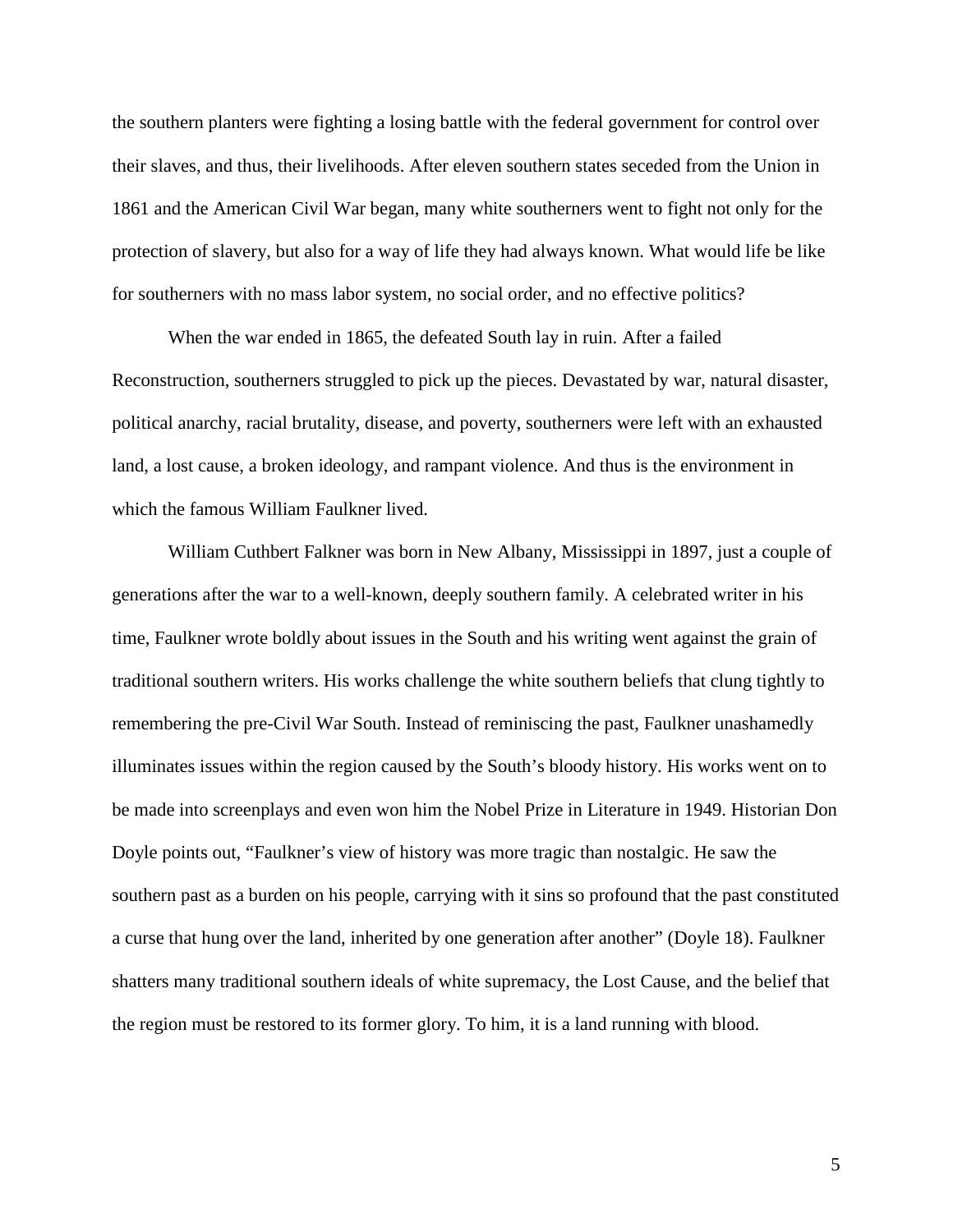This land Faulkner describes is what makes his writings so impactful. Faulkner was born and died in Mississippi, and he wrote specifically about that region. Understanding Mississippi is essential to understanding Faulkner's works. American political scientist V.O. Key, Jr., in his influential work, *Southern Politics in State and Nation*, discusses Mississippi's distinction in the South: "Northerners, provincials that they are, regard the South as one large Mississippi," he writes. "Southerners, with their eye for distinction, place Mississippi in a class by itself" (Key 229). It would seem that the absurdity of the region is magnified in Mississippi at this time. It is a region all of its own yet it also strangely can encompass the entirety of the South's history.

I was fascinated with Faulkner's Mississippi, so I travelled there to gain a true sense of the area that he wrote about. I went to Oxford, home to Rowan Oak, Faulkner's house, and the inspiration for his fictional county and setting for many of his works, Yoknapatawpha County. I was shocked at how deeply southern the town is. Confederate flags fly proudly around the Oxford Square, lined with buildings still holding on to original architecture. Large houses full of old inheritance fortunes loom over the quaint streets and tall Confederate memorial statues loom over the Lafayette County Courthouse and the University of Mississippi campus as a constant reminder of what was lost so long ago. Though a fellow southerner, I felt like an outsider, stepping back in time and watching the proud locals live as if nothing had changed. It was a South I had never seen so closely, a South that lives in the shadow of what was just out of reach, a South that provided the setting for Faulkner's novels that he wrote in his study at his home in Oxford. "Once part of a frontier full of promise, following the Civil War and Reconstruction, Lafayette County, along with much of the rural Deep South became a backward region burdened by conditions of poverty, poor health, illiteracy, and misery that bore heavily on both races," explains Doyle (Doyle 2).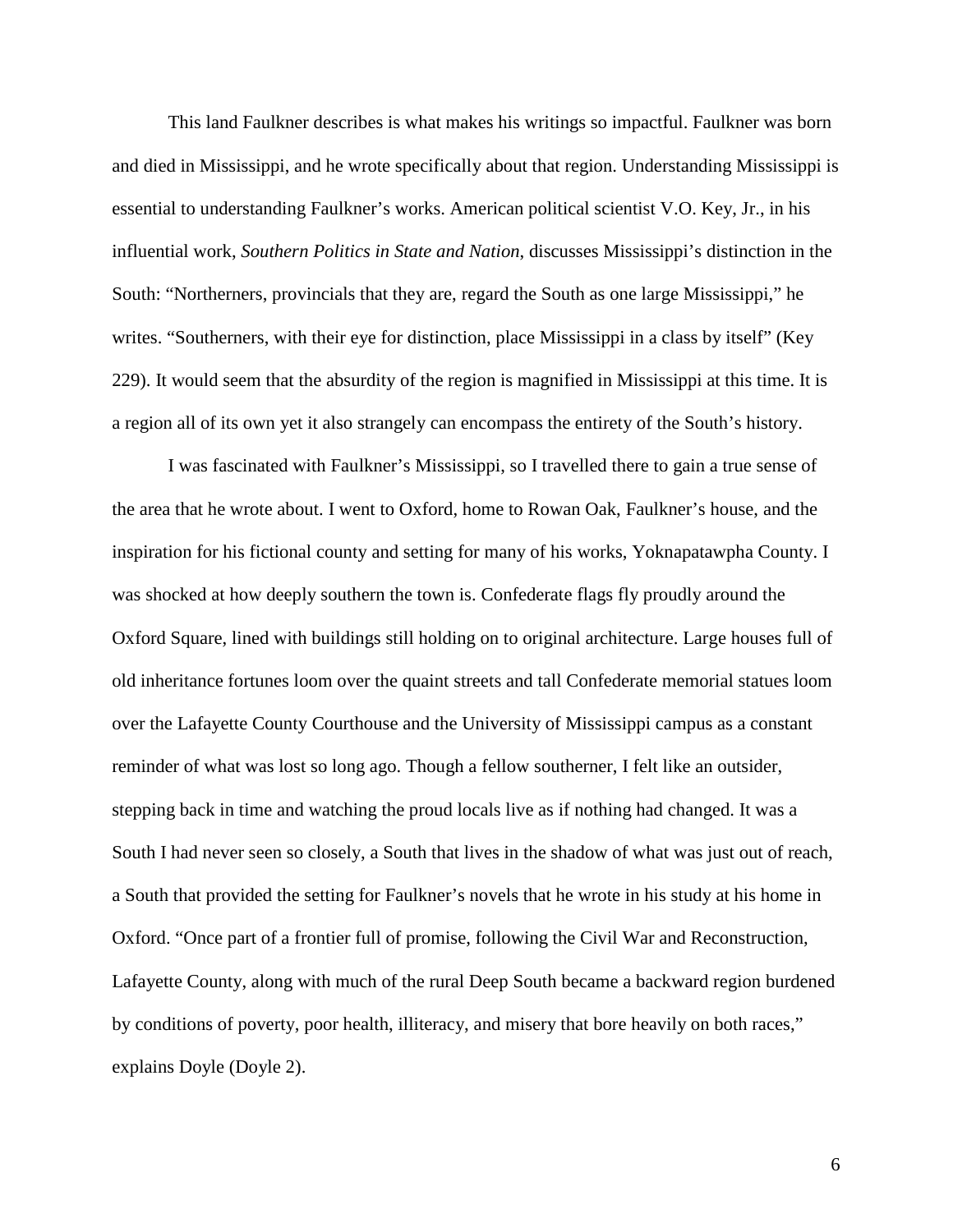Many brave critics have tackled Faulkner and examined the multiple dimensions of his work. His writing is so packed with issues and commentary that it's difficult to choose an angle in which to read him. No matter how much criticism and analysis I read on Faulkner's treatment of politics, history, gender, race, economics, or character and plot development, I couldn't get past the overshadowing setting. The harsh Mississippi landscape—a land full of humidity, vermin, disease, poverty, violence, flooding, and destruction—captivated my senses. Faulkner is a southerner deeply in touch with his roots. Faulkner's vivid descriptions transport the reader into his physical landscape: a very real Mississippi struggling with race, pride, and environmental devastation. On deeper inspection, this setting not only provides the backdrop to his stories, but also plays such a heavy role in the plot that it forces the characters to interact with the natural world and call into question issues tied to the physical land and southern society and ideology.

This thesis discusses how Faulkner's southerners interact with their physical environment. My approach is two-fold: first, I discuss the history of the area and explore ecocriticism on the land. Second, I close read and theorize about these texts to find what Faulkner had to say about these issues. In examining his works, I explore how the southern landscape reflects greater issues occurring in the South in the twentieth century. To illustrate this, I chose three of Faulkner's novels: *As I Lay Dying*, *Absalom, Absalom!*, and *Go Down, Moses*. These stories chronicle the experiences of different types of Mississippians and their experiences in the South.

My first chapter discusses Faulkner's mirroring of natural disasters and their effect on poverty and social class in the South during the mid-twentieth century in *As I Lay Dying.* The devastating Flood of 1927 destroyed the Mississippi Delta, the Great Depression of 1929 further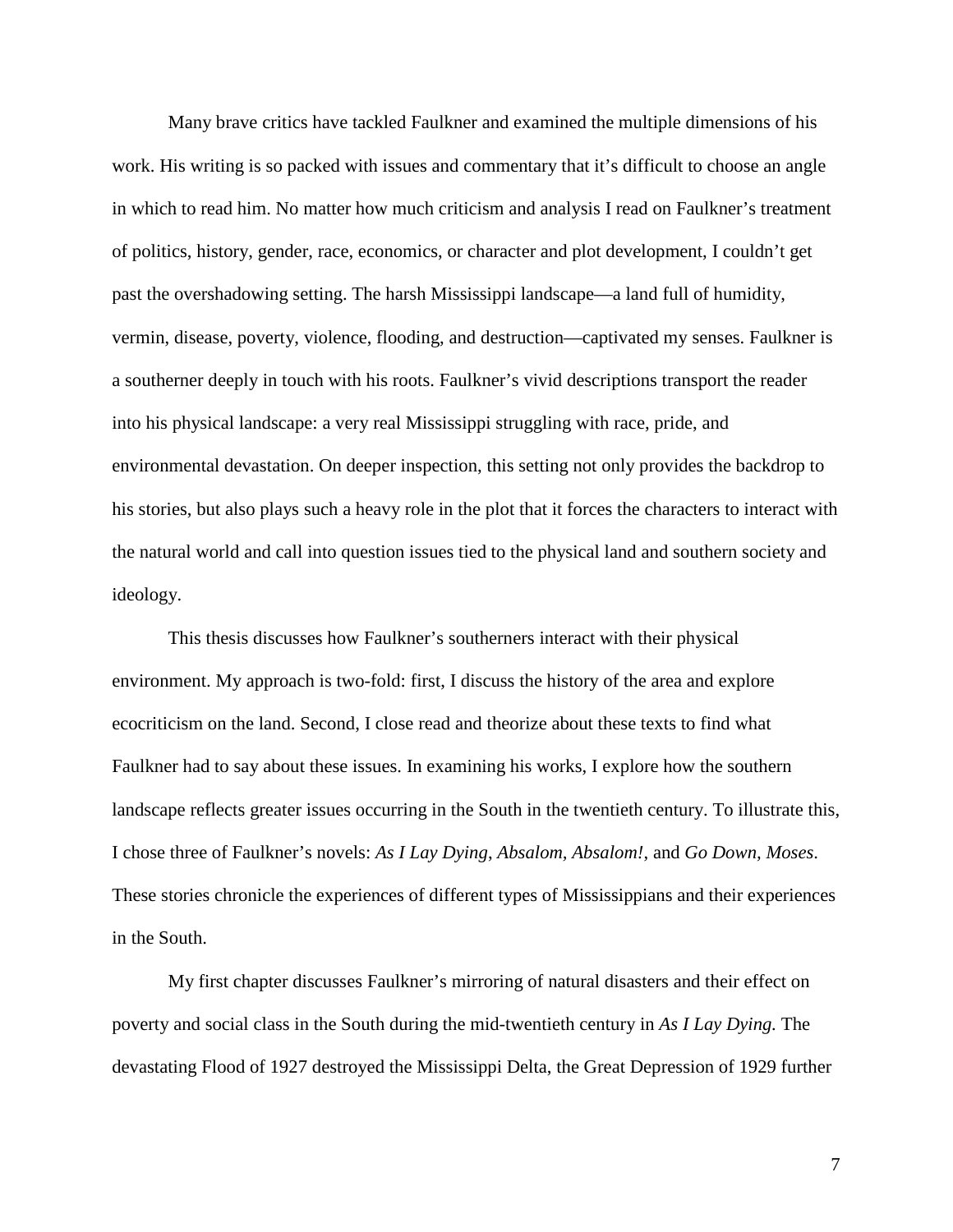isolated the poor, and the chaotic social shifts confined poor farmers. Through looking at different elements of the story and perspectives of the different narrators, I explore how the members of the Bundren family suffer from poverty, gender and class restrictions, and environmental dangers.

The next chapter tackles Faulkner's perhaps most famous work, *Absalom, Absalom!* This work takes on a historic panorama of the South, chronicling the rise and fall of the region through the character of Thomas Sutpen. Faulkner ties the history of the region to the land both in regional, national, and international soil. This chapter explains how Sutpen's interaction with Haitian slaves and Creole people reveals the South's exploitation of Haitian and American land, labor, and black bodies for personal gain.

Lastly, the final chapter explores one of his later works, *Go Down, Moses*. Written in pieces with broken narration, this novel reflects the fragmentation of the South. This illustration is two-fold. First, the region has been devastated by flood, infestation, and deforestation, physically destroying any southern idealist hopes of restoring the Old South. Second, the emergence of black modernity out of the brutal Jim Crow society shattered the white supremacy efforts, widening the gap between the races.

My goals in this study are to explore what scholars have said about Faulkner's works, forge a deeper relationship with the works themselves, and discuss prominent issues plaguing the southern landscape in the past, present, and future. By examining these issues and the way Faulkner writes them into his landscape, we can draw larger implications about what it means to be a southerner.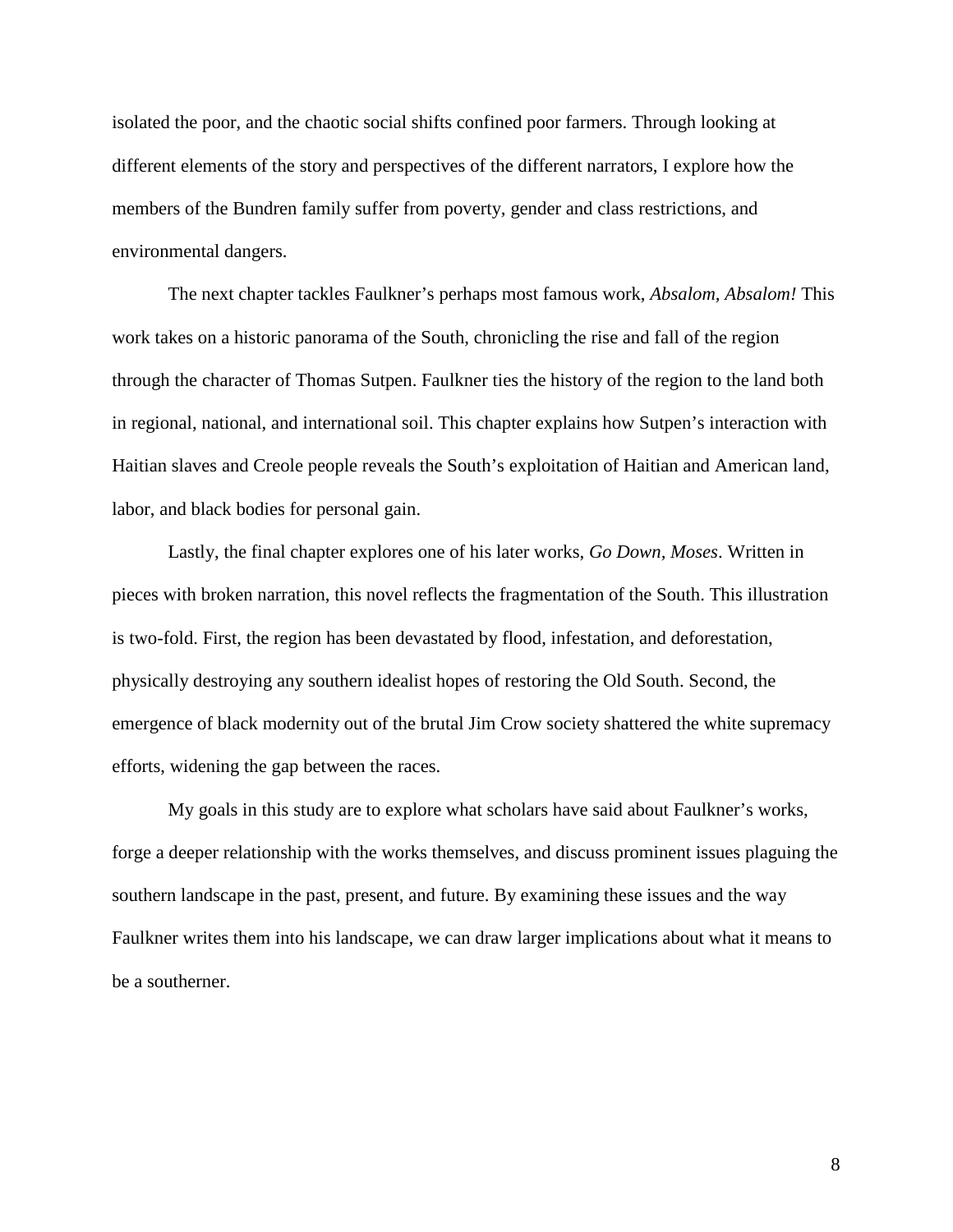## **Floods, Fire, Fish, and Femininity: Ecology and Class in** *As I Lay Dying*

"Place," argues Patricia Yeager, "is never simply 'place' in southern writing, but always a site where trauma has been absorbed into the landscape" (Yeager 13). Southern writing is defined by its strong sense of place. It describes a region that has undergone various traumas and holds history deep within its exhausted soil. Wrecked by poverty, natural disaster, and chaotic reworking of the political and social powers, the South lay in ruin coming into the twentieth century. With a background of economic devastation, the depletion of natural resources, and a flood-soaked landscape, enter William Faulkner's 1930 "tour-de-force" work, *As I Lay Dying.* 

Written over a frenzied period of six weeks, Faulkner's fifth novel exposes the different layers of social, political and religious issues in the American South. The story is written in 59 different sections and told by 15 different narrators to relay the story of the dysfunctional Bundren family and their journey to Jefferson, Mississippi to bury their dead mother. Faulkner uses the Mississippi landscape to further develop his characters, mirroring the early  $20<sup>th</sup>$  century southerner's relationship to the environment. In this chapter, I will discuss how the members of the Bundren family relate with the natural world through natural disaster, animal symbolism, and the personification of the female body through nature.

One of the most devastating events in American history was the Great Depression. In October of 1929, the American stock market crashed, plunging the United States into the largest and longest-lasting economic depression in the history of the Western world. The depression forced the already economically instable South into deeper poverty. In her book on social science and poverty in the twentieth century, Alice O'Connor describes the federal government's limited knowledge and concern about poverty at the time of the Great Depression. She claims that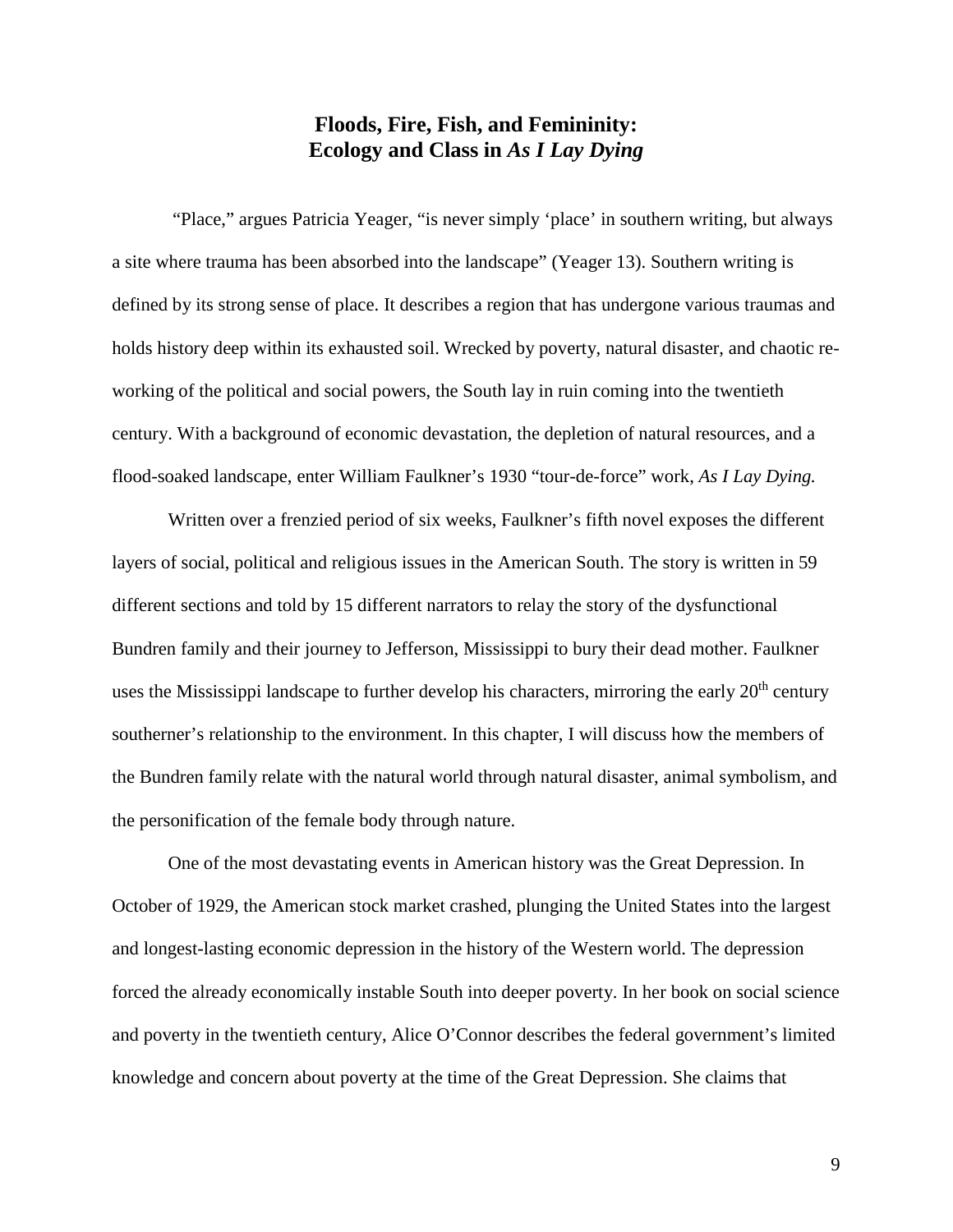poverty was not specifically defined or systematically combated until after World War II. She writes, "Not until the two decades following World War II, however, did social scientists begin to engage in debate about the existence of an independent culture of poverty that could persist even without the immediate deprivations caused by modernization, class, and race. The distinction was more than semantic, reflecting important and interrelated postwar changes that profoundly affected social scientific thinking about the poor" (O'Connor 99). This idea of "thinking about the poor" is examined in Faulkner's novel. Poverty is extremely restrictive in the South and it taints the lens in which the Bundrens see the world and themselves. Those in poverty were affected by disease, violence, and lack of education. In the South, the poor stayed poor. The Bundrens, and many others living in poverty in Mississippi during the mid-twentieth century, had little to no aid and were therefore doomed to remain in their socioeconomic status for the remainder of their lives. This created a sort of caste system for the South in which people like the Bundrens were to forever remain on the lower end, creating a complicated, tension-filled relationship between the individual and the southern environment.

Identifying the physical setting to which these people are confined is essential to understanding the role it plays in the novel. Place is a key characteristic of southern writing. In his analysis of Faulkner's creation space, William Ruzicka notes, "Expressive space comprises any free construction or natural formation of space which signifies, represents or symbolizes some part or act of existence. It is a shaping of space to be an image of truth" (Ruzicka 1). Central to Faulkner's works is his fictive county of Yoknapatawpha, located in Mississippi, which is modeled after Lafayette County. By creating his own space, Faulkner is able to shape and use it at will, which he does. Though Faulkner has created a fictive space, he still discusses true issues in the real South. The landscape setting becomes a mirror and a symbolizer of the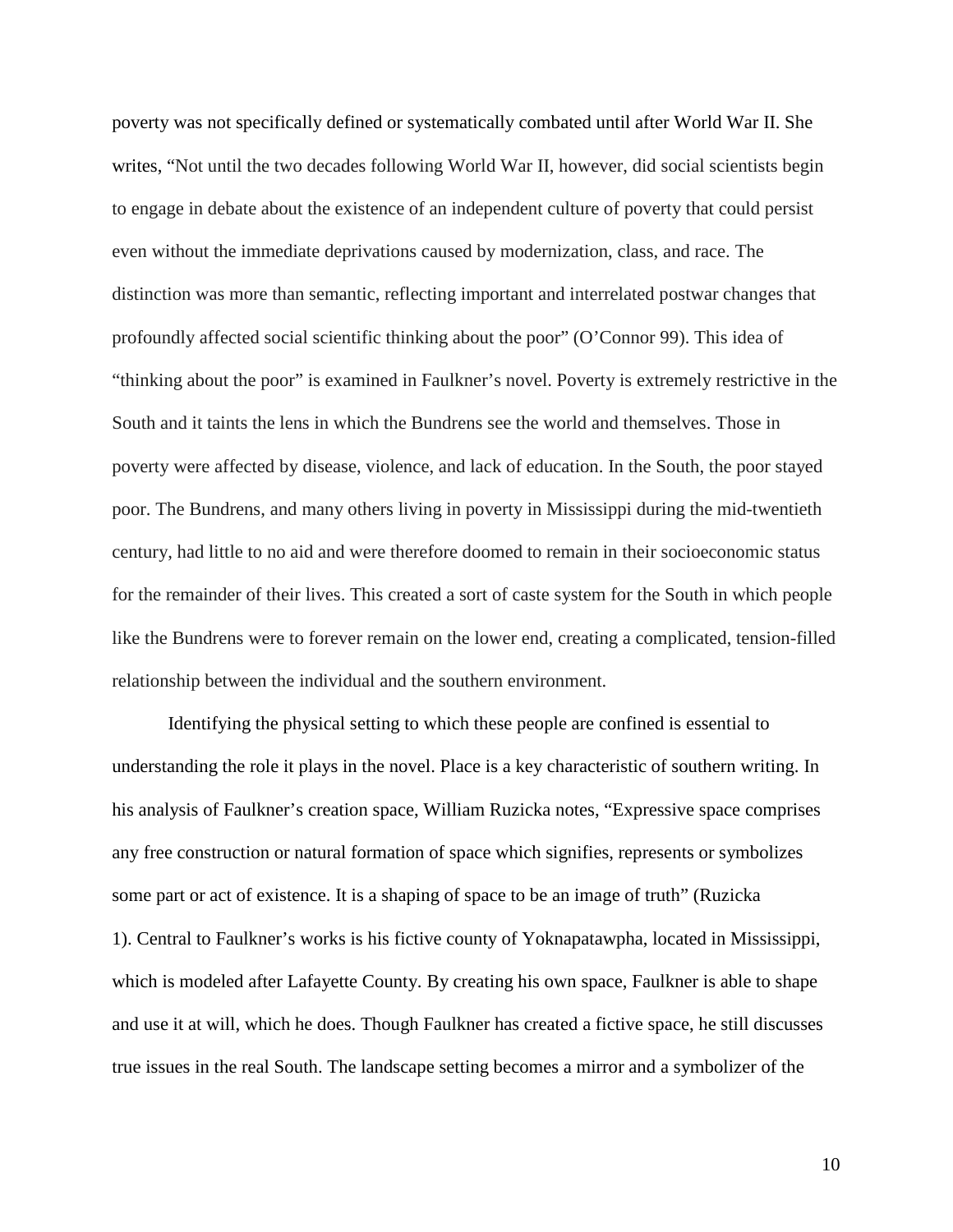larger southern environment and culture of 1930. Faulkner's created place has purpose in its name. The name Yoknapatawpha derives from the name of those who first lived in Mississippi. In his book, *Faulkner's County*, Don Doyle explains the meaning behind the name Faulkner chose for his created place: "A modern Chickasaw dictionary tells us it also translates 'to be ripped; to be cut open for disemboweling.' Faulkner may not have been aware of these various levels of meaning, but, wittingly or not, he chose a word full of implications, many of them ominous, for the land and the people whose story he would tell" (Doyle 25). The natural environment in this novel does the work of its name: it opens up the characters, sometimes rather violently, as they explore existence and self. The natural world plays an essential role in the story because it develops the characters through trauma and tragedy, ripping them open and calling to question southern ideology and life at this time. Faulkner uses the brutal landscape of recent ecological devastation through flood, mining, and timber in the South to mirror the turmoil of the early to mid-twentieth century

With the knowledge of the odds against poor southerners in mind, Faulkner's use of natural disasters both mirrors true events and also represent the inevitable larger forces against his characters. Christopher Rieger argues, "the idea of nature is an important tool in the construction of the idea of the South and in the construction of the actual, physical conditions of Southern society" (Rieger 1). The southern landscape is not merely a backdrop for Faulkner's stories, but plays a real, moving, interactive character as the characters relate and react to it, mirroring the southern environment at the time. The Bundrens face two major forces of nature flood and fire—that hinder them in their mission to fulfill their mother's dying wish and bury her in Jefferson. His representations of natural forces such as the flooding river and fire in the barn mimic real disasters that had previously destroyed the land just three years before the book's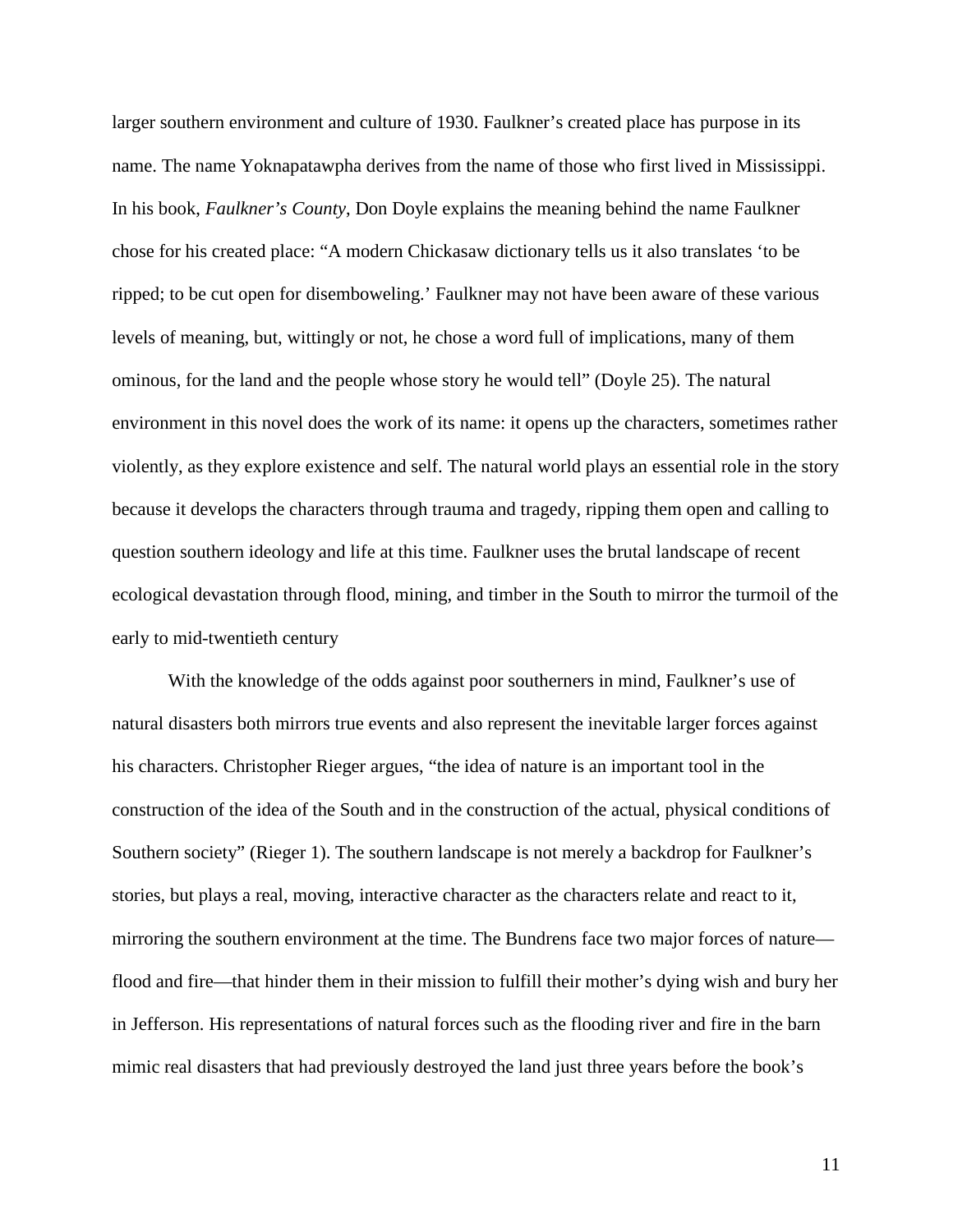publication. Therefore, these forces are not randomly placed by Faulkner, however, but represent larger social issues brought forth by environmental destruction.

Early on in their journey, the Bundrens must cross the river. What should have been an easy task is suddenly turned into a difficult and dangerous endeavor. The heavy rain has washed away the bridge over the river and so the family is forced to wade into the water to cross, all while attempting to stabilize the wagon holding Addie's coffin. It leaves the characters at the unrelenting mercy of the environment as they are forced to work against rushing river to save their mother's body and thus complete their mission to honor her last "wish to lie among her own people" (Faulkner 18) in Jefferson. A parallel can be drawn from the river-crossing scene in the book and the actual Flood of 1927 that occurred just before. In the winter of 1926, extremely heavy rains filled the Mississippi River Valley and in spring of 1927, the levees on the Mississippi burst and the water flooded over 27,000 square miles of land, mostly in the Mississippi Delta region. William Alexander Percy, a Mississippi lawyer and poet, describes the flood in his memoir, *Lanterns on the Levee*: "We stood on the gallery and watched and waited. Then up the gutter of Percy Street we saw it gliding, like a wavering brown snake. It was swift and it made toward the river. Father looked somberly over the drowning town. I think he was realizing it was the last fight he would make for his people" (Percy 229). Percy, in charge of Flood Relief Committee at the local Red Cross, chronicles the rising racial tensions and floodwaters that engulfed the region. With the flood came increased disease, poverty, and destruction of land. Southerners knew and understood the implications of the flood. It further isolated the poverty by destroying their entire homes, farms, and lives, leaving them at the mercy of the wealthy whites of the land and the federal government.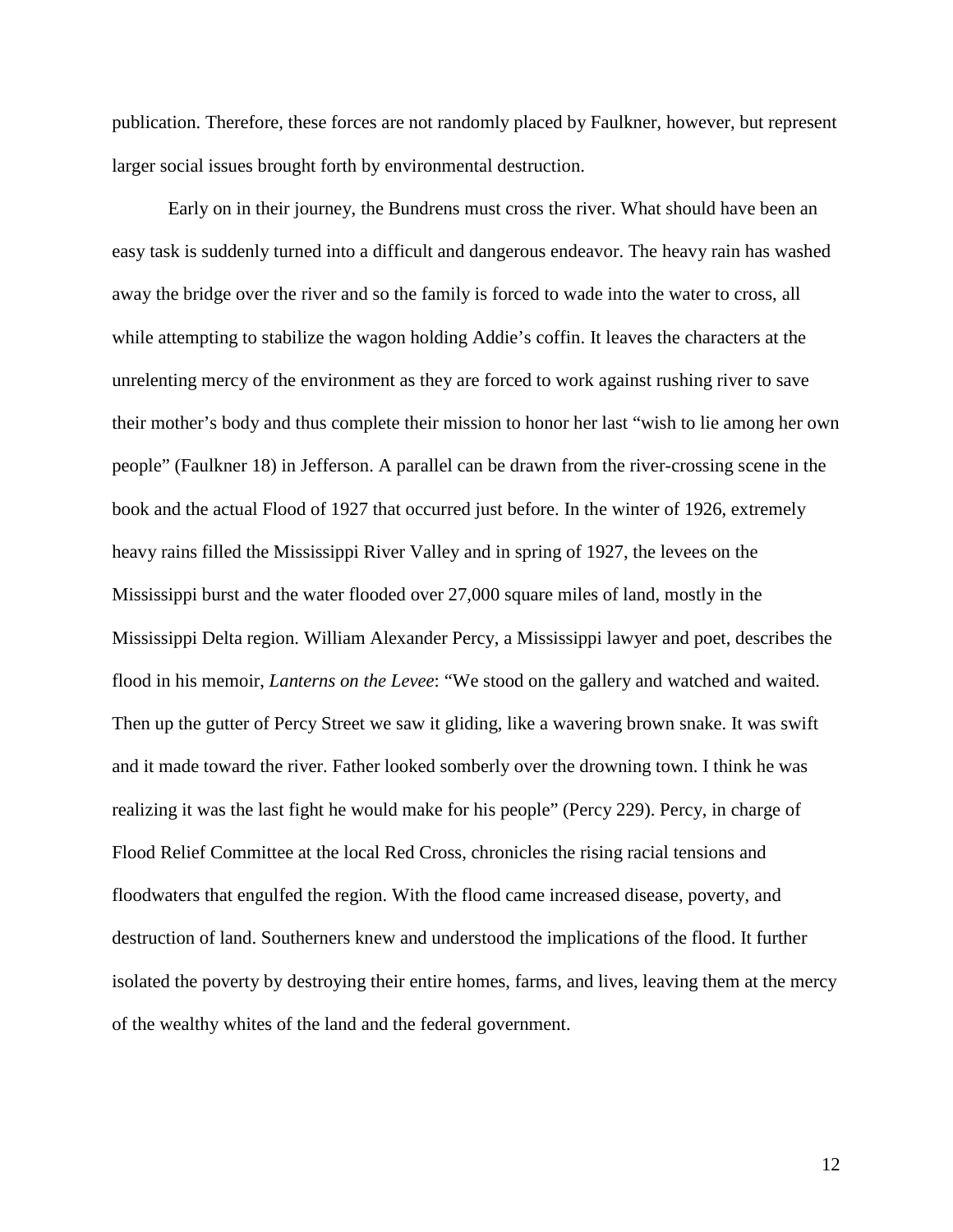The Bundrens, as poor Mississippians, would have been deeply affected by the devastation. The South was still rebuilding after the Civil War and the early twentieth century marked the beginning of progress and industrialization. But the floodwaters suddenly covered almost the entire area, stretching across the entire Delta region and displacing thousands of people, destroying livelihoods, and halting any industrial or technological advancement in the region. In Faulkner's novel, Darl personifies the water as more than an inanimate force. It is alive and moving. He observes the river before the family crosses it, describing how "just beneath the surface something huge and alive waked for a moment of lazy alertness out of and into light slumber again" (128). The rising floodwaters brought rising political, social, economic, and racial tensions between poor southerners and the larger federal government. The beginning of this section foreshadows what is to come: a battle with a living, moving, powerful force the family will have to fight against. The land in this section does not merely provide a setting to the characters, but becomes a dangerous, active character that, true to its name, breaks them open. Darl gives the water personality and purpose, foreseeing its threat to the family's mission.

The forces that are against the Bundrens are angry and powerful. Recounting the story to his wife, Tull describes how "[w]e could hear the water hissing on it like it was red hot" (143). Immediately, the imagery used to describe the water gives it anger and determination against the characters, as it hisses at them, red hot like rage. Tull continues, saying, "Like it was a straight iron bar stuck into the bottom and us holding the end of it, and the wagon lazing up and down, kind of pushing and prodding at us like it had come around and got behind us, lazy like, like it just as soon as not when it made up its mind" (143). Tull personifies the water, and readers can feel its unrelenting anger against the characters. The Bundrens, though they are human and often times seen as powerful over nature, are not in control of their environment or even their own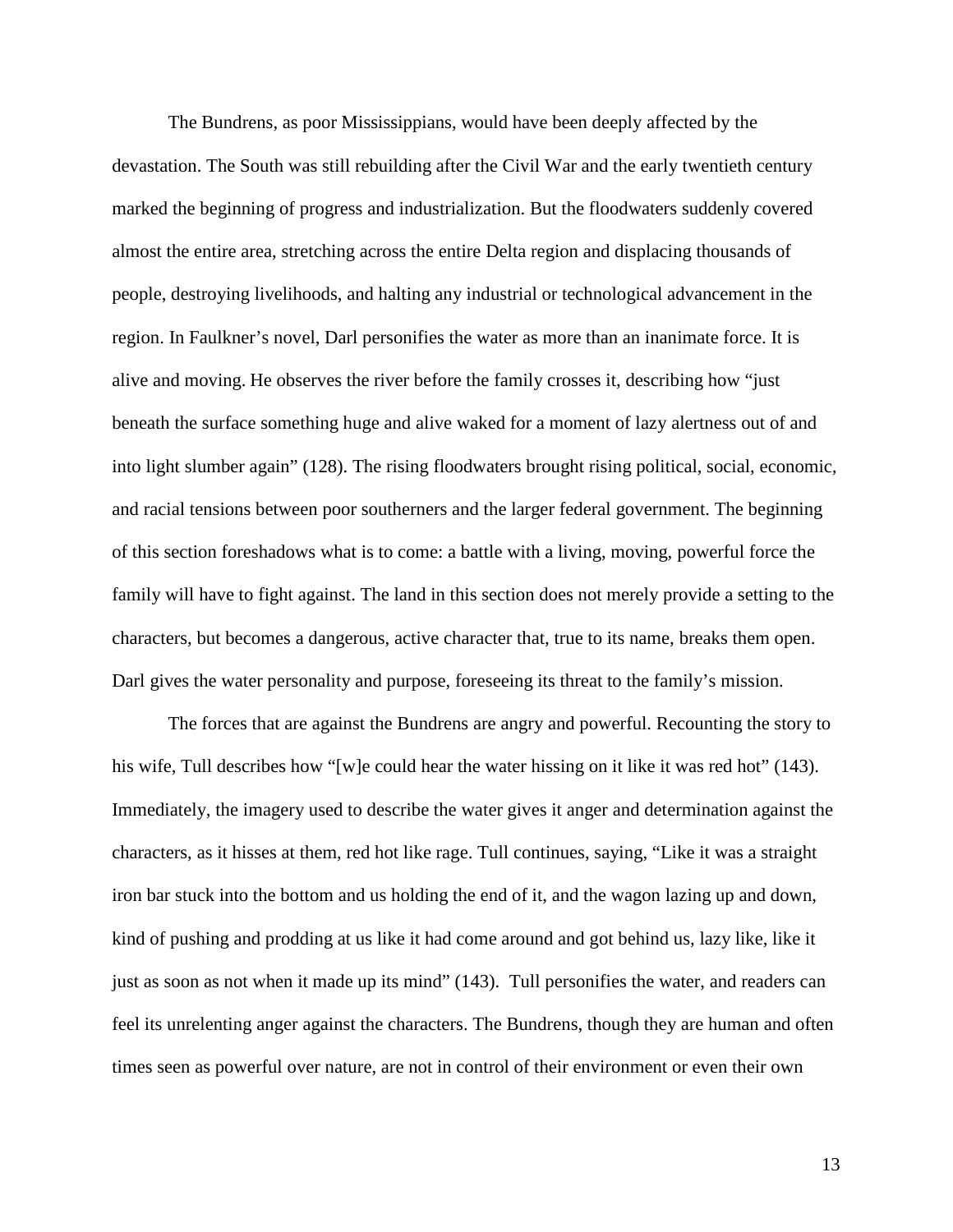fates. Tull's description of the scene demonstrates how overpowering the rushing river is. The river the Bundrens crossed reflects not only the physical devastation of the land brought on by the 1927 Flood, but also the unseen factors against southerners in the 1930s that were, as Darl describes the waters, brewing "just beneath the surface" like poverty, lack of education, disease, racial tensions, and political chaos. The Flood of 1927's devastation was one of biblical proportions and Southerners would have been familiar with the story of Noah, living in the "Bible Belt" of the region, where evangelical Christianity had a powerful presence over daily life. The allusion to the biblical story only further solidified the struggle southerners faced with immobility in society and politics. Those in poverty were doomed to remain there as it seems that the land and any higher power such as government, industrialization, global trade market demands, and perhaps even God Himself was against their advancement. The echoing of this infamous biblical story demonstrates the inevitable and overpowering forces against the Bundrens as they struggle to bury Addie and against southerners trying to prosper in a region flooded with poverty.

Fire provides another obstacle for the Bundren family's mission. Faulkner plays with elements of fire and water, employing them both (though opposites) to not only to wreak havoc on the Bundrens, but also to demonstrate the total devastation in the South at this time brought on by flooding, poverty, and racial tensions. Darl learns from the river and, later on in the story, uses nature to do what it seems to want to do all along: end the family's mission to bury Addie. Angry over the burden of carrying his mother's coffin, Darl sets the barn on fire one night, hoping to burn up the coffin and be done with the ridiculous journey. Watching Jewel run into the flames, release the animals and eventually save the coffin, Darl contemplates, "The sound of it has become quite peaceful now, like the sound of the river did" (207). Immediately, the reader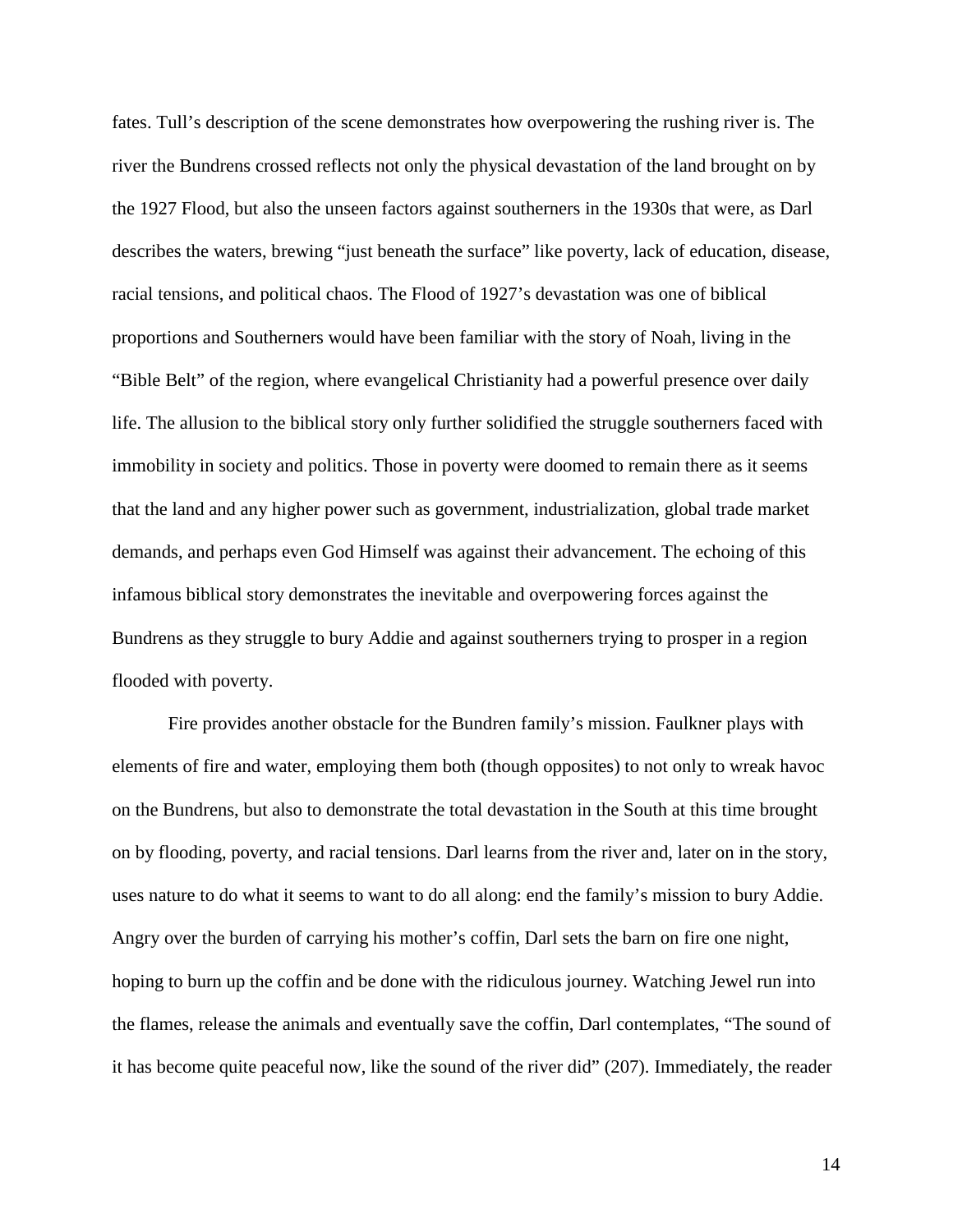is drawn back to the chaos of the river crossing. The river is a turbulent, angry, controlling force, as Tull describes it, poking and prodding the characters, overturning the coffin, and vomiting Darl out onto the banks, all with a hissing, red hot rage. The anger of the water demonstrates the natural world pitted against the characters. The language Tull uses to describe the water ironically describes its opposite: fire. Both fire and water in the story are destroyers. Faulkner does not use one element to relive the other but rather joins them together to bring further destruction. Darl describes Jewel in the barn: "For an instant he looks up and out at us through the rain of burning hay like a portière of flaming beads" (208). Darl, comparing the burning hay to a portière, and drawing the reader's mind to wealthier Victorian Age décor, only magnifies the family's low social status because Darl would have never seen a portière in real life. It is something just out of reach, something that keeps the Bundrens deep in their low socioeconomic status.

While at the river, Darl falls subject to nature's powerful destruction of the rushing current, struggling to retrieve his mother's casket. But at the barn, Darl makes the choice to use nature's power to advance his own cause. At the river, Darl jumped in after the casket, saving it from destruction. But at the barn, in a desperate attempt to eradicate not only the existence of his mother, but her the entire burden of duty to bury her, Darl secretly and deliberately sets fire to the barn, hoping to destroy the body. Instead of going against the environment, Darl gives up the fight, hoping to let nature take its course. Instead of fighting against it, he accepts the inevitable that comes with his southern heritage. He recognizes his existence within a hostile environment and surrenders the fight against it. Darl seems to be more insightful than the other characters and often contemplates the meaning of existence. "I don't know what I am. I don't know if I am or not," he wonders one night (74). Darl realizes how fickle his existence is in the light of the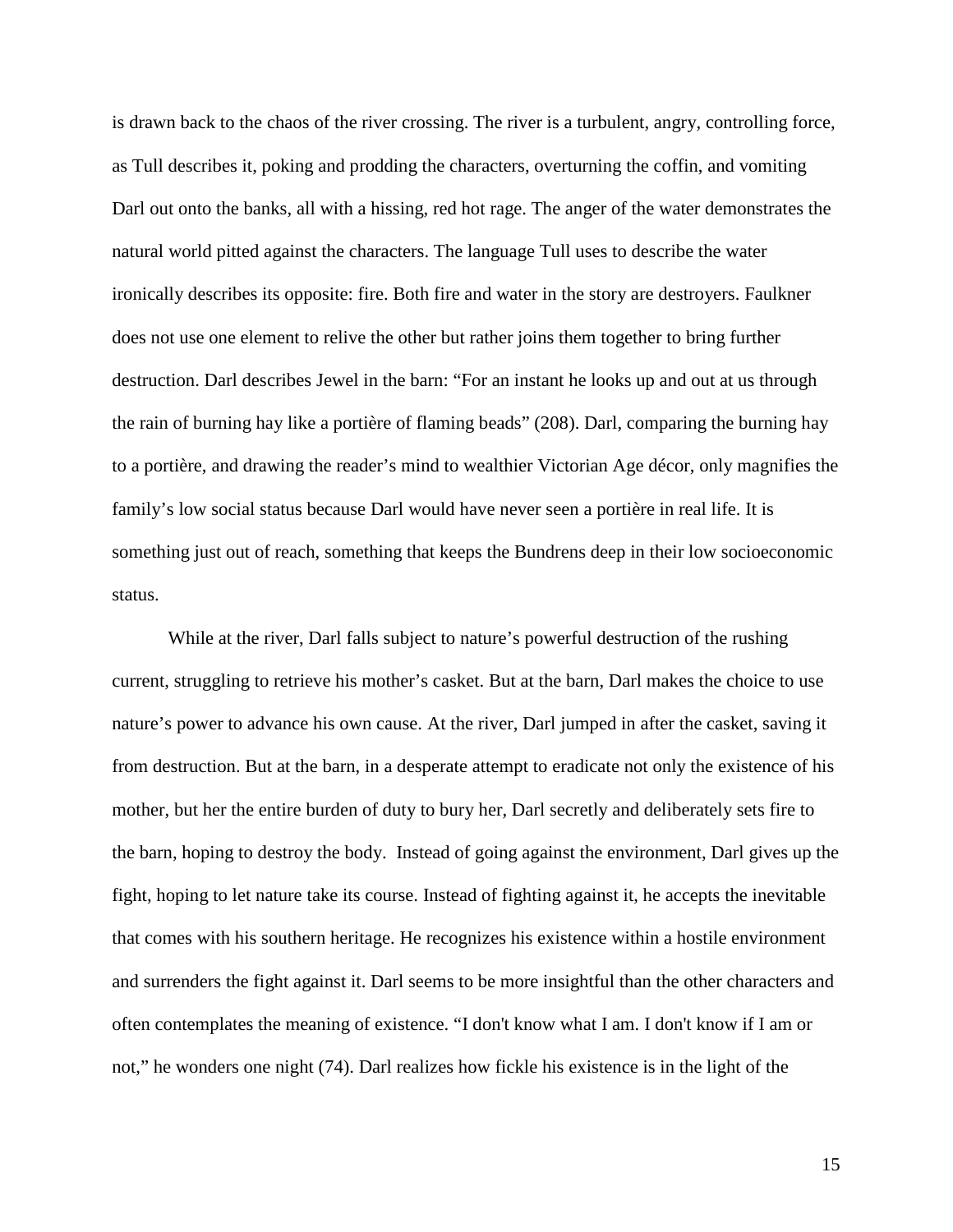inevitable. His mother is no longer, as she is dead, and he realizes how quickly people pass from "is" to "was." Like the rotting corpse, the Bundrens carry with them the burden of poverty, little education, and little social mobility. Like the people outside of the ark as the floodwaters rose, or the southerners watching the Mississippi floodwaters rush closer to their homes, Darl is forced to surrender to the inevitable forces of nature.

The natural world is an inevitable force against the Bundrens on their journey across Mississippi, which means the members of the family must find ways to cope and survive within the context of their environment. A mark of southern identity is the tie to the land. Throughout the novel, the animals become important symbols to the grief-stricken characters to contemplate death and existence, specifically, Vardaman's fish and Jewel's horse.

The youngest member of the Bundren clan, Vardaman, often has the most broken dialogue and views events simply, for he seems them through the eyes of a child. Around the time of Addie's death, young Vardaman catches a fish, to which he compares his mother in his simple but powerful one-sentence narration: "My mother is a fish" (76). It's easy to see how Vardaman, being young, understands his mother's death by comparing it to the tangible death fish, putting it into simpler terms. But Vardaman's understanding of his mother's death by comparing her to the fish has a more significant meaning within the story. Christopher White, in his article about the imagery of zoology employed in *As I Lay Dying*, argues that there is more meaning to the animal imagery, beyond that of Vardaman's child-like innocence. He argues, "The fish dramatizes the widespread, though largely unconscious, sacrificial logic by which 'real' animals are turned into figures of speech, while emptied of their material substance reduced, that is, to *mere* signs and symbols" (White 84). Here he argues that Vardaman's deliberate killing and eating of the fish, which he describes in an earlier narration, demonstrates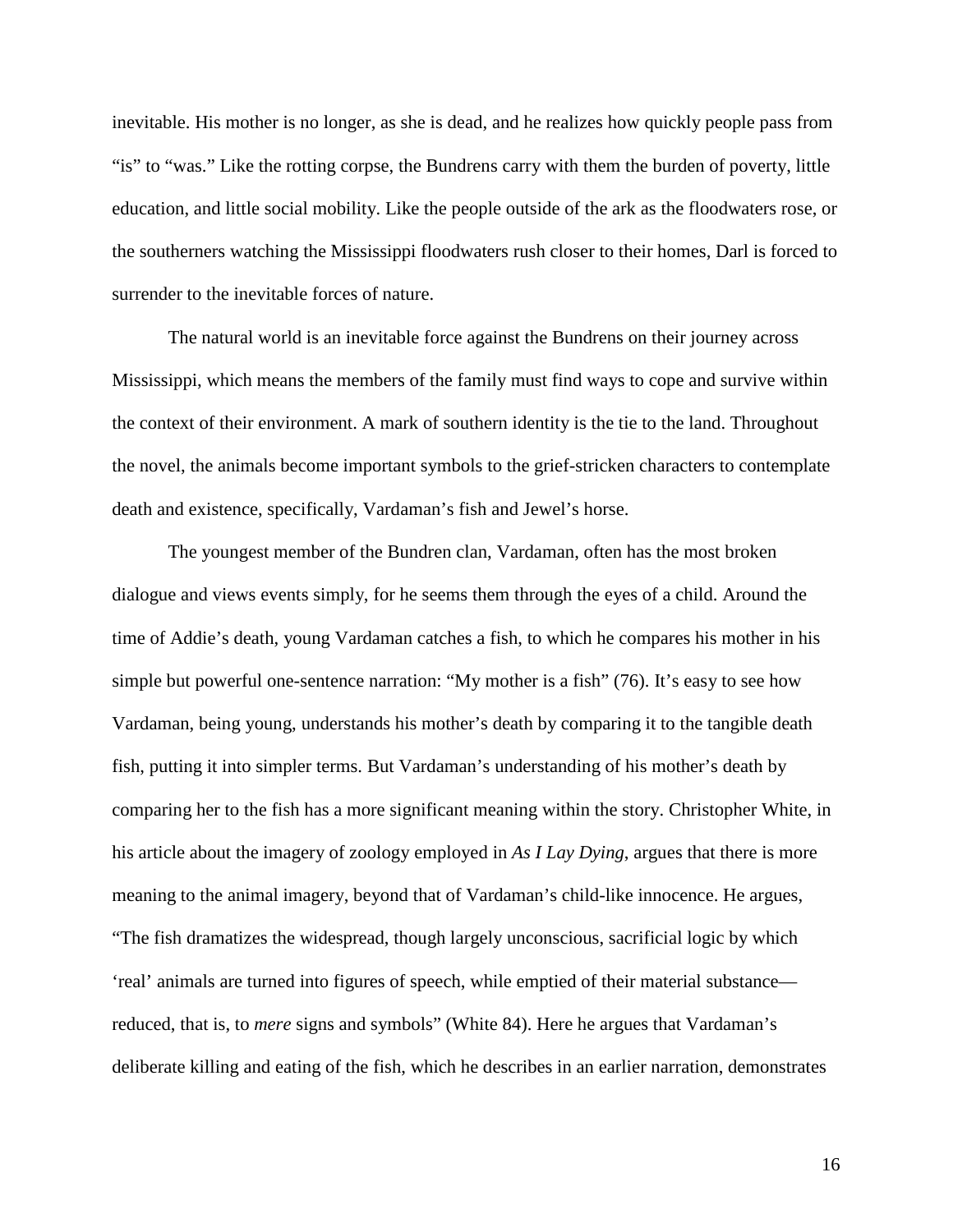his conscious "killing" of his mother, releasing her out of tangible existence. A central theme to the book is the characters' contemplation of moving from life to death and from a state of being to a state of nonexistence. His mother, the dead fish, and the natural world around him are the same. Addie Bundren, through Vardaman's eyes, must follow the natural life cycle of life then death, and must therefore be killed, not just dying a physical death, but by being forced out of personhood. Upon dying, Addie moves from having an identity as a person to being a symbol of existence. In his article on the use of totemism in *As I Lay Dying,* Reuben Ellis comments on the language of Vardaman's claim and how it relates to identity. He draws from the Native American use of totems, of which Faulkner would have been aware, as he named his fictive county after a Native American word. Faulkner's works contain echoes of Native American culture, linking the characters closer to the natural world. Ellis claims Vardaman's language binds his mother to the natural world as a totem would in Native American culture, extending his grammar to make the assertion: "I recognize my mother as, like all fishes, a fish/She shares in the unity of the world/She is my saying of this" (Ellis 413). Studying Vardaman's language clues the reader in to what he is meaning when he makes that famous statement. Vardaman proclaiming his mother to be a fish releases her out of personhood and into the natural world. This reveals Vardaman's deep interaction and unity with the natural world. It is his means of understanding what is happening around him and the lens in which he views others, the world, and himself. Throughout the novel, Vardaman still holds on to the notion that his mother, though dead, still maintains existence. "Where is ma, Darl?" He asks when Darl comes up out of the water, holding Addie's coffin. "You never got her. You knew she is a fish but you let her get away. You never got her. Darl. Darl. Darl" (139). Vardaman does not view Addie's body as an "it" but still gives her personhood as a "she." However, like the fish, Vardaman begins to release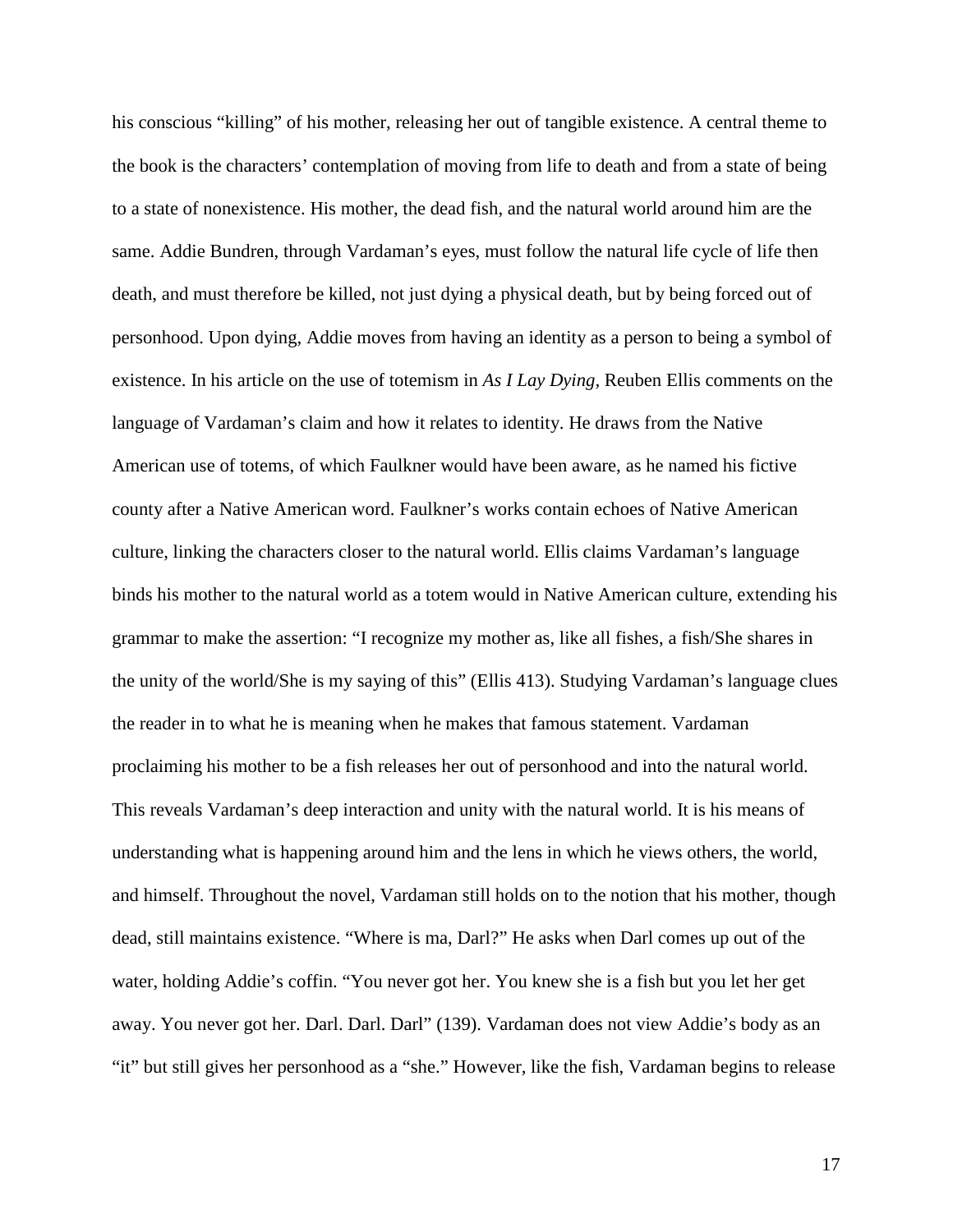her in his mind to the natural world. Fish swim away, as seen by his frantic yelling at Darl to catch the coffin. But fish are also caught, killed, and eaten, as Vardaman narrates later on in the story. Comparing his mother to a fish allows Vardaman to understand not just the death of his mother, but also her role in the cycle of life.

Similarly, Darl tells Vardaman, "Jewel's mother is a horse" (86). This seemingly absurd claim is grounded in Addie's secret affair with the minister, resulting in Jewel, her favorite child. Jewel secretly works on another farm and saves up enough money to buy the horse on his own, symbolizing not only financial independence, but also symbolizing his deliberate separation away from his identity as a Bundren. The horse was bought with no help from others and allows him to move freely away from the family if he wanted to. Unable to cultivate a healthy relationship with the existing, alive characters, Jewel resorts to taking out his wrath but also his devotion on the symbol of his mother and independence: his horse. At the river, Jewel does not initially help with stabilizing the coffin on the wagon, but chooses to stay behind on the bank with his horse, seeing his horse having a heavier weight of importance that Addie's body. The horse is now, going along with White and Ellis's arguments, a symbol of Jewel's mother. He worked hard for it, fights to protect it, and treasures it above all else. Addie exists to Jewel, according to Darl, in his horse, no longer in the coffin or the body the family is carrying to Jefferson. The horse travels with the family until Anse eventually sells it, symbolizing Jewel's struggling fight for independence and contemplation with existence. In Jefferson, Anse sells the horse and gets a new wife, replacing Addie in essence with a new woman and replacing her in symbolism, introducing a new wife and mother to the family. Jewel, who had worked so hard to separate himself from the Bundrens, is suddenly brought right back into the family identity and placed once again under the authority and provision of Anse, restoring order to the family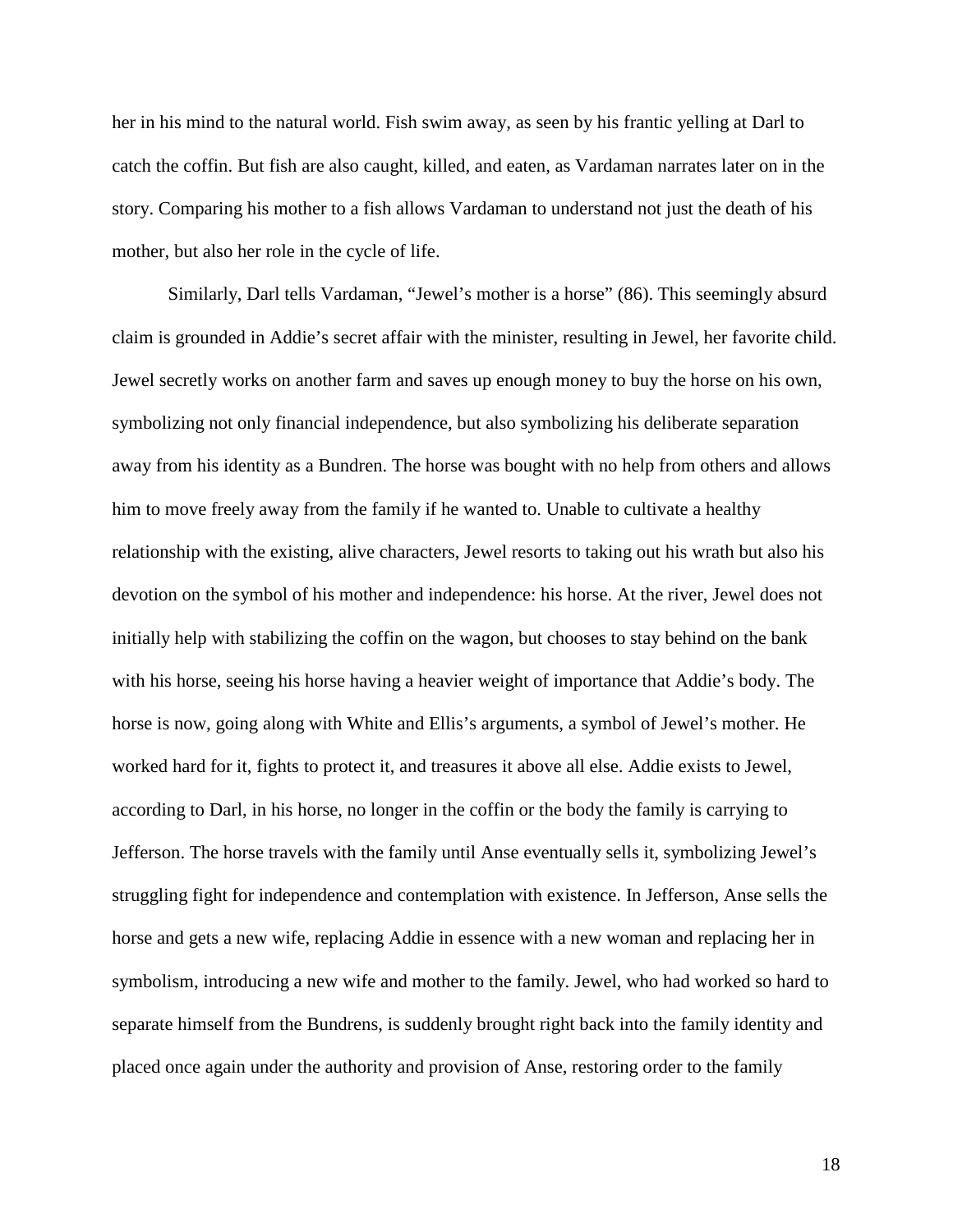dynamic. The horse helps Jewel ground his identity as he struggles to move further and further away from his family heritage.

The animals also provide a way for the readers to understand the scrutiny the family is undergoing from fellow southerners. Early in the story, as Addie is dying, the curious and somewhat invasive neighbors begin to gather around the house. Jewel describes the neighbors as "sitting there like buzzards" (11). The imagery of buzzards follows the Bundrens throughout their entire journey. These are birds of prey, hungry for food, and stalking the dead, waiting for the family to give up or be defeated: an eerie image of the natural world of the South. The buzzards are a symbol of Gothic-style genre, which Faulkner uses in his story. The novel closely follows the Gothic style, which is defined by Elizabeth Kerr as "a fascination with time, with the dark persistence of the past in sublime ruin, haunted relic, and hereditary curse" (Kerr 4). Here, Faulkner employs dark ecology, using the symbolism of the buzzards that fly over the family for their entire journey to cast a shadow over the story, creating a somber, dark tone. The scent of decay from Addie's corpse attracts the birds to the coffin, as the news of death or gossip attracts people from all around to look into the matter. The ever-present birds of prey remind the family of their ever-present poverty and low social standing. Poor whites like the Bundrens had no social standing and were ridiculed rather than revered in society. This illustrates how the South was not a region of united people, but rather full of division and strife among its own citizens. These birds of prey also symbolize a darker meaning: namely, the inevitable cycle of life. Darl describes, "Motionless, the tall buzzards hang in soaring circles" (86) in the sky and Jewel's later watches "the buzzard is as still as if he were nailed to it" (108). The buzzards seem to be omnipresent, a reminder to the Bundrens that death and difficulty are real and unavoidable. In true Gothic style, these truths fly over the family on their journey, haunting them. The buzzard-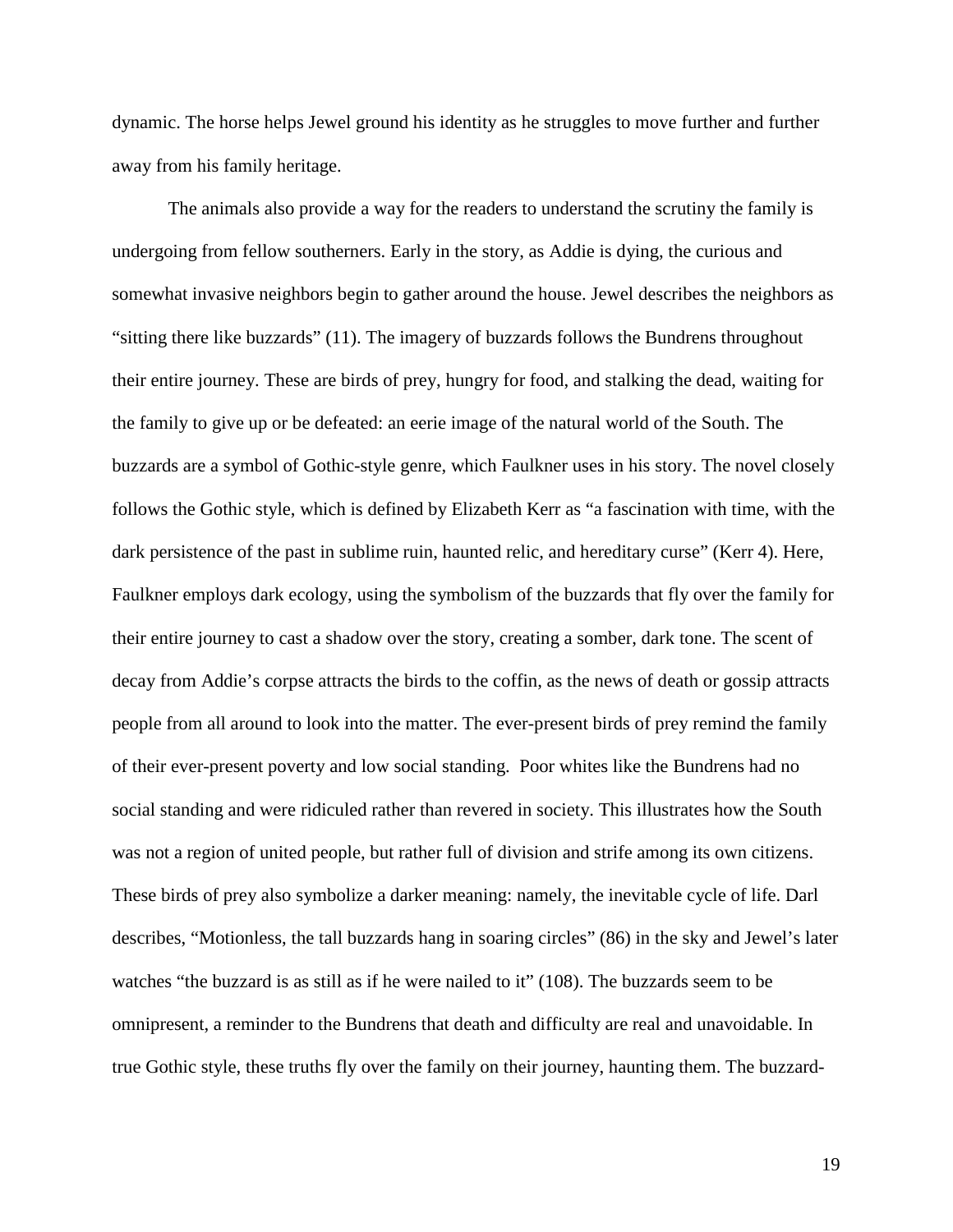like neighbors, poverty, social constrictions, and ultimately, death, were inevitable parts of life facing people like the Bundrens.

Following the pattern of the family members using the natural world to relate to themselves, the nature symbolism also characterizes the existence of the physical female body as Dewey Dell and Addie, the daughter and mother of the family, use animals to contemplate their existences because the natural world can provide explanation for them that constructed language cannot provide. The natural world gives the women in the story a place in which to ground their identity. Dewey Dell feels very alone throughout the novel, not just from the death of the only other close feminine figure, but also from the isolation of hiding her pregnancy from the rest of her family. In one scene, she converses with a cow in the barn, understanding the cow's urgency as it follows her around, moaning to be milked. White argues, "Dewey Dell's desperation, her struggle alone to hide and bear her secret, is juxtaposed within the cow's desperate need to be milked, relieved of its own burden" (White 89). Dewey Dell relates to the cow on a personal level, a bond she does not have with anyone else around her. "She follows me into the barn where I set the bucket down. She breathes into the bucket, moaning" (55), she narrates. The passage is full of sensory language describing her physical body with sexual undertones, signaling the closeness she feels with the cow. Dewey Dell not only relates to the cow desiring to be freed of her burden, but also in the cow's desperation to do so. Dewey Dell is hiding her pregnancy and is desperate to get an abortion. Similarly, the cow follows her around the barn, constantly moaning to be milked. Unable to confide in those around her, Dewey Dell seeks solace in escaping to the barn and comparing herself to the cow, thus relating back to the natural world around her. Through her undesired situation, she feels a part of the natural world of the farm and is able to then ration with how she is feeling. Knowing that she cannot receive what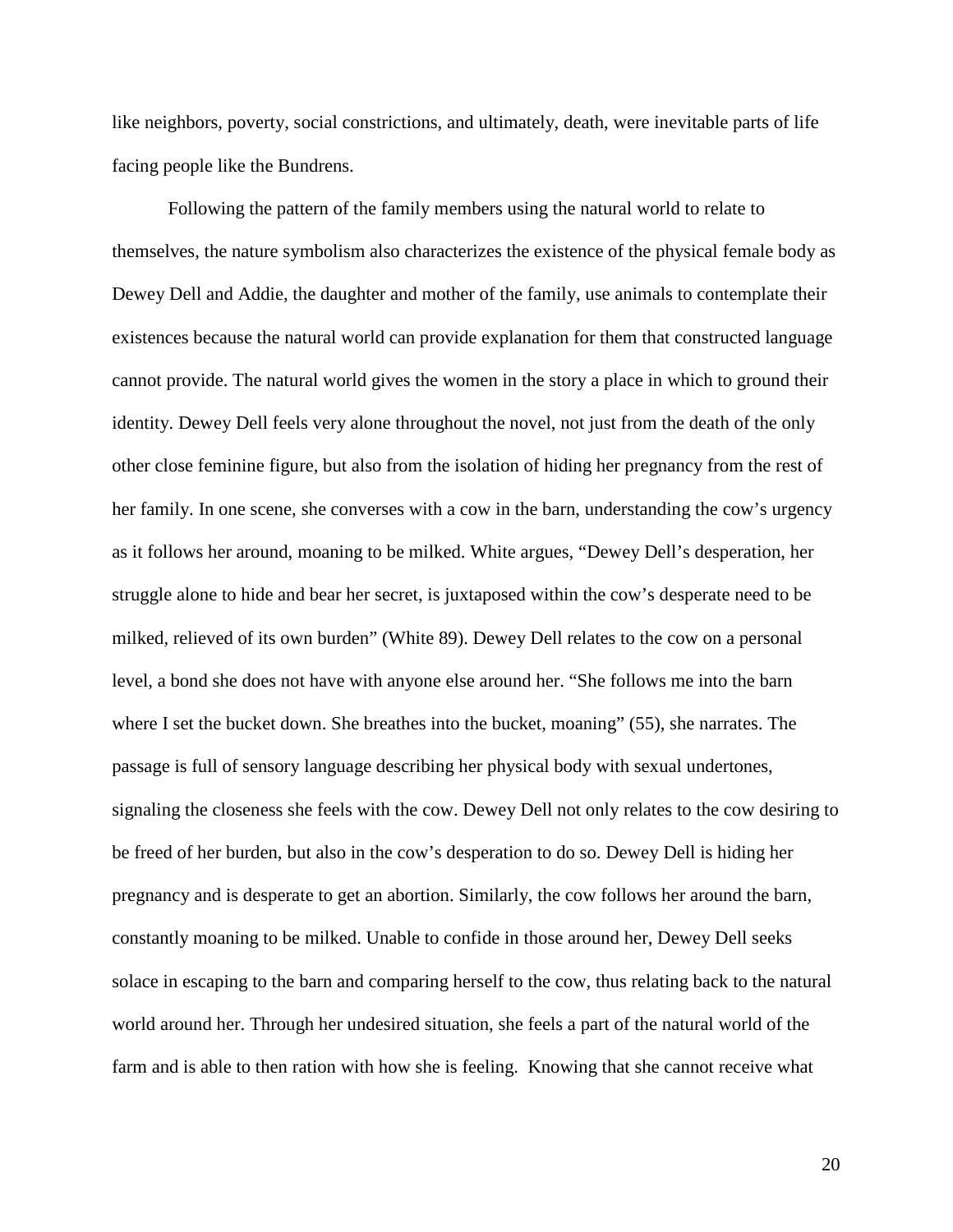she needs until she has the courage to tell someone her secret, Dewey Dell tells the cow "You'll just have to wait. What you got in you aint nothing to what I got in me, even if you are a woman too" (57). As the cow is full of milk and begging to be milked, so Dewey Dell is with child and begging to be released of her pregnancy through abortion. She can relate to the cow's persistence and desire to be milked. As the cow that desperately needs to be milked, she has no control over her bodily environment any longer. Dewey Dell's language is very physical, describing the cow as breathing through her dress, "against my hot nakedness, moaning" (55). The language is overtly sexual, as Dewey Dell relates to the cow, contemplating her own sexual desire for Lafe, who impregnated her, creating the secret her body is now hiding. Though the cow is nonhuman, Dewey Dell feels the animalistic and lustful desires as she contemplates the results of those: the existence of a child inside her. Her southern and feminine identity links her to her environment.

Both Dewey Dell and Addie use the natural world to contemplate and discuss their feminine bodies. Before she dies, Addie, who seems to simply be a symbol throughout the story, gets a chapter of narration. Her voice grants her some existence within the story and haunts the rest of the family, as she remains the universal matriarch figure, controlling the family even after death as they struggle to fulfill her dying command. Addie, though dead throughout the majority of the novel, arguably has the strongest grip on the characters. Their entire journey is to bury her in Jefferson, away from their own family burial plot, revealing her desire to remain disconnected from her family, especially Anse. Addie struggles her entire life with defining her own existence, sexuality, and sense of self. For her, words are inadequate. She marries Anse, but feels no love in marriage or tenderness in motherhood, saying, "I gave Anse the children. I did not ask for them" (162). Immediately, the reader senses the tension, hardness, and bitterness Addie faces towards her inevitable role in society: being a wife and mother. The expectation of the southern woman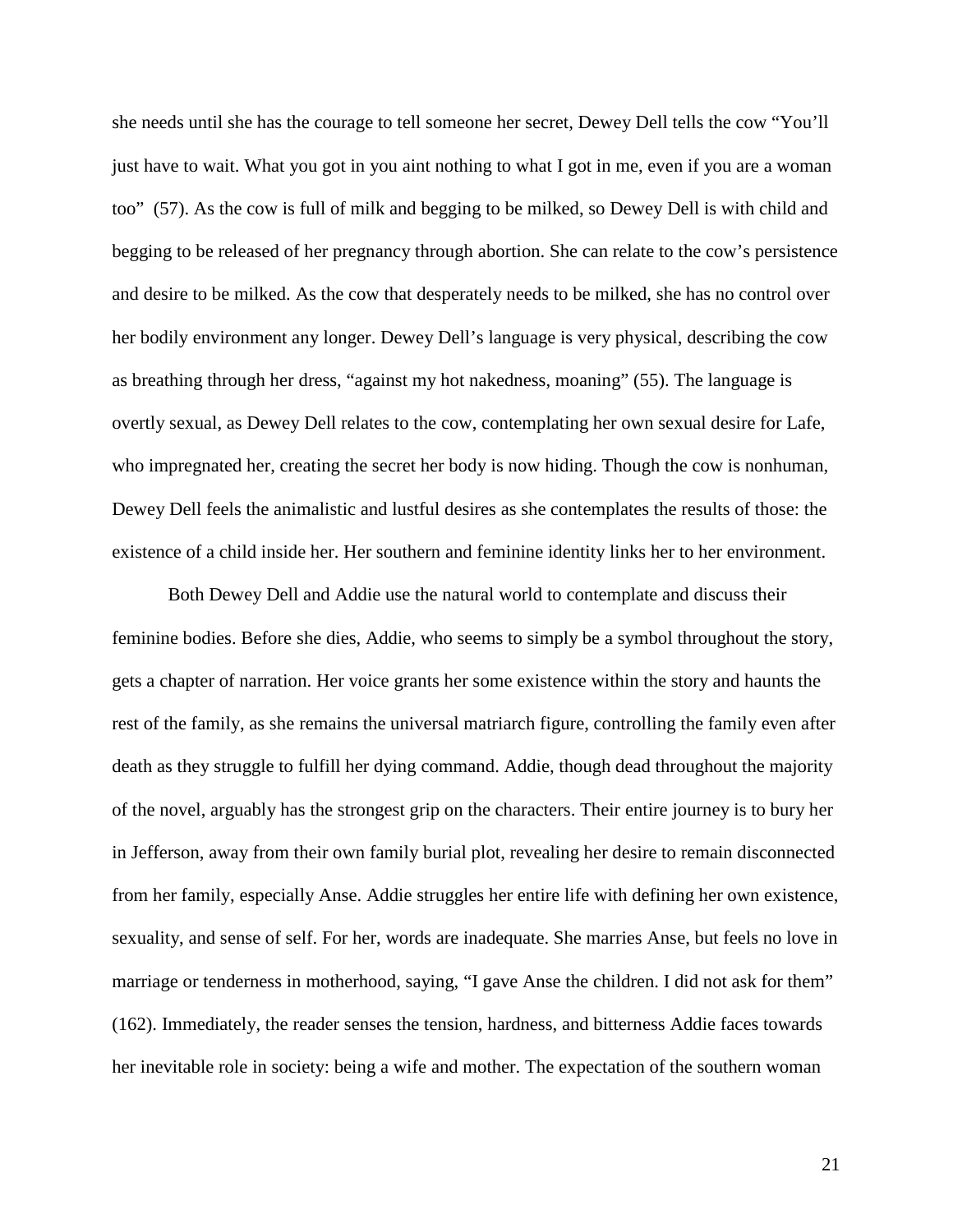was to get married, have children, and tend to the household: an identity that Addie bitterly resents. Yet, just like the rest of the characters, there is no escape. Addie's way of describing herself comes through looking to nature. In her narration, she recalls a moment observing rotting leaves on the damp spring earth and contemplates, "I could just remember how my father used to say that the reason for living was to get ready to stay dead a long time. And when I would have to look at them day after day, each with his and her secret and selfish thought, and blood strange to each other blood and strange to mine, and think that this seemed to be the only way I could get ready to stay dead, I would hate my father for having ever planted me" (157). Faulkner's narrative, which switches between narrators and moments, reflects a fluidity of time and a close relationship between the past and present and life and death. Addie compares her life to the life of a leaf, a tangible example of the cycle of life through the changing of the seasons. She feels trapped in her relationship with Anse and often daydreams of being free like geese that can fly wherever they want. Her relation to the deep-rooted tree and jealousy over the free-flying geese reveal Addie's resentment over how society runs: that women are expected to stay rooted with their family. This expectation robs Addie of her individuality and she dies bitter and emotionally isolated. Southern tradition at this time kept women in the domestic sphere, as southerners clung to more conservative ideology. For Dewey Dell, she feels trapped in her pregnancy, afraid of her secret being revealed. Addie feels trapped in societal expectations. This stubborn tradition the women to bitter isolation, searching for comfort, which is found, in the case of this mother and daughter, in sexuality.

In an effort to escape these confines, Addie has an affair that results in Jewel, her favorite son. Addie describes Anse as dead, but unaware of it (162) which led her to another man, secretly in the woods. Dewey Dell also echoes this, alone in the barn calling out Lafe's name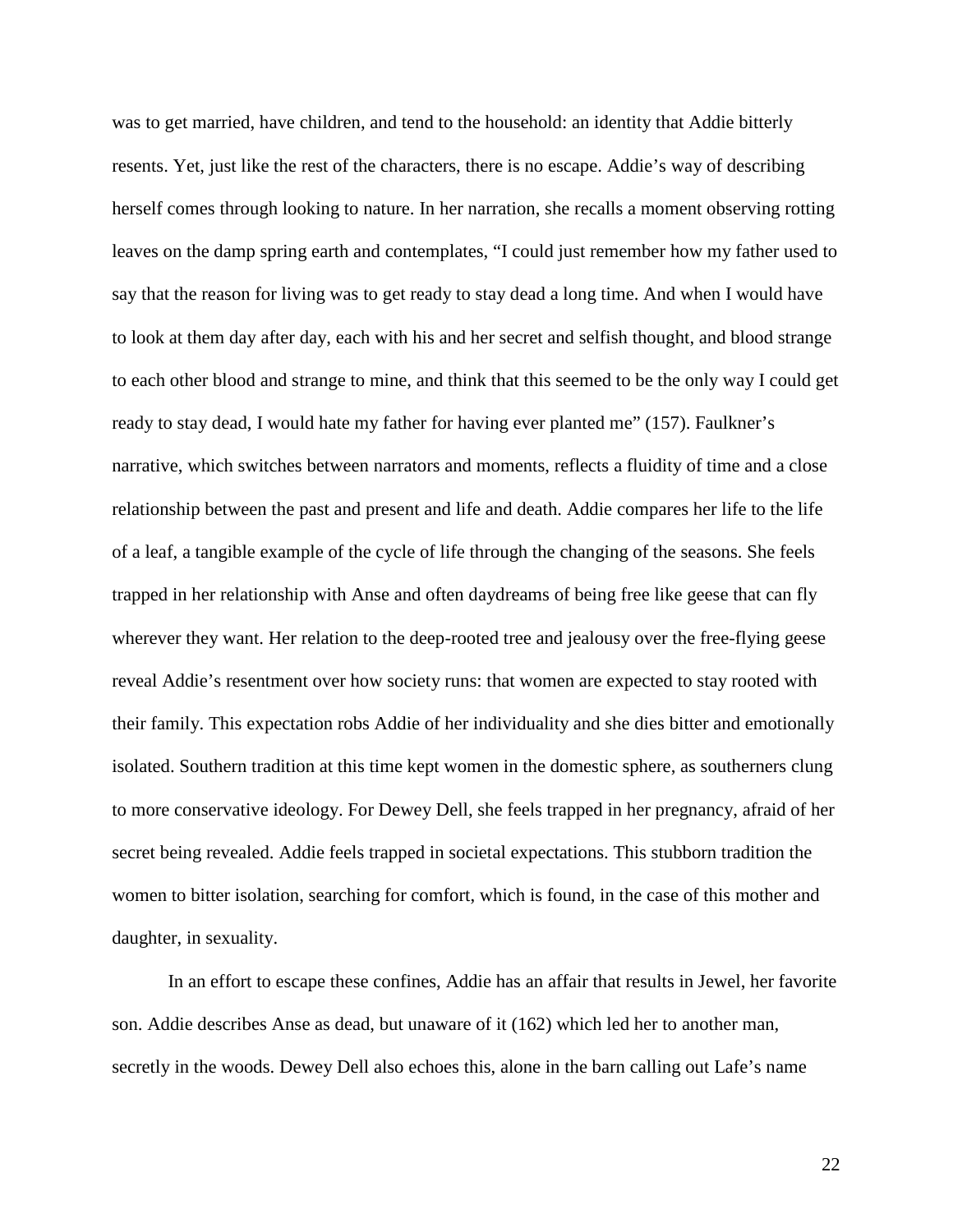(55). However, both women's affairs end with pregnancy and therefore, shame: the consequence of their actions. Faulkner uses the language of the natural world to characterize both Addie and Dewey Dell because man-made language fails both of them. They feel attached deeply to the land around them and turn to the natural world for explanation. Addie envies the free geese, feeling trapped as a tree planted into the ground. Dewey Dell relates personally to the cow who is longing to be milked, but cannot find the words to ask.

In the novel, Peabody bitterly describes the southern culture of the day: "That's the one trouble with this country: everything, weather, all, hangs on too long. Like our rivers, our land: opaque, slow, violent; shaping and creating the life of man in its implacable and brooding image" (40). As Addie's corpse rots in the hot sun, as Cash's leg continues to fester and bring immeasurable pain, and as Anse stubborn search to find a new wife and start the cycle of absurdity all over again, so the traditions and lifestyle of the South sits bitterly in the minds of its people. Faulkner's writing highlights the consequences of southern pride and the refusal to recognize the problems with their ideology and society. In his essay on southern identity, Philip Weinstein describes the South as "a proud region undergoing defeat and sustaining (often with stoic dignity) the absence of any formula for turning that defeat into victory" (Weinstein 19). Faulkner's writing does offer up any solution to these problems in society, but rather shines a light, no matter how controversial or uncomfortable they may be, on problems that have continued to fester in the way things are now. Every southern has a tie to their land and those in poverty never seem to be able to overcome the harsh natural forces that rage against them with little to no aid from those higher up in society. Rather than fight against their existence and identity, the Bundren family must learn to succumb to them and exist within their environment. *As I Lay Dying* chronicles their struggle as lower-class southerners navigating through the harsh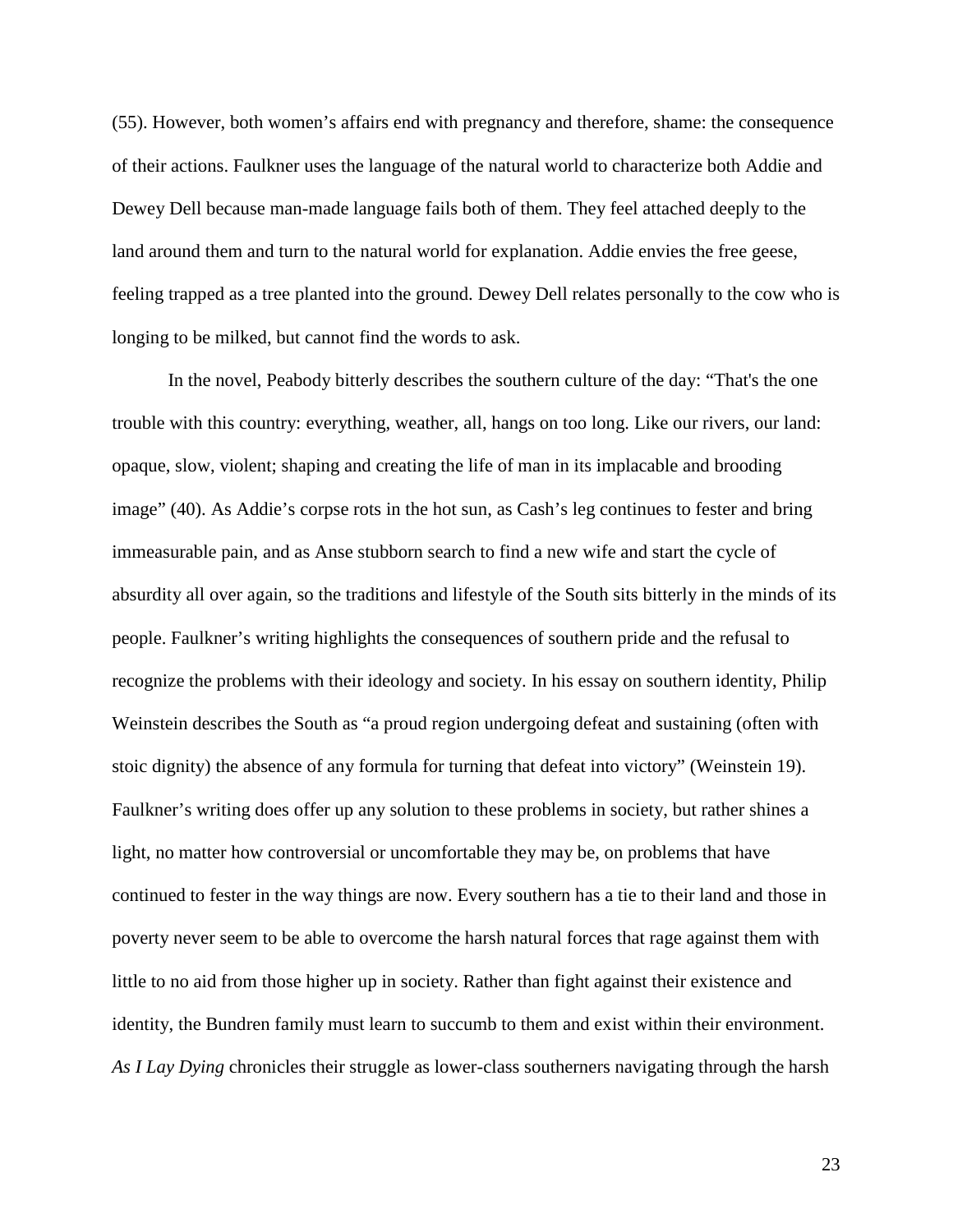Mississippi landscape and the unforgiving southern culture and society of the mid-twentieth century. The natural world is not, however, merely a backdrop for the Bundren family, but rather, another active character in which the individual members of the family converse with, relate to, and use for contemplation of their own existence.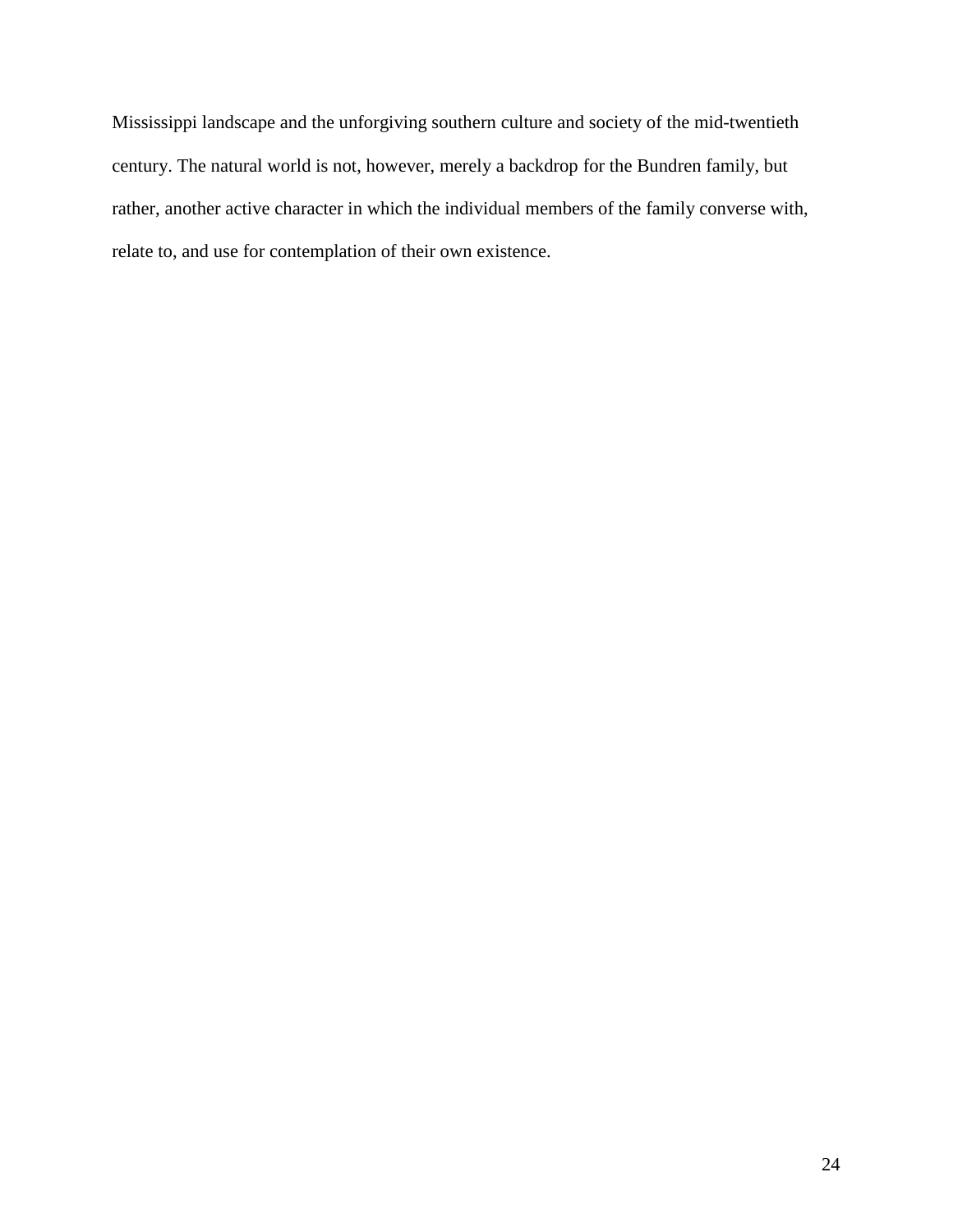### **The Planting of Nature and Men: Exploitation in** *Absalom, Absalom!*

In 2009, the southern magazine, *Oxford American*, polled 134 scholars to find the best southern novel. Coming in first, and often referred to as the greatest American novel, was William Faulkner's 1936 masterpiece, *Absalom, Absalom!* which tells the story of the rise and fall of Thomas Sutpen and his family: an allegory for the southern region of the United States before and after the Civil War. The southern landscape plays a key role in the novel, as its characters are constantly interacting with the land, using it for personal gains until they are completely and inevitably consumed by it. Faulkner's works create a dialogue with the land, tying social and political issues to the southern landscape. This chapter will the history of land exploitation in the south during the nineteenth and twentieth centuries and how this exploitation of land and people haunts the characters and setting in the tragic *Absalom, Absalom!* story.

To understand what Faulkner is discussing about the land, we must first understand how he handles this discussion. As seen in *As I Lay* Dying, Faulkner's novels often follow the Gothic style genre, which uses mystery, suspense, horror, and gloom and focuses on a particular, dark setting (usually a castle-like structure). Specifically in this novel, Faulkner uses the Gothic elements of mystery, ghosts, and horror to discuss the underlying environmental issues. In traditional Gothic plotlines, things are not always as they appear to be. Behind the beauty of the southern landscape lies a dark history. "Ultimately," writes Matthew Wynn Sivils on the relationship between Gothic and the environment, "the power of the American environmental Gothic resides in its genius for playing upon the terror that resides behind a curtain of pastoral beauty, forcing us to recognize the ecological horror buried, corpselike, in the landscape" (Sivils 130). At first glance, the horror is easy to miss. Thomas Sutpen's elaborate "design" for his life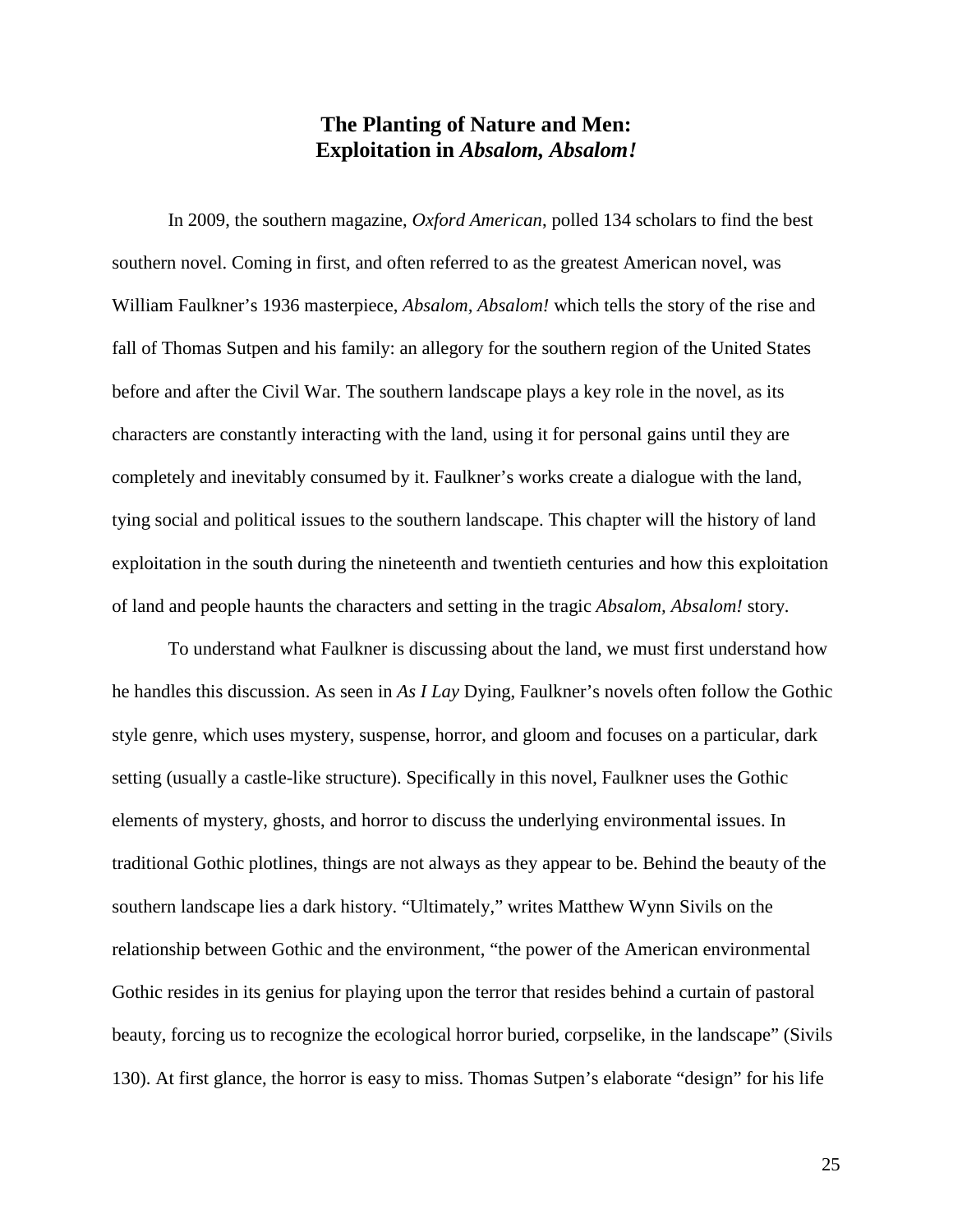is, by society's standards, a beautiful and inspiring story of an individual building himself up to success. However, Sutpen's success was built upon the backs of his slaves. The pastoral beauty of the Antebellum South, clothed with lavish mansions, plantations, and strict social codes, cloaks the brutality of slavery and the blood of the exploited bodies upon which the society was built.

Silvil's reference to corpses is a major component of Gothic stories, referencing the dead and supernatural return of the dead. Like the ghosts of traditional Gothic narratives, the ghosts of slaves and exhausted land haunt the characters to a bitter and violent end. The southern land unites the southern characters through the generations, binding them together in memory, and with the Gothic theme, creating haunting memory. The sins of the past southerners haunt the next generations of southerners as they carry the burden of their southern heritage. Quentin Compson, the primary listener of the story being told, feels a connection to Thomas Sutpen as a southerner. The novel opens in the home of Miss Rosa Coldfield, who is a southern ghost herself, prepared to pass on her burden of heritage to young Quentin. Quentin describes the opening scene as a "long still hot weary dead September afternoon" (Faulkner 3). The language Faulkner uses here lack proper punctuation and drone on and on like the story Quentin is listening to. The room is old and decaying, stuffy and dark. Quentin feels uncomfortable, as though suffocated with the history. As he begrudgingly listens to Miss Rosa's story, Quentin realizes the inevitable unity he has with his southern heritage. He describes, "Then hearing would reconcile and he would seem to listen to two separate Quentins now—the Quentin Compson preparing for Harvard in the South, the deep South dead since 1865 and peopled with garrulous outraged baffled ghosts, listening, having to listen, to the ghosts which had refused to lie still even longer than most had, telling him about old ghost times; and the Quentin Compson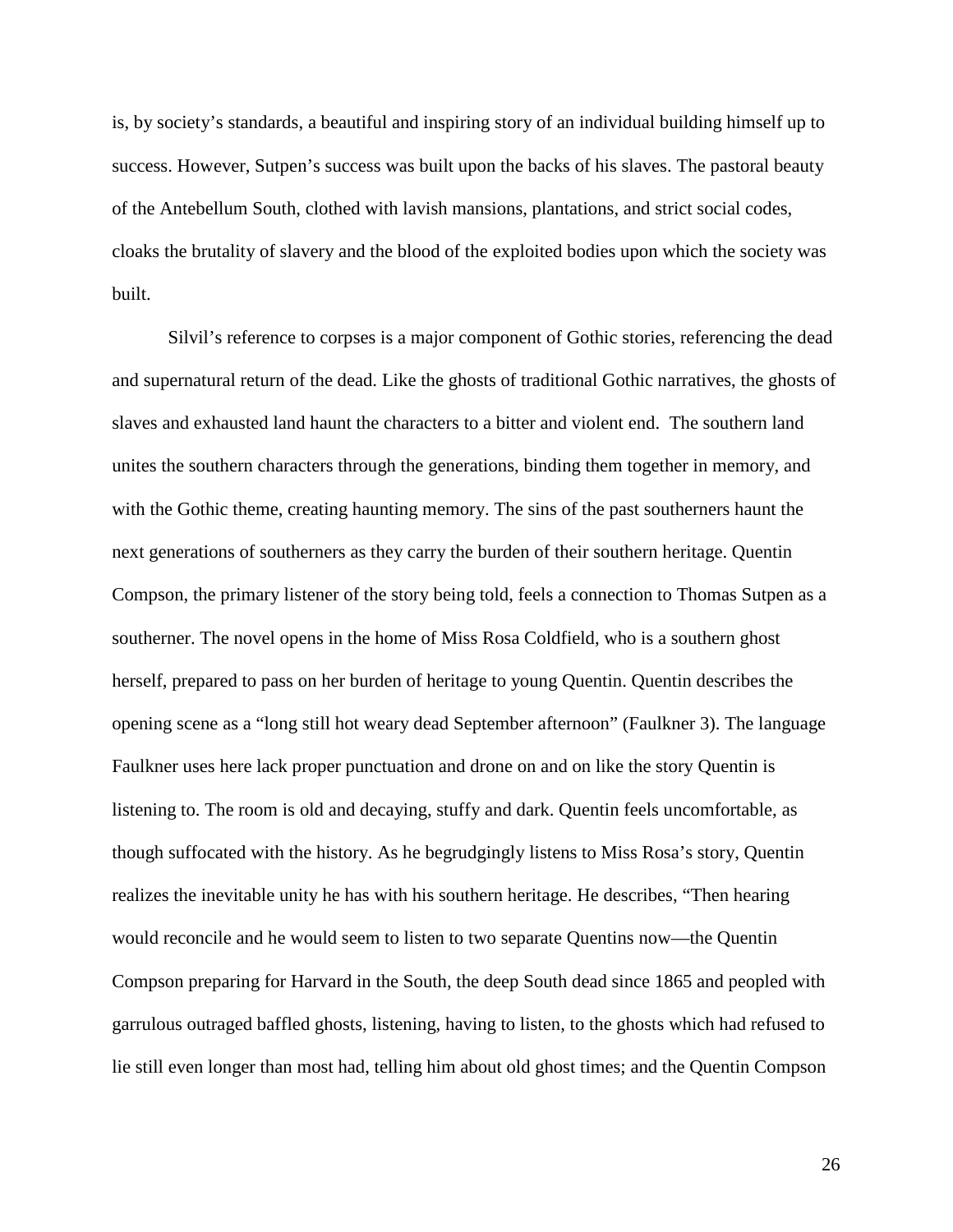who was still too young to deserve yet to be a ghost but nevertheless having to be one for all that, since he was born and bred in the deep South the same as she was" (4). In true Gothic storytelling form, the characters are haunted by their unresolved past, trying to build a new legacy on a blood-soaked ground. The ghosts of defeated Confederates, outdated ideology, and shame for violence and unspoken sins hang in the hot air like humidity. The memories of the south--defeat, exploitation, and shame--are reflected as ever-present, haunting memories in the southern landscape. The mystery and haunting of southern history creates a horror associated with southern environment and the minds of the characters, as they are unable to cope with their heritage. Elizabeth Kerr argues that, in using the Gothic tradition of writing the horrors into the landscape, Faulkner is able to convey "the transmogrification of the American dream into the American nightmare" (Kerr 52). Sutpen's Hundred--his perfect southern "design"—looms over the characters in the story as a constant reminder of their heritage and all they have worked to build and protect. His plantation, built on the labor of slaves, illustrates how the South's violent and forceful exploitation of land, people, and resources created this "nightmare" that eventually, metaphorically and quite literally, went up in flames.

The destruction is not limited to American soil but stretches beyond the borders, proving that the haunting southern heritage is not just a regional problem. Faulkner's use of the Gothic tradition highlights the issues of the southern land, but more specifically, Faulkner focuses on the United States' relationship with Haiti. James Watkins writes, in regard to Faulkner's works especially, "The literature of the American South is characterized primarily by its deep and abiding sense of place" (Watkins 1011). Both Gothic novels and southern novels have distinct settings that act as not only backdrops of the story, but as omnipotent, active environments that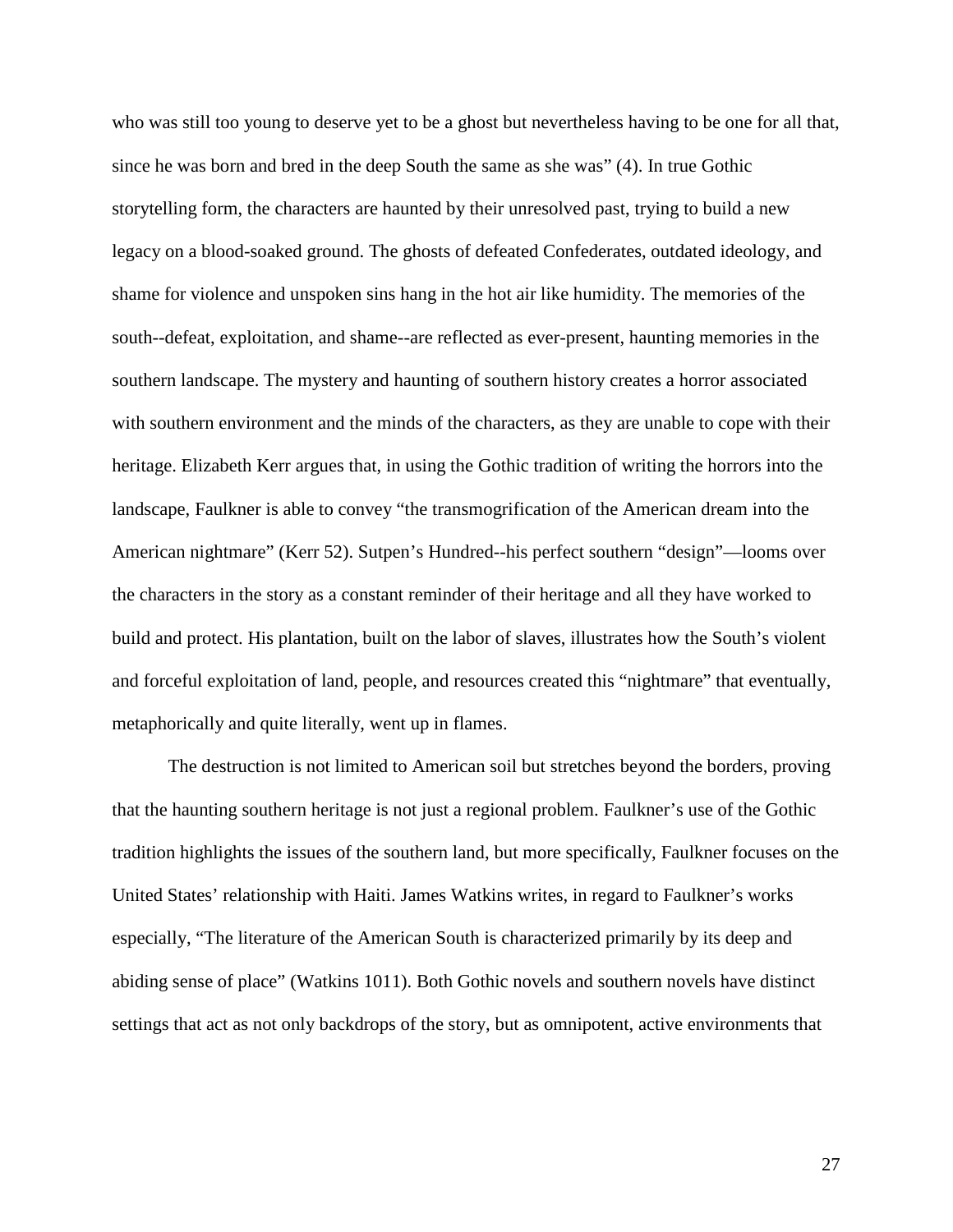engage, challenge, and change the characters as they fight against or reconcile with them. There are two main places in *Absalom, Absalom!*: the Mississippi plantation and the West Indies.

Faulkner employs the Gothic story-telling style to critique the United States' controversial relationship with Haiti that had spanned for hundreds of years. A former French colony, Haiti was soon filled with imported African slaves and was home to harsh slavery and dangerous sugar plantations. By the end of the 18th century, Haiti had an established slave trade with the United States and much of the American slave labor was modeled after the Haitian slave labor system. The bloody Haitian Slave Revolt in 1791 ended slavery in Haiti but also brought about a widespread paranoia in the South that the revolt would spread to the U.S. The U.S. government sent aid to the whites in Haiti, accepted immigrating slaveholders, and inflicted harsher slave codes on their own slaves to discourage any ideas of rebellion. Slavery in the United States legally continued until 1865 when it faced a violent end in the South's defeat in the Civil War.

But relations with Haiti didn't stop after slavery. In 1915, President Woodrow Wilson sent United States forces into Haiti to protect the interests of U.S. corporations after political turmoil in the Haitian government and mounting suspicion over German interests in the midst of World War I. While the infrastructure of Haiti improved under the occupation, many claimed it exploited the Haitian people and benefited the U.S. more than Haiti. Donald Cooper argues, "The United States occupation of Haiti--despite benevolent intentions--was a thinly-disguised military dictatorship...It deceived no one, particularly the large number of Haitians who resented foreign experiments in benevolent despotism in their land" (Cooper 83). The U.S. troops withdrew from Haiti in 1934, just two years before *Absalom, Absalom!* was published. The tension-filled "white savior" mentality that the general public opposed during the Haitian occupation is not simply an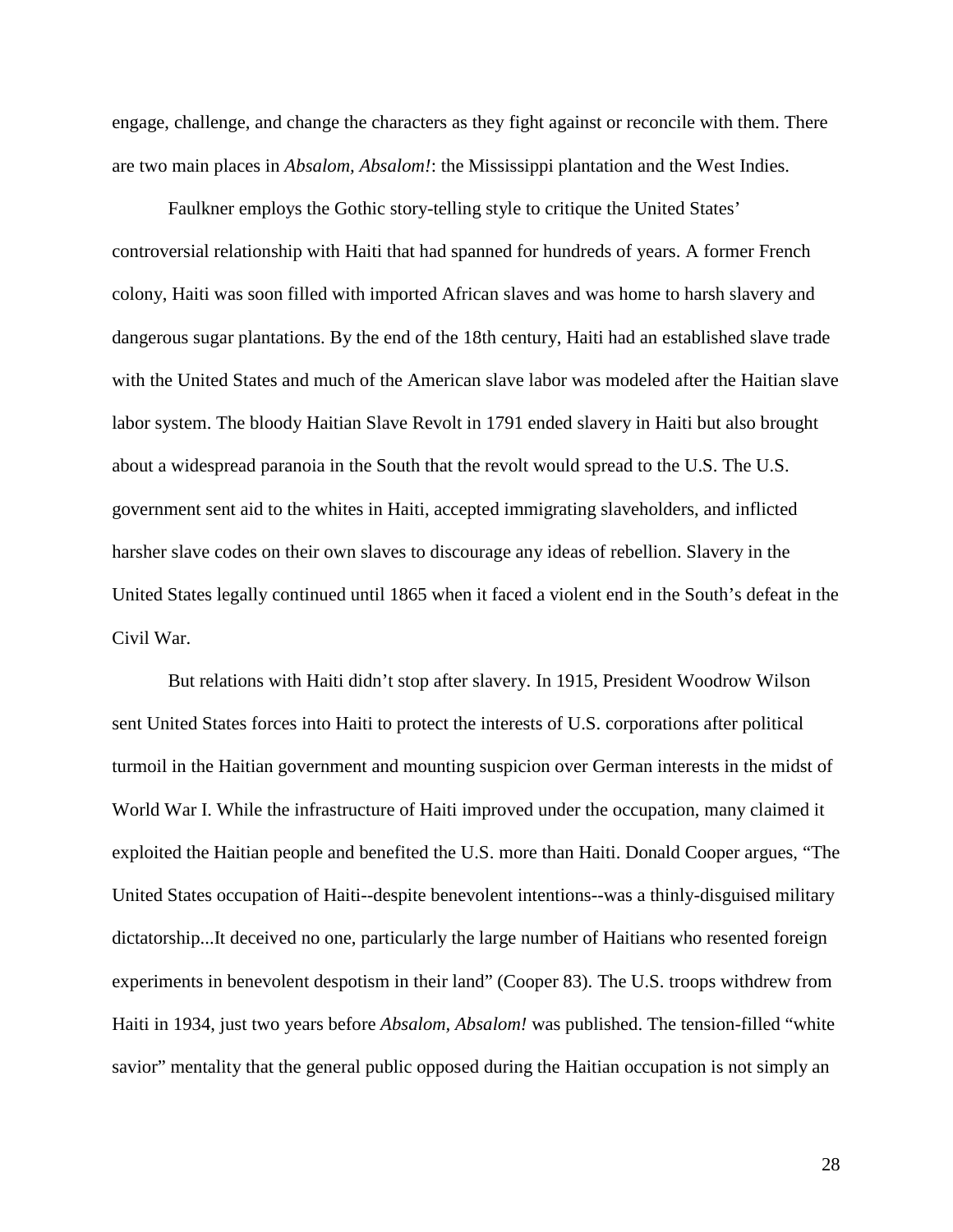addition, but rather, an expansion of the United States' ideology of race, dating back to the time of slavery in the South. The American government felt it was its duty to govern the apparent "ungovernable" people. It is interesting to note, then, with all of this bloody history in mind, that Sutpen's slaves are from Haiti. Haitian land and people, specifically African slaves imported to work Haitian sugar plantations, play a key role in Faulkner's work as it expands Sutpen's relationship with the environment from a regional to a more global perspective.

Faulkner's novel illustrates this strained diplomatic relationship through the character of Thomas Sutpen. He is the embodiment of southern history. According to Miss Rosa's narrative, Sutpen arrives to town mysteriously, with twenty-five Haitian slaves and a French architect. He buys land and begins to build up a house and plantation: Sutpen's Hundred. Following the Gothic trope of a large, mysterious, castle-like structure, Sutpen's Hundred becomes the symbol of Sutpen's quest to establish a dynasty. Rosa Coldfield describes the frenzied building process: "He now had a plantation; inside of two years he had dragged house and gardens out of virgin swamp, and plowed and planted his land with seed cotton which General Compson loaned him" (30). The language used here carries undertones of rape, explaining that Sutpen "dragged" his plantation "out of virgin swamp," expressing force and hostility. He takes dominion over the land, plowing and planting, using it to establish personal wealth and reputation. The southern environment underwent harsh turmoil as the plantation culture flourished and spread among the region. The once beautiful, wild landscape became rows and rows of crops as slaves and farmers turned over the land, pulling out all of its natural resources.

Sutpen's use of the land for his own gains represents a larger southern and ultimately American way of exploitation that haunts southerners throughout the novel. The consequences cause the struggle to reconcile the abusive relationship with the land. Quentin's grandfather, a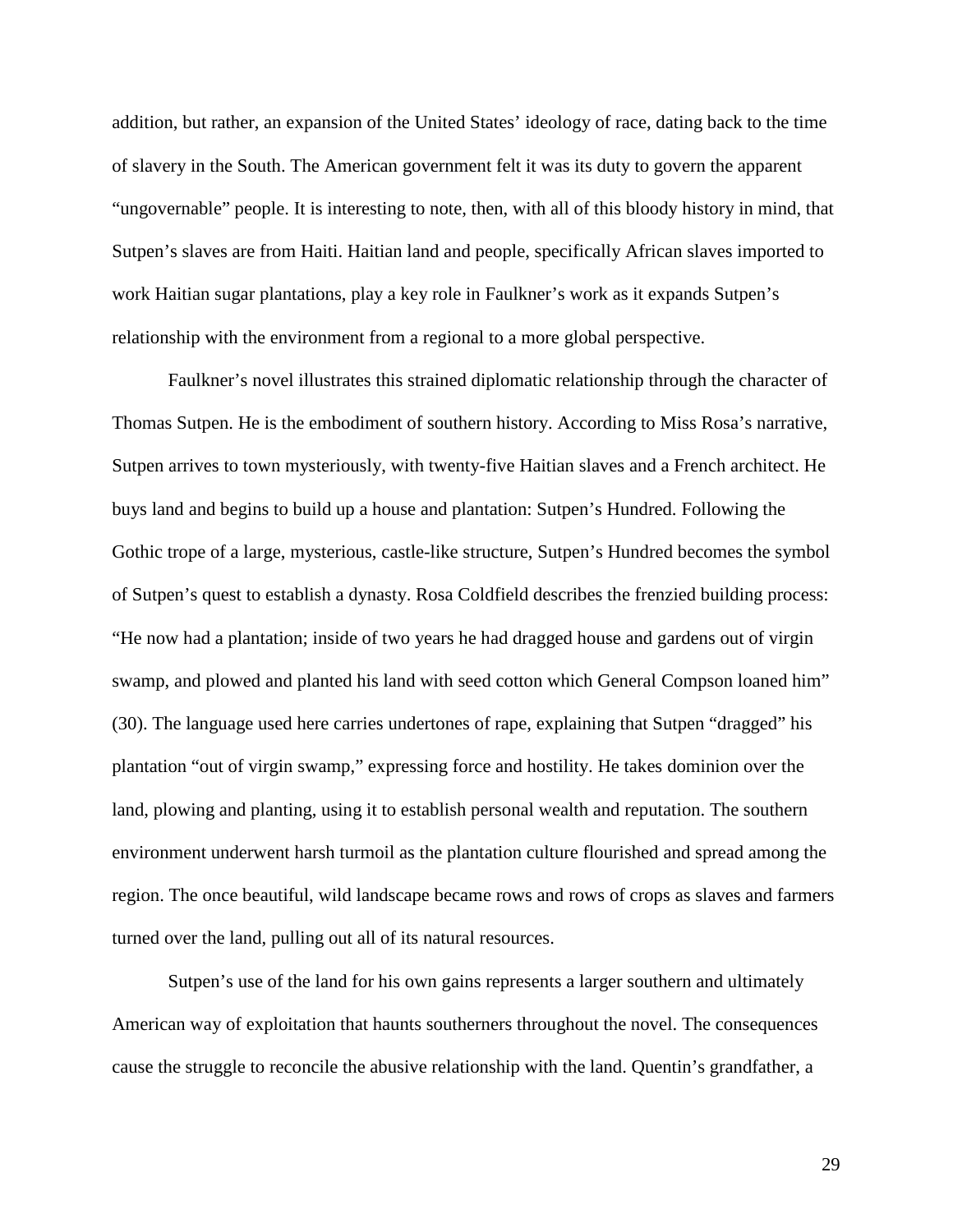friend of Sutpen's, calls the land of Haiti "a spot of earth which might have been created and set aside by Heaven itself, Grandfather said, as a theatre for violence and injustice and bloodshed and all the satanic lusts of human greed and cruelty" (202). These are harsh, condemning words, but according to Faulkner, they are not inaccurate. Sutpen is easily identified villain of the story, filled with deceit and greed, seemingly unable to empathize with humane emotions. However, Sutpen's character is not bound to himself, but represents a larger southern society: one obsessed with power, reputation, and wealth, willing to do whatever is necessary to establish a dynasty. But this idea is not limited to the American South alone, but stretches globally to the Caribbean. In her essay on how Faulkner uses Carribean spaces, Valérie Loichot claims that by using the Caribbean land in his writing, "Faulkner locates the problematic roots of the Mississippi plantation in post-revolutionary Haiti" (Loichot 47). Sutpen's character ties the two places together and allows readers to see the troubled relationship between them. The sins of the past are not limited to one region, but instead have larger, even global, implications.

Later on in the novel, Sutpen narrates an important discovery in his young life. "That was how I learned of the West Indies," he recalls. "Now where they were, though if I had known at the time that that knowledge would someday serve me, I would have learned that too. What I learned was that there was a place called the West Indies to which poor men went in ships and became rich, it didn't matter how, so long as that man was clever and courageous" (195). At a young age, as a southerner (and more specifically, a white male), Sutpen learns of his own incredible power of dominion. Sutpen uses the West Indies to further himself, gathering slaves and getting rich off of its resources. To him, the West Indies region is a mysterious wonderland, filled with resources ripe for the taking. Again, this description eerily carries connotations of rape. The wild, untamed West Indies exist merely for Sutpen and white southerners' use. Land,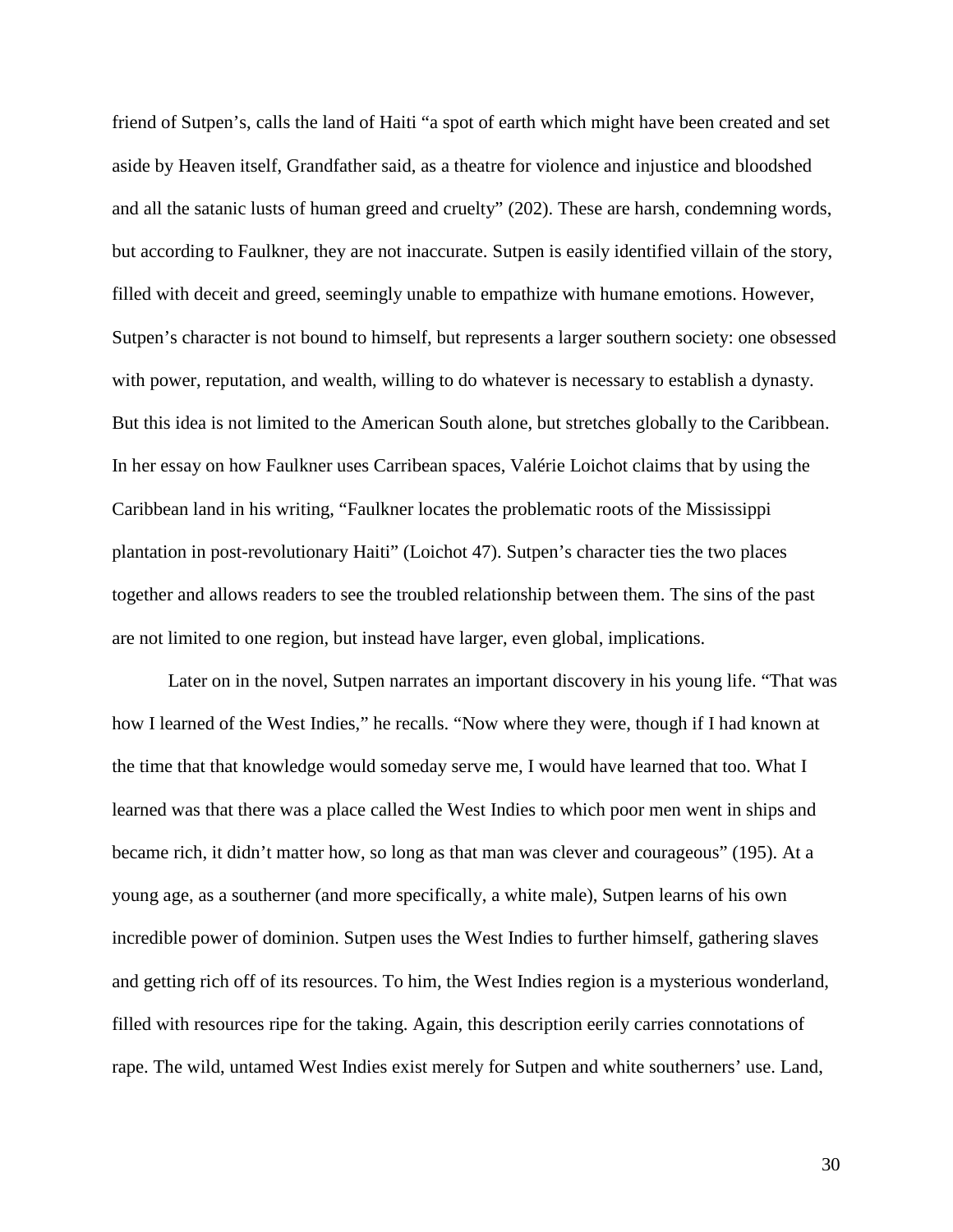in this story, is merely a product to be consumed. This problematic behavior does not seem to disturb Sutpen, however. In fact, this dominion of the land seems only logical to him, if not necessary to further and sustain his life's ambitions. In his article on the relationship between Faulkner's South and Haiti, John T. Matthews argues that young Sutpen's innocence represents the larger South's views on slavery and exploitation. Over time, willful ignorance had led to a naive innocence. From this, Matthews concludes, "Sutpen launches his design with that obliviousness that is American innocence" (Matthews 238). Stupen believes that he is entitled to the land and its people. The South turned the entire region into a large-scale plantation system, completely relying on the forced labor of slaves, exhausting both the land and people. When the Civil War destroyed all they had worked for, they had nothing left. They had already taken so much from the land. This overlooking of the history of slavery in the Caribbean and the South eventually catches up to them, as Quentin struggles with his hatred of the South and Clytie eventually, out of fear and no other options, burns down Sutpen's Hundren in a murder-suicide that destroys the Sutpen legacy.

But land was not the only thing being exploited. The white supremacy ideology was grounded in the belief that blacks needed to be controlled and Faulkner's ecology is saturated with racism. Quentin's narration of his grandfather's tale continues as he shifts from the use of land to "the planting of men too: the yet intact bones and brains in which the old unsleeping blood that had vanished into the earth they trod still cried out for vengeance" (202). The land ran with the blood of those who had worked it for so long. The exploitation of the land not only reflects the southern history of plantations and dynasties, but also the exploitation of people, particularly, black bodies. More specifically, readers must look to Sutpen's strained relationship with his slaves and his son. In *The Faulkner Journal*, Kevin Railey writes about the system of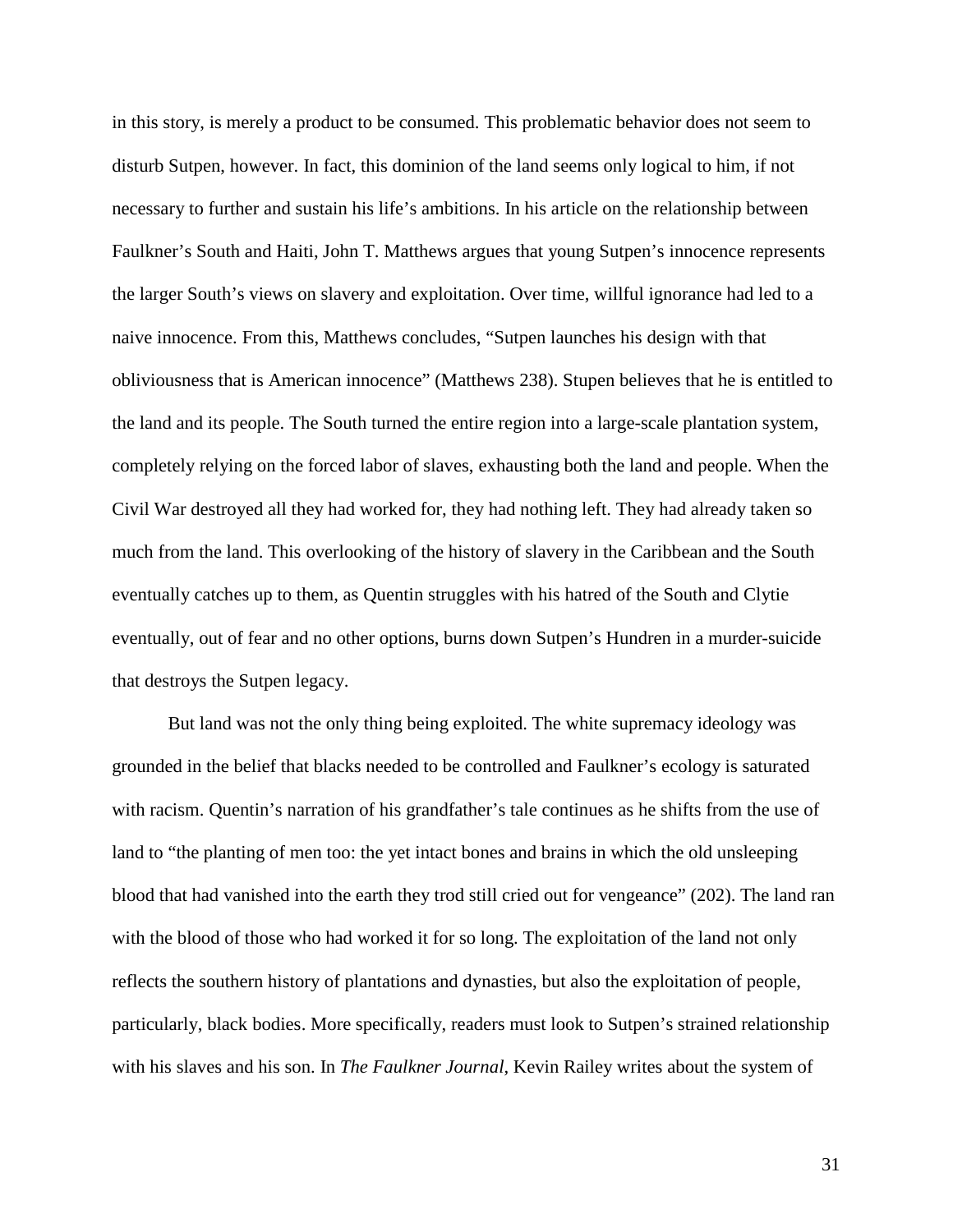racial ideology in the South, saying that racial identity "is a social construction whose origin was formulated as conscious ruling class policy designed to serve specific social purposes and maintain specific class relations" (Railey 41). This system of ideology is present in both the southern United States and in the Caribbean. The plantation model held greater power than simply supplying the South with the cash crop of cotton. According to Matthew Guterl, it "enabled the survival of a particular form of white supremacy" (Guterl 36). The plantation system of slavery was a form of social control that dehumanized African slaves, stripping them of all individual value and rights, making them objects to be bought, sold, and used to work the land. This model held the society together by wielding all power to the wealthy white elite, but it then crumbled when the slaves were emancipated and the plantations were taken away from southerners. This exploitation of the black body is another issue haunting the characters as they struggle to reconcile in a region still full of racial tension.

Early in the novel, Rosa Coldfield narrates an important scene to Quentin, as she's telling of Sutpen's marriage to her sister, Ellen. One night, Ellen goes into the stable to see what's happening. There, to her horror, she sees "in the center two of his wild negroes fighting, naked, fighting not like white men fight, with rules and weapons, but like negroes fight to hurt one another quick and bad" (20). Her own husband had joined in as well, "naked and panting and bloody to the waist" (21). The language describing Sutpen's slaves throughout the novel characterizes them as animalistic, wild, and dangerous. Sutpen seems to be always in the middle of the chaos. He stirs up trouble, encouraging violent behavior. Looking back at his young desire to go to the West Indies and become rich off of the resources there, Sutpen sees himself clearly as master of the slaves, training them and encouraging wild behavior as if they were animals. To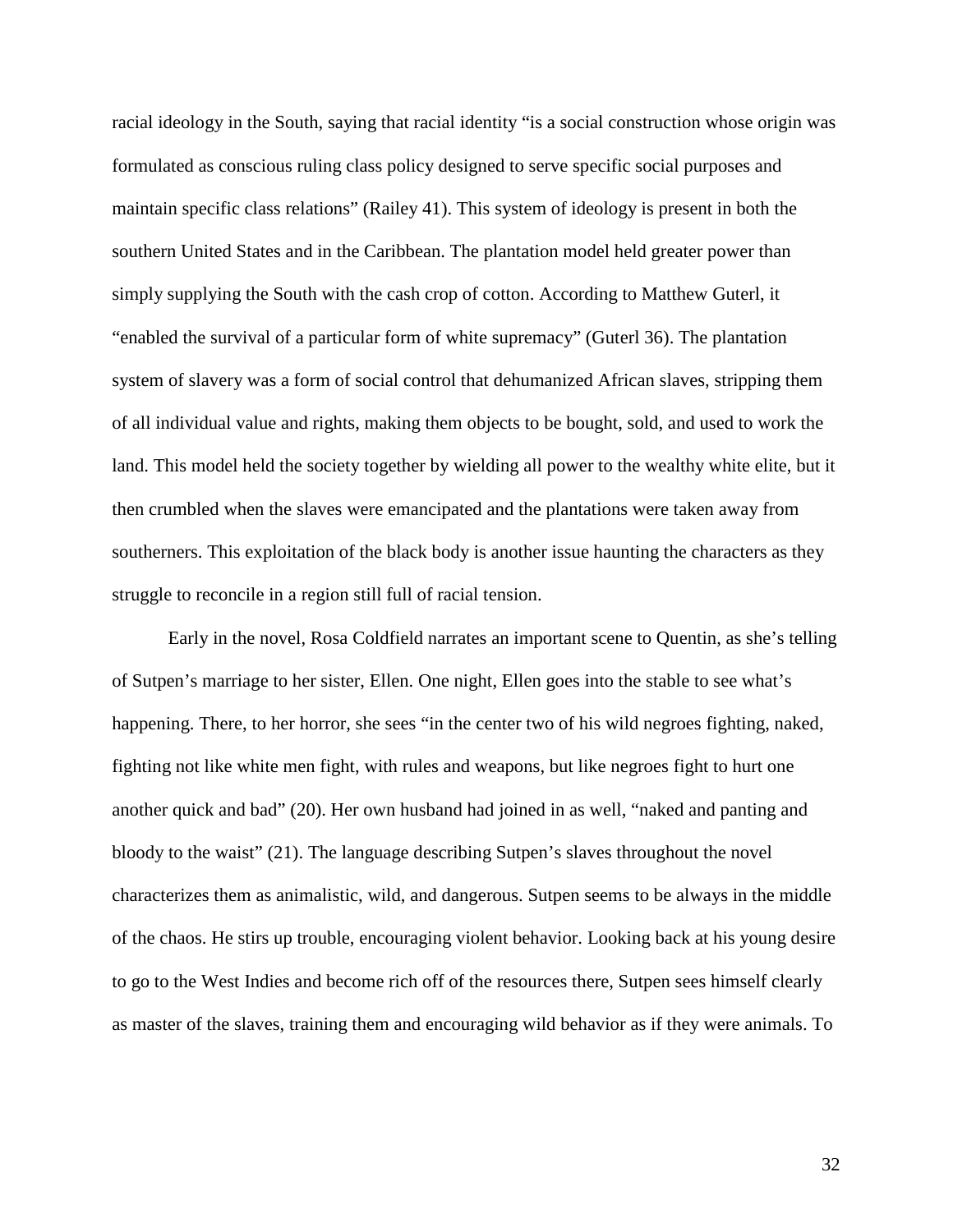southerners, the Caribbean is mysterious and untamed, much like Sutpen's slaves. They, like the land, therefore, are subject to exploitation: something to be claimed and ruled.

Another major character in the novel Charles Bon, who, in true Gothic fashion, comes cloaked in a mysterious past. Bon, though it is later revealed that he has "black blood" in him from his mother, stands in contrast to Sutpen's wild slaves. Bon is Henry Sutpen's friend from college and engaged to Judith Sutpen, yet Thomas Sutpen holds a terrible secret about Bon: he is his own child, cast out because of his tainted blood. Though he does not appear to be, Bon is black and therefore unwelcome to the family because his heritage contradicts Sutpen's desired dynasty. Sutpen tells Henry of Bon's mixed race, and Henry initially refuses to believe him. Yet as the story drags on, Henry is tormented by this knowledge and cannot reconcile with it. He eventually kills Bon in a climactic scene at the gates of Sutpen's Hundred, representing white supremacy over the black body in the shadow of the plantation. Peter Schmidt describes the conflict: "Bon obviously is not a black servant, nor is he a white son and heir" (Schmidt 172). He is trapped between identities and fates, representative of Old and New South ideologies. Since the two cannot coexist, he meets a violent end and is shot dead by his white brother in front of his white father's home. Bon's identity, body, and therefore, according to Henry Sutpen, purpose and life are called into question. For Thomas and Henry Sutpen, the violence and exploitation of land and the black body were necessary to further the "design" of their southern dynasty.

*Absalom, Absalom!* cries at the injustices done to the land and people in the South. Thomas Sutpen works tirelessly to build and perfect his Sutpen's Hundred plantation and family by exploiting everything around him. His actions, and the actions of southerners, results in the future generations being haunted by the shame of a land built on the blood of African slaves. But at what point does it become, as Philip Weinstein dubs it, "the land's turn"? Quentin's father tells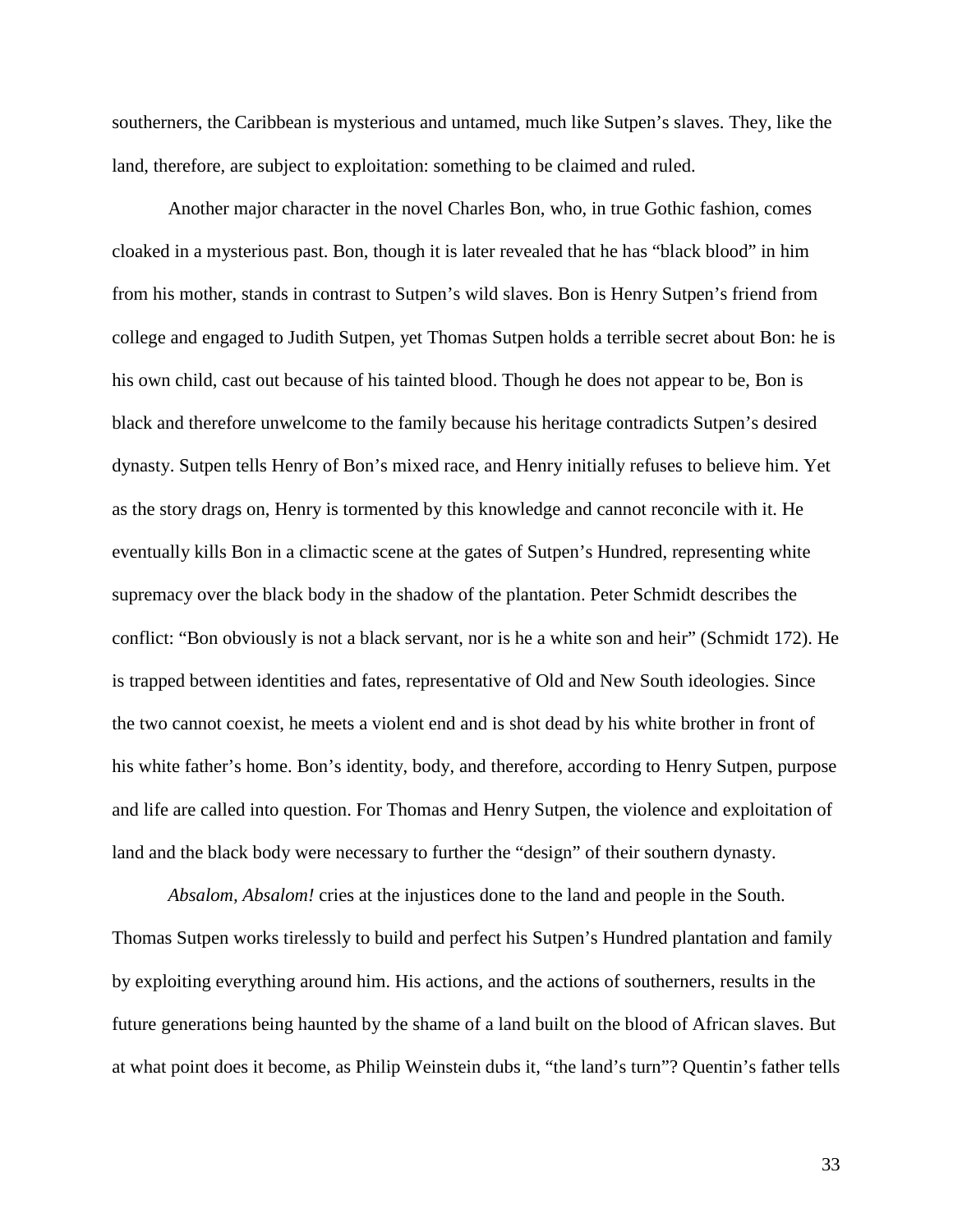him, "It's going to turn and destroy us all someday, whether our name happens to be Sutpen or Coldfield or not" (7). Faulkner is warning the South that the past is gone, but its sins still haunt the heritage of the New South. The land devastation and racial violence carry heavy consequences and stand in the way of any progress being made towards healing, rebuilding, or reconciliation. Southern identity bears a heavy, haunting cost of inheritance. Faulkner's does not celebrate the glory of Antebellum America, but calls out its deep-rooted flaws, claiming that these problems still haunt the landscape.

In traditional Faulknerian style, characters meet a violent end. Charles Bon is shot outside the gates of Sutpen's Hundred by his best friend and soon-to-be brother-in-law. The great Thomas Sutpen is murdered by a lower-class servant. In one of the final scenes of the novel, Clytie, the child of Sutpen and a slave, sees the police coming up the road to arrest Henry Sutpen, who has been hiding out in the house for years, for the murder of Charles Bon. She sets the house on fire, killing herself and Henry in a dramatic fury. Quentin describes the scene: "The monstrous tinder-dry rotten shell seeping smoke through the warped cracks in the weatherboarding as if it were made of gauze wire and filled with roaring and beyond which somewhere something lurked which bellowed" (300). Sutpen's Hundred, the allegory of the southern plantation system, the center of Sutpen's crazed quest for power, and the symbol of white supremacy through exploitation, "collapsed and roared away, and there was only the sound of the idiot negro left" (301). The fire destroyed all Sutpen, and the South, had worked for. His home, his plantation, his slaves, his family, and his legacy burned to ashes, for his violent conquest met a violent end. It would seem that, as the natural cycle demands, these characters go up in noisy, destructive flames, both literally and figuratively. However, this seems to be the only fitting ending to such a tragic narrative. Quentin's grandfather describes the consequences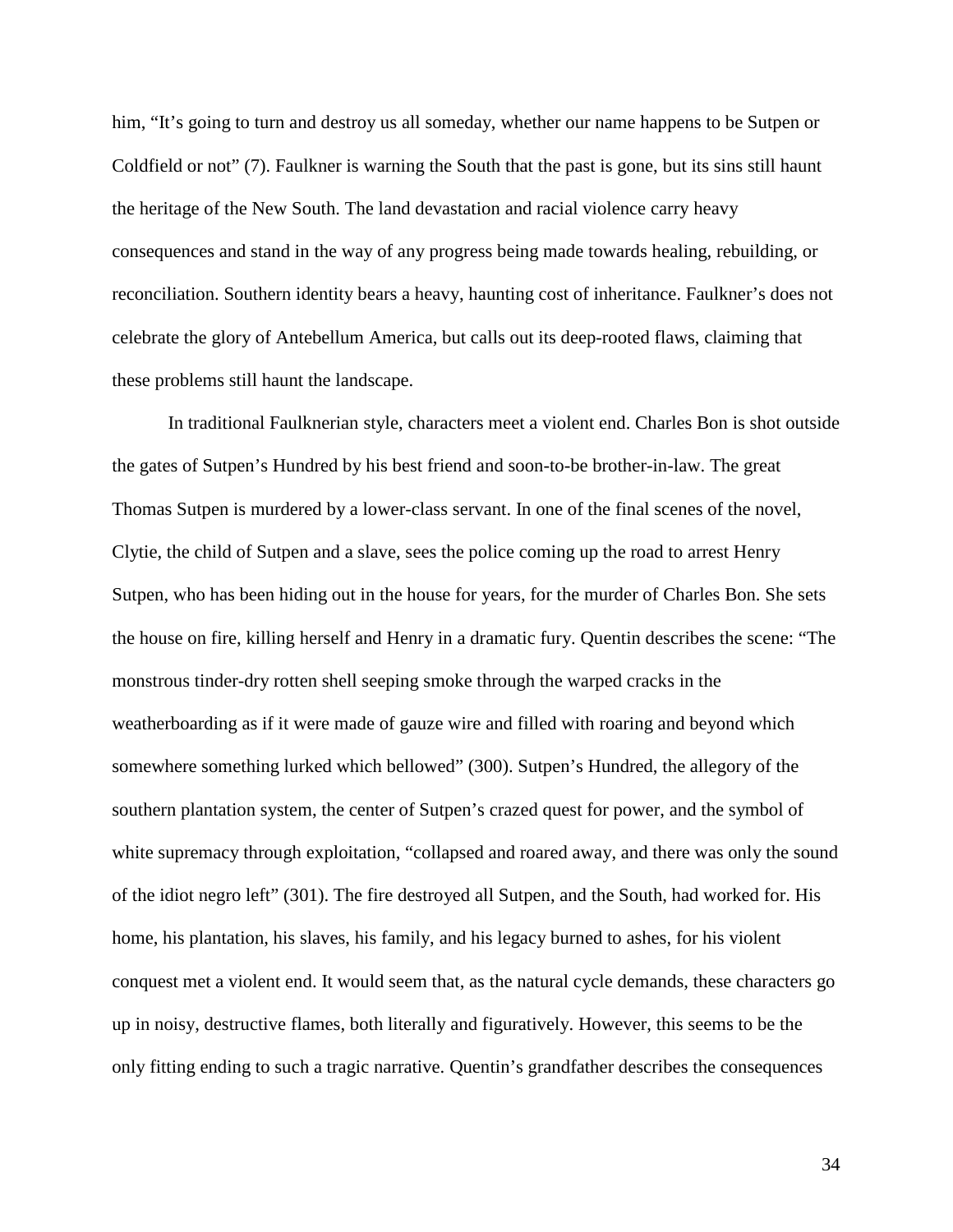of continued exploitation, "as if nature held a balance and kept a book and offered a recompense for the torn limbs and outraged hearts even if man did not" (202). Nature, it seems, has the final say in dominion as Sutpen's Hundred is burned to the ground. These wrongs cannot go unpunished, but the punishment is drawn out in the conflicting ideology and racism that is continued in the South. Sivils notes, "(Faulkner's works) contain a natural environment wronged by shortsighted land-use practices and tainted by the human injustice it has absorbed" (Sivils 128). Faulkner makes the land come alive, and it is angry over the injustices committed in the name of progress and prosperity. The land cries out in retribution, demanding blood for the blood that was spilled upon its soil. Faulkner's use of Gothic tradition brings to the surface the longburied ghosts of exploitation, forcing the characters like Quentin to wrestle with the consequences of exploitation. The violent abuse of land and people in the southern region of the United States and the West Indies eventually, as Faulkner writes, has no choice but to come to a violent end. The two ideals of the Old and New South cannot exist together and progress cannot be made until the problem is resolved. Faulkner argues that until these issues are recognized, destruction will reign in the South. *Absalom, Absalom!* provides no other alternative.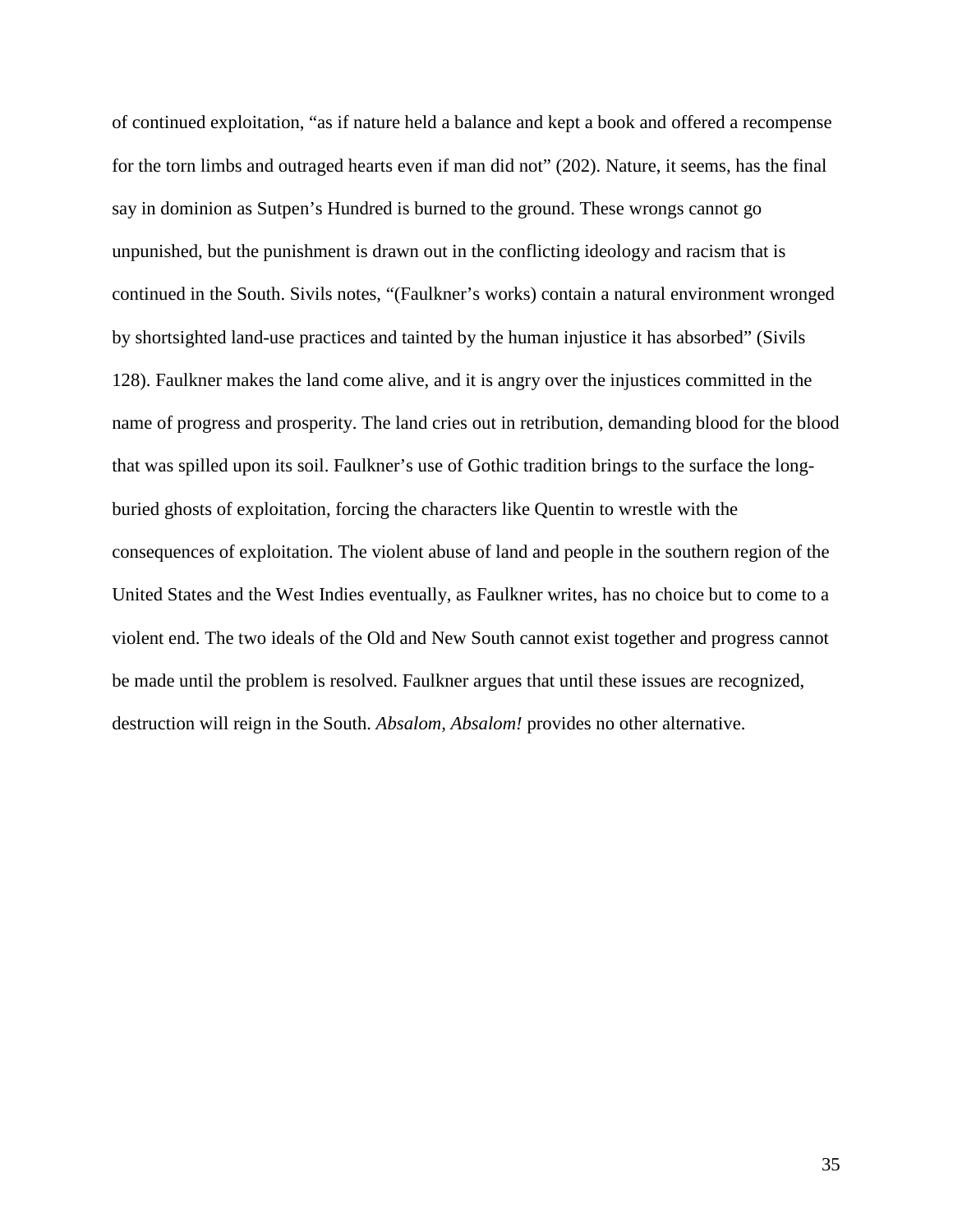### **The Dark and Ravaged Fatherland: Ecological and Racial Devastation in** *Go Down, Moses*

Perhaps one of the most ecologically focused works by Faulkner is *Go Down, Moses*, which tells the long, fragmented story of the complicated McCaslin family and their interactions with each other and the environment around them. The novel was published in 1942, where we meet a South that has been raised up on the backs of slavery, forcefully struck down through the Civil War, and turned to chaos by Reconstruction and Jim Crow. While the South had engaged in national and global conflict, there was also turmoil within the region. "Don't you see?" cries Isaac McCaslin, "This whole land, the whole South, is cursed, and all of us who derive from it, whom it ever suckled, white and black both, lie under the curse?" (Faulkner 266). Throughout the story, the characters struggle with their ecologically and racially devastated land. This chapter will discuss how Faulkner's fragmented writing style illustrates the South's broken social order through ecological devastation and racial brutality and misunderstanding. The cycle of consequences from these actions begin to come full circle, changing the environment of the South and bringing it into a more modern era.

It is important to explore what was happening to the southern landscape to understand how the land shapes the stories. In 1927, a massive flood (discussed in an my chapter on *As I Lay Dying*) destroyed the Mississippi Delta region, wiping out land, homes, and livestock, increasing poverty, and heightening racial tensions. The flood not only brought about natural disaster, but humanitarian disaster as well. In his book on the massive flood, John Barry writes, "It began as one of man against nature. It became one of man against man. For the flood brought with it also a human storm" (Barry 6). This flood enflamed social, political, and racial tensions. The federal government seemed to only aid the white and wealthy, leaving many poor blacks to suffer on their own or in camps where they were confined. The disaster, while destroying southern land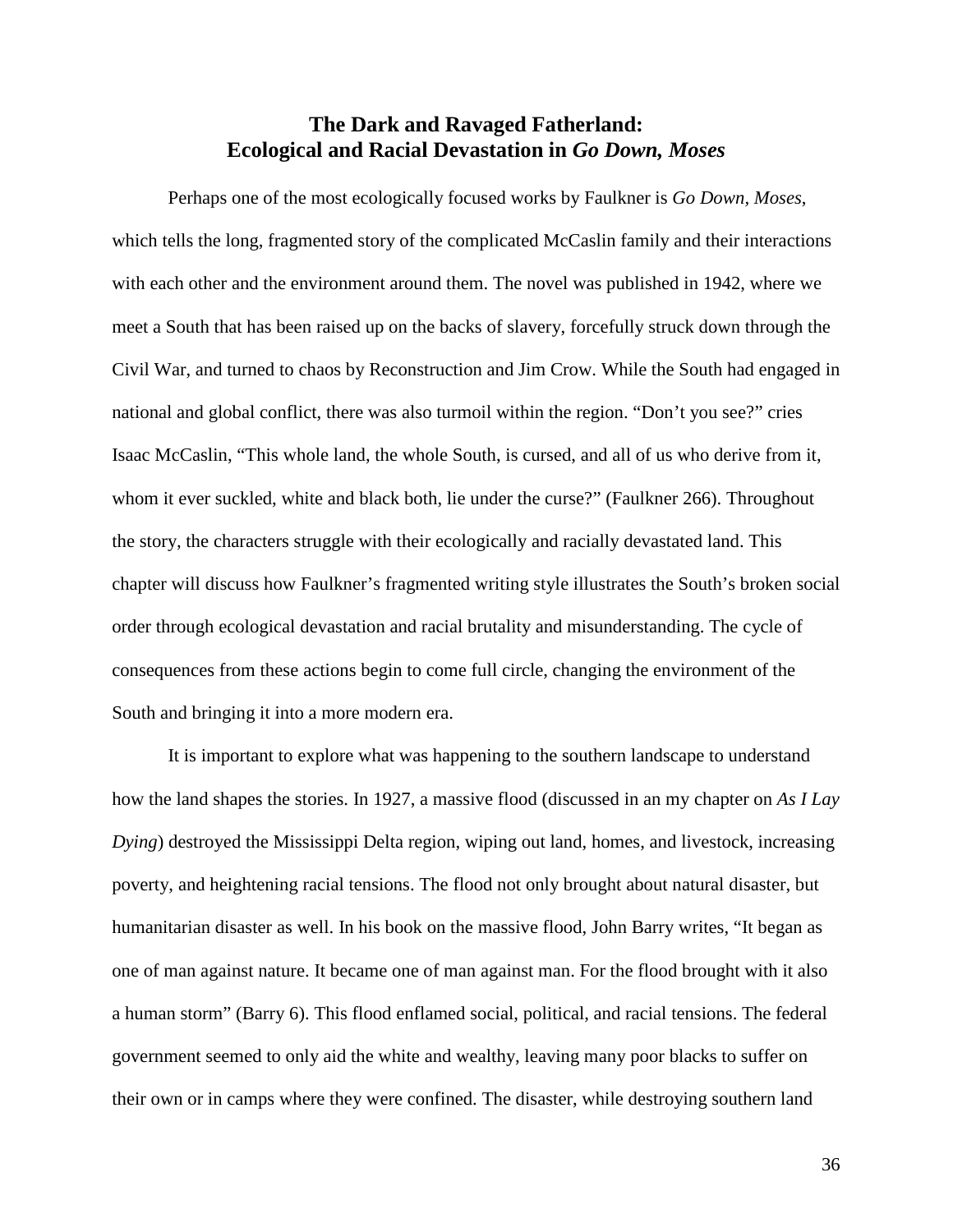and livelihood, also further fueled racial tensions as many African-Americans, though no longer slaves, were not considered worthy of aid by the federal government. This event further plunged the South into poverty as its citizens were left to rebuild (without their slave work force) after the massive destruction.

In addition, from 1892 to 1920, a boll weevil infestation destroyed the southern crops and wreaked havoc on the economy, feasting on the cotton plant. In their report over the boll weevil infestation, Fabian Lange, Alan Olmstead, and Paul Rhode report that the devastation of southern crops was much broader than what was originally thought. The Bureau of Entomology and Plant Quarantine study on cotton production yielded between 11 and 33 percent between the years of 1920 and 1936. They conclude that "the march of the weevil had dramatic, persistent consequences" on the southern economy and planters (Lange 30). Low cotton production meant low income. The Civil War and the emancipation of slaves brought down the plantation order, which had supplied and withheld the economic prosperity of the southern economy through slave labor and the flooding and pestilence only further ate away at the economy. Southerners watched as natural forces stripped them of their means of income and entire livelihoods.

The land was not only devastated by natural forces, but also by human hands. Albert Cowdrey's book, *This Land, This South: An Environmental History*, chronicles the ecological devastation in the South. The Southern Homestead Act of 1866 gave unoccupied southern land to the federal government for use and distribution. Five and a half million acres of land in the South was sold from 1881 to 1888 and, Cowdrey reports, 68 percent of that land was acquired by northern lumberjacks and dealers. Cowdrey argues that the South offered the timber industry of the Gilded Age "something of the character of a new frontier" (Cowdrey 112). When the war ended, Northerners, eager to see the South become urbanized, came in large numbers to buy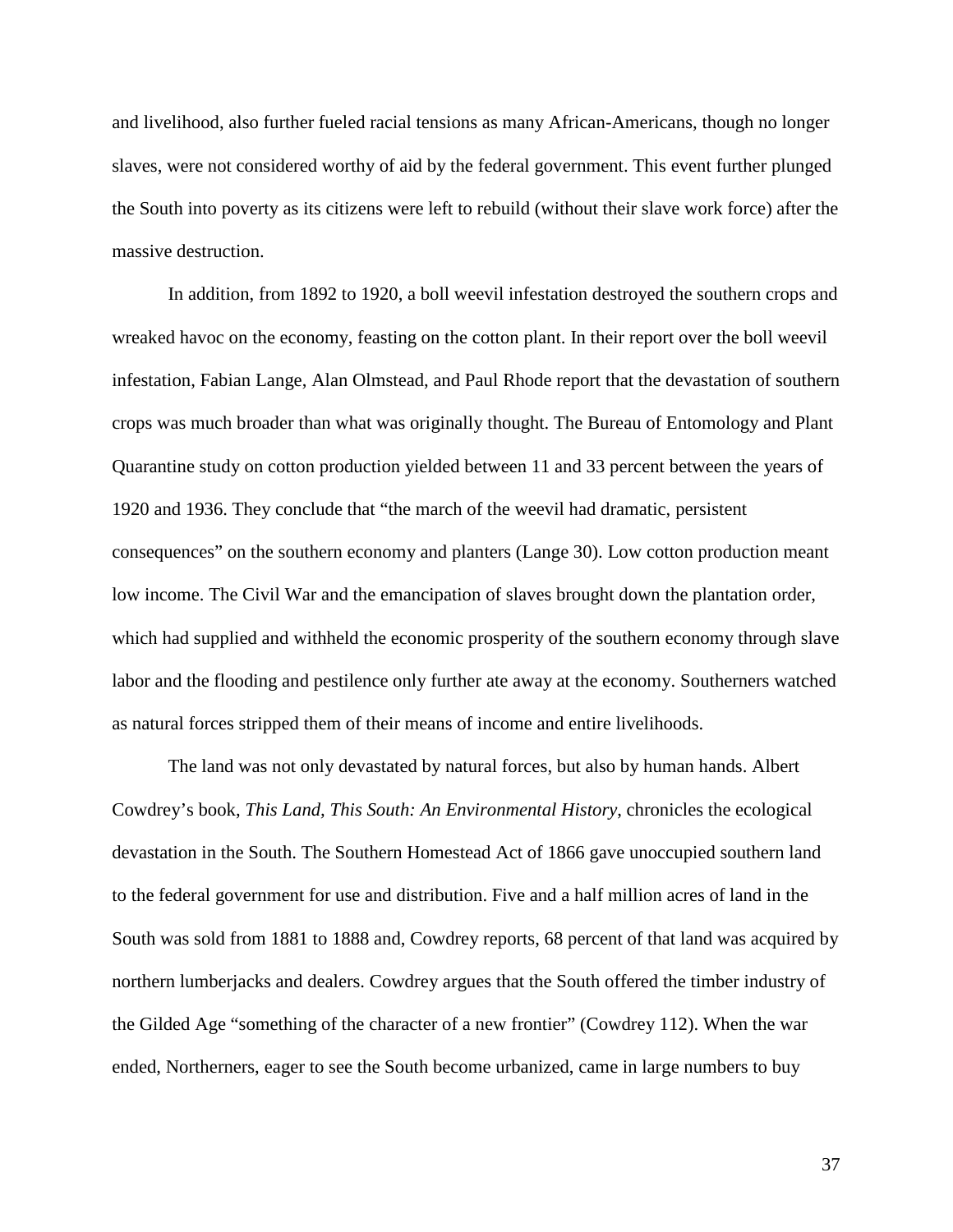land, make investments, and use the region's raw materials. The land that had once been the pride of the southern economy, and its source of prosperity on a global scale, was now stripped of its resources and ownership. And while the region was providing the raw materials, it was still too poor and economically unstable to support large industry, so the materials were shipped up North, keeping the South in a state of poverty. The loss of timber and natural wooded areas inevitably also led to the decline and even extinction of animals, such as different kinds of wolf, elk, sheep, and birds. All of this destruction is reflected in Faulkner's writing in the stories of *Go Down, Moses* as these characters struggle with the "curse" of the land.

The economic poverty, political chaos, and social erosion in the South can be tangibly represented in the region's ecological devastation. In the novel, the subjects of the stories are divided between stories of nature and hunting and stories of race and violence. Read together, it creates a story of overall devastation. In his work on the ecological devastation in southern literature, Christopher Rieger writes, "A landscape of clear-cut forests, worn-out soil, and severely eroded fields provides Faulkner with his own 'heap of broken images'" (Rieger 205). Stylistically, Faulkner's writing adheres to that idea of broken images (taken from T.S. Eliot's dark and complicated poem, "The Waste Land"), a theme of the Modernism movement in literature. Faulkner brings the destruction of the South physically into the novel through this style of writing. The modern style literary movement emerged in the early twentieth century, breaking from the structure of nineteenth century realism and introducing chaos to writing as the people's thinking patterns began to change. The world was thrust into the Great War and, in the chaos, people questioned long-standing institutions like religion and governments. Dialogue and narration is fragmented, narrators are often unreliable, and characters speak and think in stream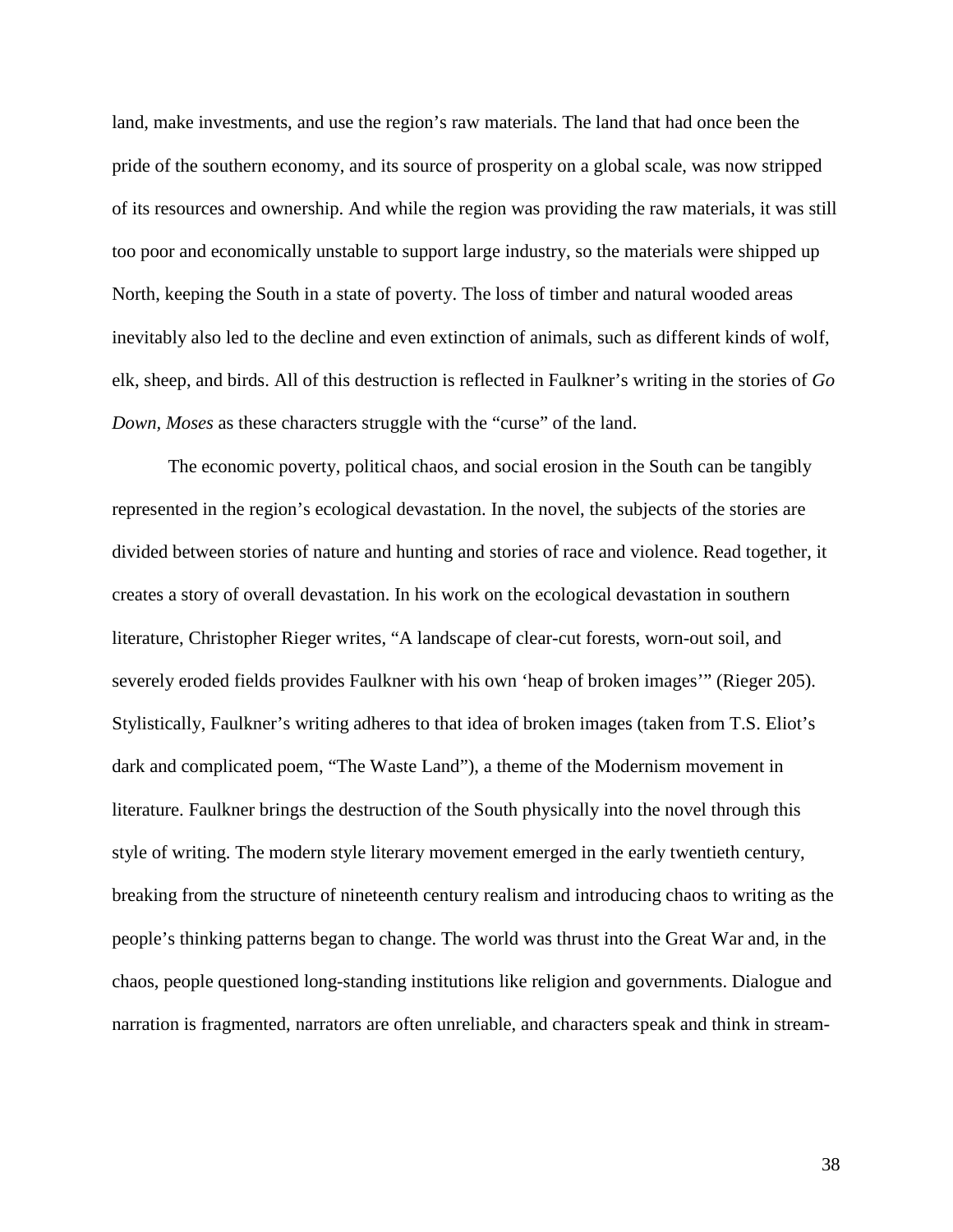of-consciousness. Faulkner's works tend to follow these trends, making him notoriously difficult to read and understand.

The novel does not flow in typical fashion, but is made up of seven short stories, dealing with many different characters and spanning over a period of about one hundred years. The chronology of the overall story is not obvious and the relationship of the small stories is not made apparent at first glance. John T. Matthews asks of this issue, "What are we to make of a work that presents itself as generically and formally unstable?" (Matthews 21). This arrangement is done on purpose and the chaos the reader faces is intentional. Faulkner's broken writing style mirrors a South that is broken in many ways. Matthews argues that the book's seven different stories have common themes throughout and "they formalize a partially incoherent social scene" (Matthews 22). Adhering to Eliot's idea of a heap of broken images, we as readers are presented with seven stories, seven moments in the southern narrative, and must scramble to fill in the holes, connecting them to the overall commentary on southern history and identity.

Just as the South has fallen to pieces ecologically, economically, politically, and socially, this is a novel written in pieces. Faulkner uses this fragmented style to present long-term problems and their consequences in the region. Rieger remarks, "the novel's disjointed form demonstrates that the seeds of both a ruined land and a vitiated family are planted many decades before by men blind to the long-term consequences of their actions" (Rieger 203). The work is to be read as a whole unit, starting with the family history in "Was" and ending with a new chapter in southern racial politics with "Go Down, Moses." Instead of reading the novel as seven individual stories, it is essential to read it as one long history of a family and a region that shows readers the long-term consequences of the actions of early generations being passed down to later generations. These actions range between exhausting the physical land to enacting racial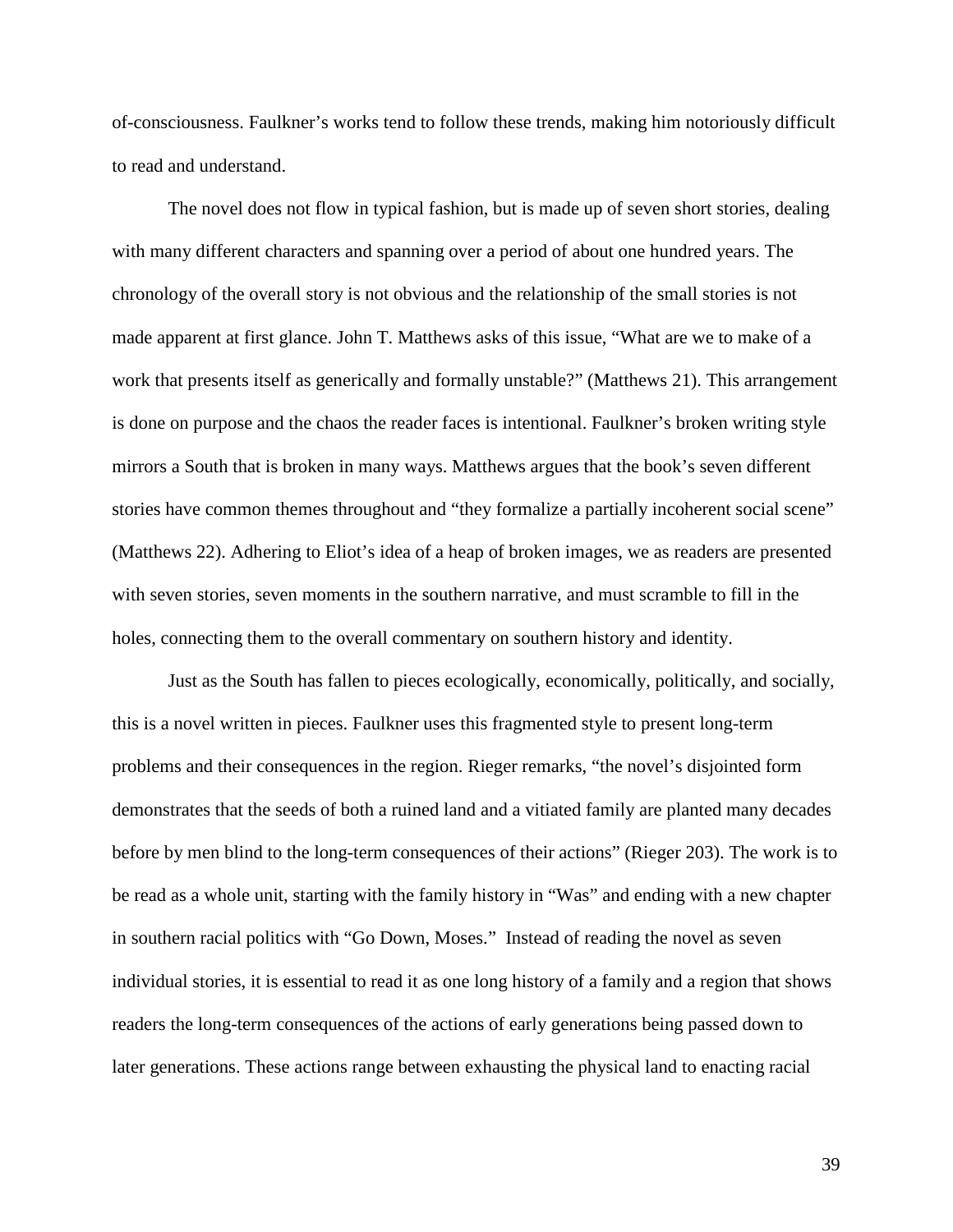violence upon the newly freed black population. It is a land that is changing and moving with the times, morphing into a new region, exhausted by the hands of men. Ike describes the scenery of the Delta: "The paths made by deer and bear because roads and then highways, with towns in turn springing up along them and along the rivers" (324). The modern writing style echoes the modern feeling of tension and resistance to so much change. There is a new age of progress entering in and southerners must grapple with these changes in their land and culture.

Within the overall fragmented story, the language itself is broken, made up of long, rambling sentences that forsake proper punctuation and grammar. When asked the reason for this complicated stylistic move at the Virginia Colleges Conference in 1957, Faulkner responded, "the long sentence is an attempt to get his past and possibly his future into the instant in which he does something" (Faulkner). In very deliberate fashion, Faulkner crams entire histories into small moments, signifying the history of a region that is crammed into its land and people. The first page of the book begins the story, "Was," which gives a history of the McCaslin family and sets up many themes that are echoed throughout the rest of the novel. The entire first chapter contains zero periods, with sentences that ramble on and then stop suddenly. Isaac McCaslin recalls hearing the story from his family's history. He hears the story from "his cousin McCaslin born in 1850 and sixteen years his senior and hence, his own father being near seventy when Isaac, an only child, was born, rather his brother than cousin and rather his father than either, out of the old time, the old days" (4). All of that rather confusing family history is crammed into one lengthy sentence, as if it is overflowing out of Isaac. A mark of the southerner is the containment of both the past and present in each moment. Each character is a collection of moments, beliefs, and movements, just as the family is a collection of eclectic people and the novel is a collection of different stories.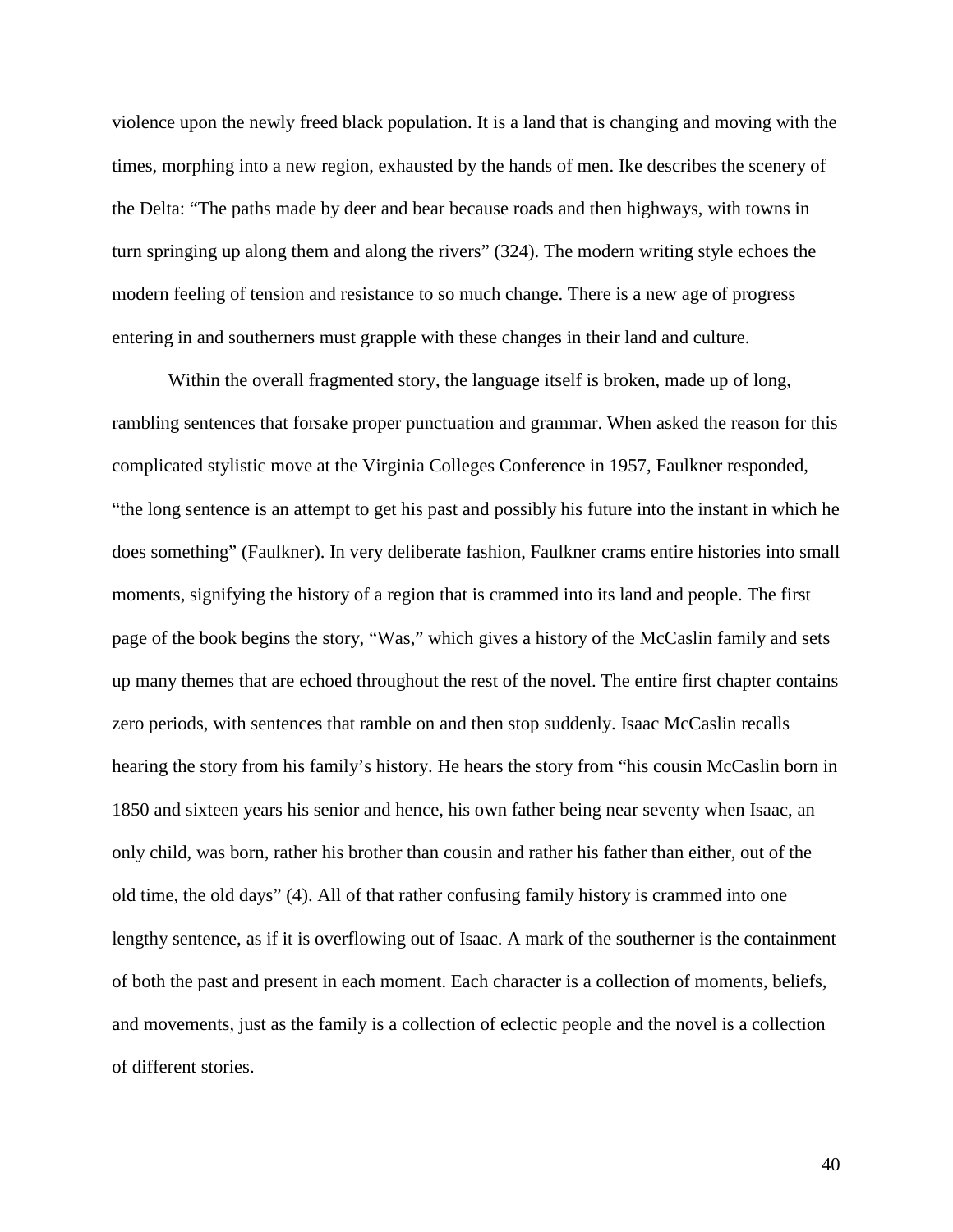Knowing the general region's history with the land and understanding Faulkner's fragmented writing style, we can now take our heap of broken images and look more closely at the characters of *Go Down, Moses*, specifically, Isaac McCaslin and his relationship with the land. Isaac's first encounters with the land come at a young age when he is mentored by Sam Fathers, who is half-black and half-Cherokee. Once again, we see Faulkner's inclusion of Native American tradition and culture into his works. Sam is blended race and therefore, blended identity as a southerner. In the story "The Old People," young Isaac, under Sam's guidance, learns not only to hunt, but also to respect and love the land as Sam does, setting him apart from the other members of the hunting party. He recognizes that even though the land will soon be given to him, his "hold upon it actually was as trivial and without reality as the now faded and archaic script in the chancery book in Jefferson" (165). Isaac struggles with the southern characteristic of inheritance. He takes no ownership of the land and surrenders to its power as a young boy, an idea that will later cause great conflict within his family. Isaac sees himself as a guest "and Sam Fathers' voice the mouthpiece of the host" (165). Isaac holds a great respect for Sam, citing his first hunting experience where Sam marked him as his becoming a man. It was in this moment that Isaac felt one with nature, breathing its same breath. Isaac's sympathy for the landscape comes with his youth. He is the notably youngest member of the hunting party, yet surpasses them all in skill. Isaac represents a new generation of southerners that did not revel in the glory of the Old South, but he instead recognizes evils and injustices done to the land by the hands of white men. He is more easily moldable by Sam and seeks to move in a different direction than his ancestors.

The story "The Bear" chronicles an epic hunt and battle between hunters and bear, man and wilderness and demonstrates Isaac's further isolation from the rest of the hunters as he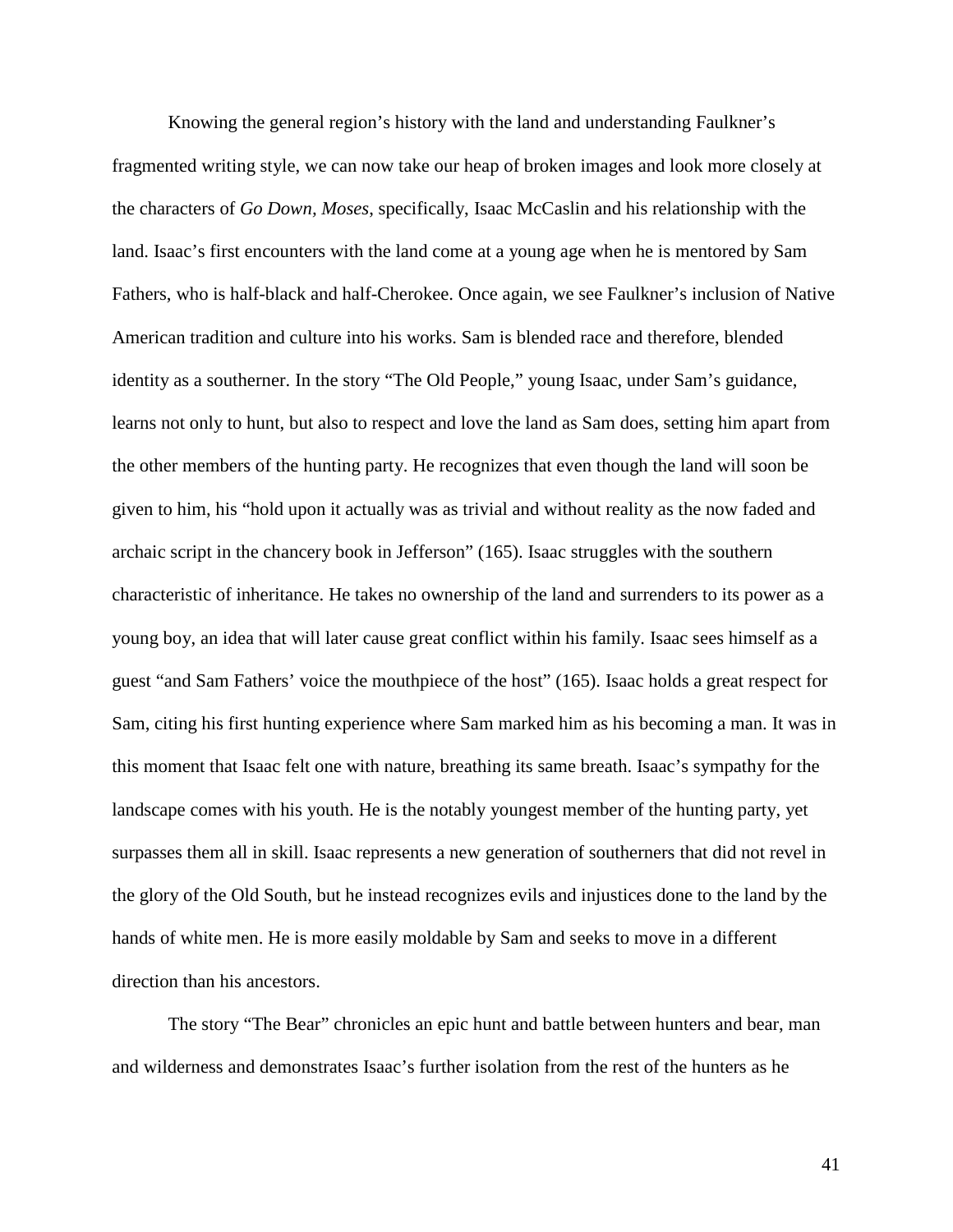moves further and further into the realm of nature. While the others want to kill Old Ben, the massive, destructive, lone bear, Isaac simply longs to see him. Sam tells him that the bear has been watching him so Isaac is determined to look back at the bear. Following Sam's advice, Isaac leaves behind all he knows and heads into the woods alone, signaling his total submission to the land. In his book on the creation of Faulkner's spaces, William Ruzicka comments, "Ike's complete surrender to the wilderness before seeing the bear is important to the relationship of orientation and dwelling" (Ruzicka 108). Isaac, aware of his own shortcomings, chooses to leave behind his gun and compass, his protection and direction, for a chance to finally see the bear, forsaking all symbols of his dominion over the land and making a defined statement of his unity with it. Ruzicka argues that Isaac had to first become lost, venturing away from what he thought was home (his southern heritage) before he could find where he truly belonged, as one with the woods. By wandering around aimlessly, he is stripped of what he once knew and finds a new dwelling and identity, apart from all he's been taught as a southerner. Ironically, he finds the bear right where he had originally left his compass and watch. Yet he returns with a renewed perspective.

Isaac McCaslin stands alone from the other characters in the novel. When he is twentyone, he turns down his inheritance to the plantation in a final battle against his heritage. He claims that the land belongs to God who created it and mankind is simply the overseer. This is in stark contrast to the other characters, who kill for sport in often unethical ways. For example, when Major de Spain finds his colt dead, he assumes the culprit was Old Ben and goes after him in retribution, even though it was Lion the dog that committed the crime. "I'm disappointed in him," Major de Spain says, "He has broken the rules" (205). In response, the men place themselves as the lords over the land, acting out a seemingly divine punishment for Old Ben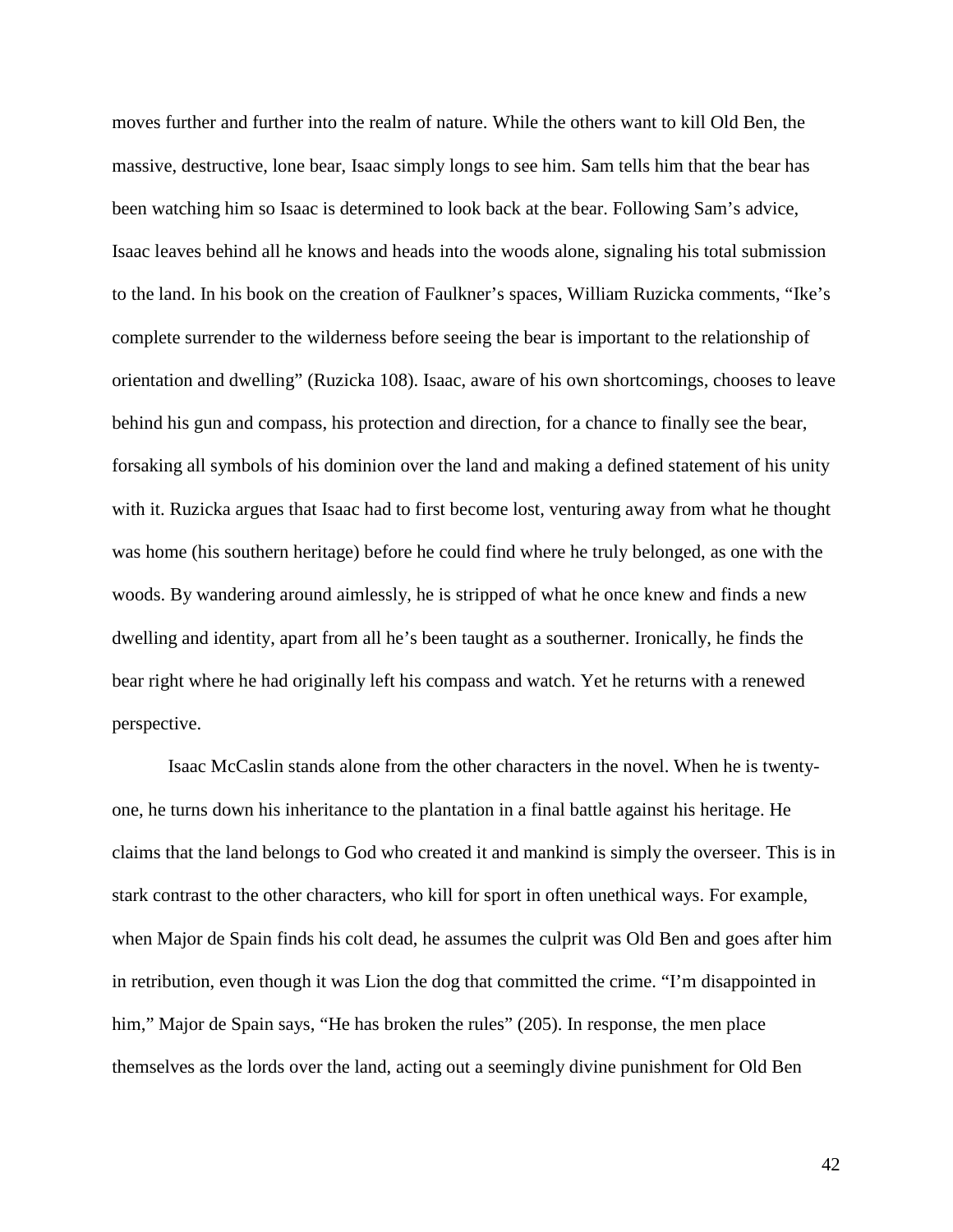breaking the unwritten rules. They decide that it is fair to go beyond their realm of hunting to kill the bear: a life for a life. In their minds, they are responsible for bringing balance to nature as they claim to have total dominion.

Hunting plays a key role in the stories and Isaac's upbringing. Hunting in this era is no longer solely necessary for a food source, but has become a recreational pastime. In his article discussing southern values within hunting, Steven Knepper draws correlations between the misuse of the land by the hunters and the misuse of minorities (being slaves, women, or Native Americans) by southerners: "One in civilization and one in the wilderness, they represent opposite sides of the same coin. Together, they epitomize that which is exploited by the dark side of the sporting culture" (Knepper 102). The southern white man's crusade to rule his landscape is seen in his hunting practices. Faulkner includes the sport of hunting as a crucial part of Isaac's identity in the stories to further the metaphor of how the white men take harsh dominion over the land. Hunting is a distinct part of white southern culture. As many young men grew up with hunting as a natural part of their life, Faulkner uses the sport to demonstrate the problems with the treatment of the land. Knepper argues that the members of the hunting party exhibit no selfcontrol in killing, regardless of the outcome. He references back to when Roth killed a doe in full knowledge that hunting does was illegal. Nature, like the women, blacks, and natives of the South, seems to exist merely for the use of white southern men, the cursed heritage Isaac McCaslin turns his back to as he refuses the plantation and retreats further into the woods, away from both whites and blacks in his family.

The abuse of the land can be compared to the history of racial abuse in the South, for both are a result of white dominion. For centuries, the southern economy, social hierarchy, and political power was dependent upon slave labor. When slavery ended after the Civil War,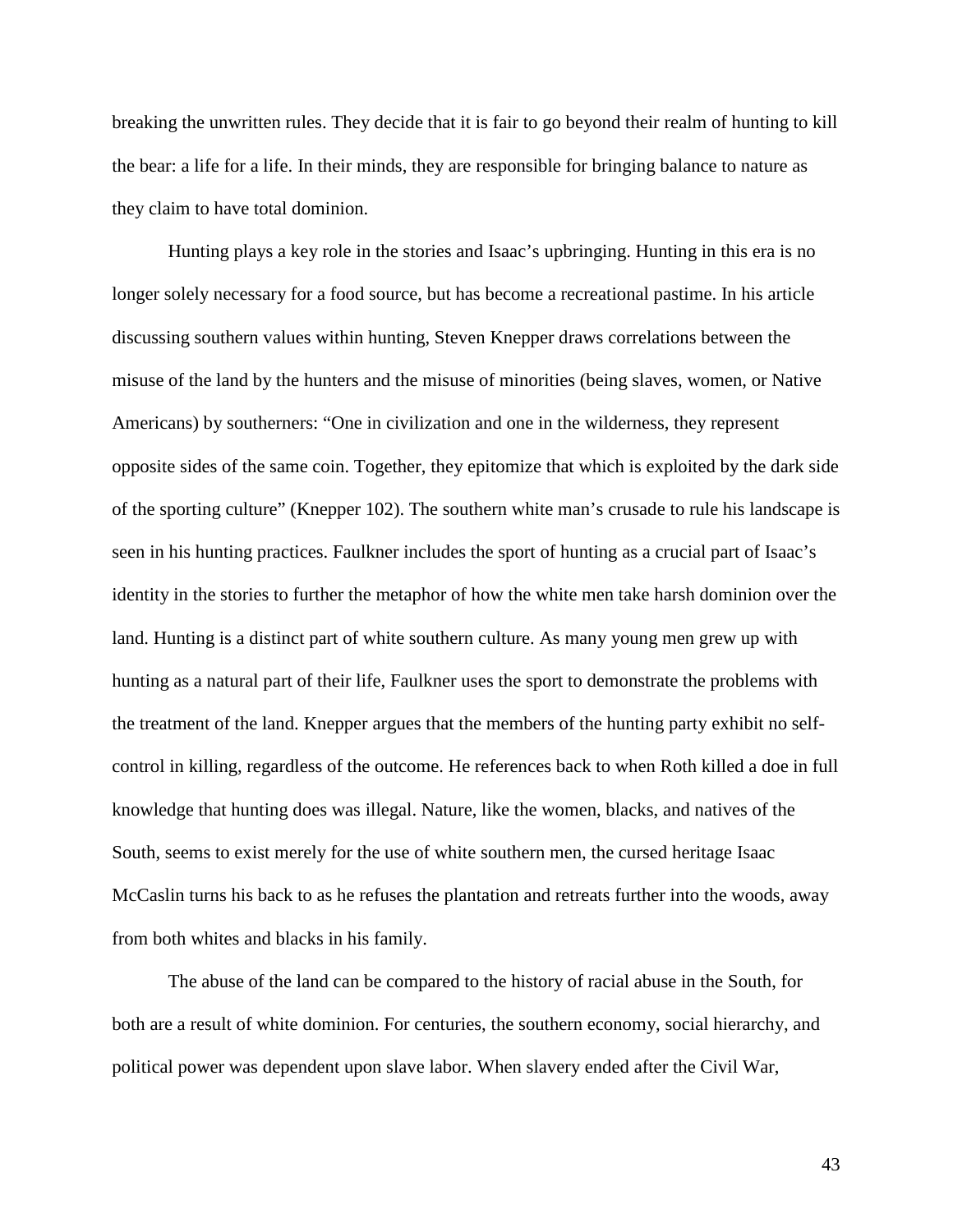southerners were suddenly left with another major problem of how to handle race as free men. Isaac contemplates on "those upon whom freedom and equality had been dumped overnight and without warning or preparation or any training in how to employ it or even just endure it" (277). The old society of slavery and white social hierarchy was violently torn down after the Civil War, turning the region to chaos as both races struggled to pick of the pieces of everything they'd previously known. Similarly, the natural disasters, land redistribution, and overall destruction of the land tore away the old southern land, and its citizens were left to struggle with poverty and rebuilding a completely new economy accommodate the rest of the world's new industrial societies. As the old systems were stripped away, the South went to pieces, both literally and figuratively. Many slaves could not afford their own land or livelihood, so they stayed to work plantations as tenant farmers and sharecroppers. While they were now legally free, their own poverty and lack of proper education and skills forced them to stay in a lifestyle they had fought so hard to be liberated from and they remained trapped in a cycle of debt to their white landowners.

Within a few short years, the old politicians came back to power and the South turned to political white supremacy, resulting in a land of Jim Crow, full of racial violence, terror, and brutality for the newly-freed black population. In his book over the evolution of Jim Crow in Mississippi, David Oshinsky argues that this violent, legal repression of blacks was even worse than slavery. Oshinsky's book focuses on how the chaos and destruction in Mississippi after the Civil War led to the Jim Crow laws. In the aftermath of the war, white southerners were struggling to survive on their war-torn land. "For the planter, emancipation meant the loss of human property and the disruption of his labor supply," Oshinsky observes. "For the poor white farmer, it meant even more. Emancipation had not only crushed his passionate dreams of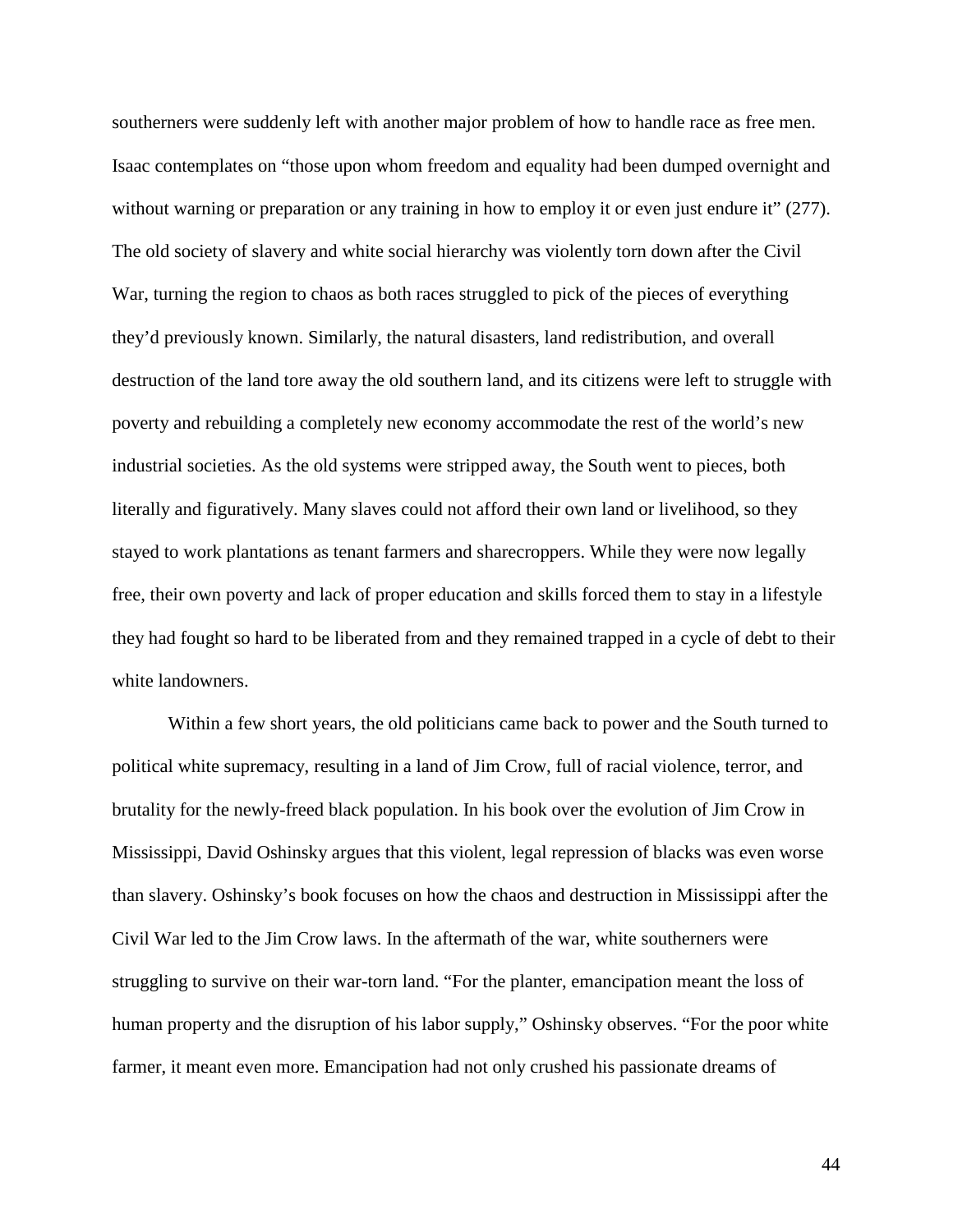slaveholding; it had also erased one of the two 'great distinctions' between himself and the Negro. The farmer was white and free; the Negro was black—but also free. (Oshinsky 229-232). In an effort to contain the "primitive" Negro, white Mississippians put racism into the law of the land, creating an oppressive system to maintain control. The land once again ran with blood.

With ecological and racial devastation as the backdrop, the scene is set for the stories of *Go Down, Moses.* Faulkner's novel comments on how white men used women and black men for their personal gain as they did the land. The first story "Was" gives us a flashback into the early members of the McCaslin family and their slaves and is very telling to how people of color were viewed at this time. When Uncle Buck goes after his escaped slave, Tomey's Turl, he views it as though he were hunting an animal. A parallel can be made between retrieving slaves and hunting a deer. Uncle Buck admits that he forgot the common knowledge to "not ever stand right in front of or right behind a nigger when you scare him; but always to stand to one side of him" (18). Similarly, in the story "The Old People," Sam tells Isaac when approaching the deer, "Don't walk up to him in front. If he ain't dead, he will cut you all to pieces with his feet" (158). One of the commands comes from a white slave owner about a slave and the other comes from a mixed race hunter about an animal, yet both sound eerily similar. Blacks were seen as objects to be purchased, hunted, and used as southerners viewed animals to be killed and eaten. The hunting allusions are not simply southern colloquialisms, but actual ideologies about white supremacy and dominion over the natural environment, with slaves included.

At the end of the story "Was," Uncle Buck, Uncle Buddy, and Hubert Beauchamp have a poker game to determine who will take home the two slaves and Hubert's sister, who wants to marry Uncle Buck. Just like livestock or tools, the fates of the two slaves and a woman are decided by a hand of cards. They get no say in the matter and at the end, the two slaves are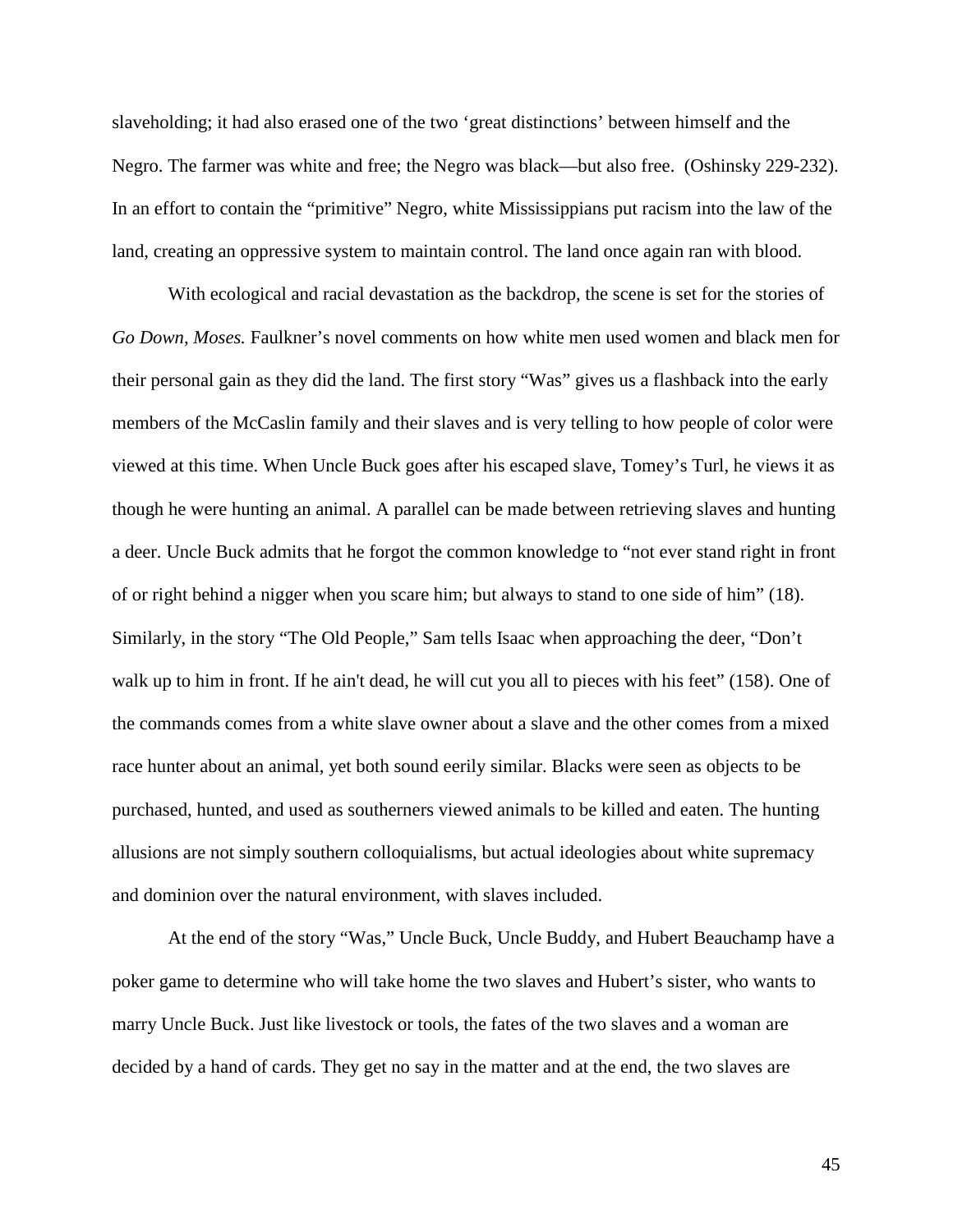carted home by the brothers to begin work on the farm the next morning. The brothers see nothing wrong with the matter and are actually annoyed it inconvenienced them. In his book, *Games of Property: Law, Race, Gender, and Faulkner's Go Down, Moses*, Thadious Davis lumps race and games together in the perspective of Uncle Buck and Uncle Buddy. Davis argues that "Was" displays how blacks had no identity outside of slavery and that race could be made into a game for whites. Going after Tomey's Turl was just another game for the brothers and Tomey's Turl's identity was found, argues Davis, in being a decisive player in the game by running away (establishing a small bit of individual autonomy). "Beginning with Tomey's Turl's running," writes Davis, "*Go Down, Moses* deploys games (fox-hunting with dogs, gambling with cards and dice, racing) as constructions both of chance and of strategy that represent the arbitrariness and the boundedness forms of identity" (Davis 44). The land, the game, the slaves, the women: all of it becomes a game to the white men and a product to be consumed. That is how southern society has always run for them, and emancipation doesn't change that ideology, but only creates more tension and black begin to adapt to their new (yet still limited) freedom as the black population struggles to gain identity outside of being the property of white men.

The white characters in the stories have a tendency to not want to be inconvenienced, often times to the detriment of those of the opposite gender or race. At the end of "Delta Autumn," when Ike meets the black woman whom Roth impregnated, he is angry at Roth's recklessness and urges the woman to move away and marry a man of the same race. The woman is actually related to Ike and Roth, with the cycle of the incest in the family from generations ago coming back full circle: the actions of the white man's dominion still having consequences. After the woman takes Roth's money and leaves, Legate returns to the tent looking for a knife and Ike knows Roth has just killed a doe, which are illegal to hunt. "Just a deer, Uncle Ike," Legate says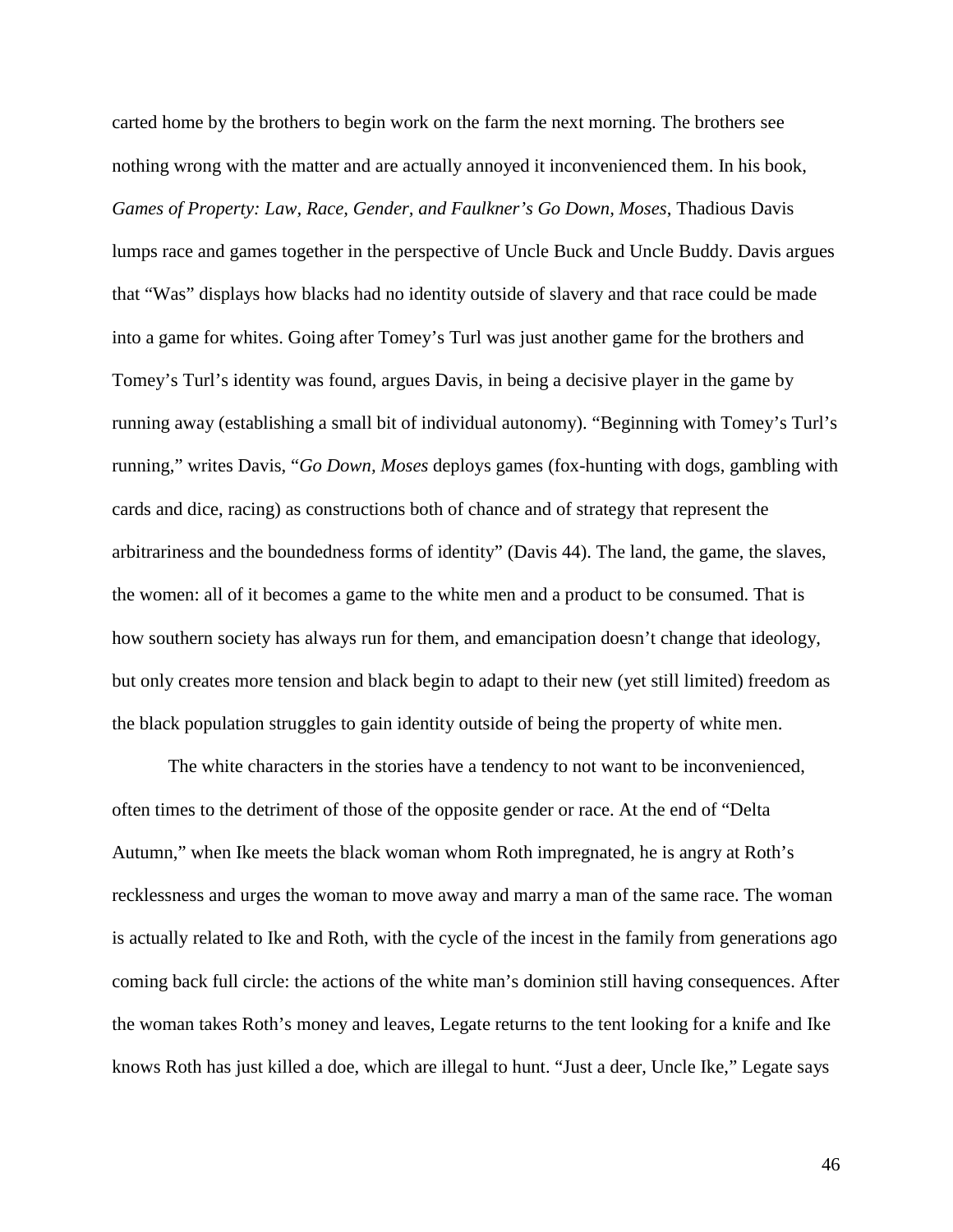in defense to Isaac's questions about the matter, "Nothing extra" (348). And yet, ironically, Roth has recklessly killed an illegal doe, just as he had a reckless affair with a black woman with no intention to marry her. For the white men in the story, it is all just a game or a sport. They play cards, shoot deer, or sleep with black women with, in their mind, no consequences. "No wonder the ruined woods I used to know don't cry for retribution!" Isaac thinks, "The people who have destroyed it will accomplish its revenge" (347). As the social, economic, and political order continue to shift and change comes upon the land, Isaac knows the white supremacy cannot last in the South. The white supremacy ideology in the Jim Crow Era came down to the belief that it was the duty of the white population to control the black population. Oshinksy explains the reasoning behind this thinking: "Bondage had been good for the Negro, it was argued, because the system kept his primitive instincts in check. And freedom would be bad for the Negro because those checks had been removed" (Oshinsky 298-299). Whites viewed black freedom as dangerous. The long-standing system of slavery had been the rock upon which southern society was built and whites had a difficult imagining a world any different than the one they had known for so long. But as whites fought violently to maintain control by physical repression, blacks were slowly gaining more psychological freedom as they were fighting for a place in society.

As the environment of the South lay in pieces, the black community was picking up the pieces of their identity and creating a larger narrative. No longer slaves, this newly freed people were able to piece together history and culture to create a new identity, separate from the one their white masters had always forced upon them. Yet it was not easy to do, as whites still brutally lorded over society. Rider faces this tension in the story "Pantaloon in Black," with a devastating end. After his wife's death, he is overcome with grief, and kills a man. Attempting to break out of prison, he's lynched by a mob of white men and his body is found later. The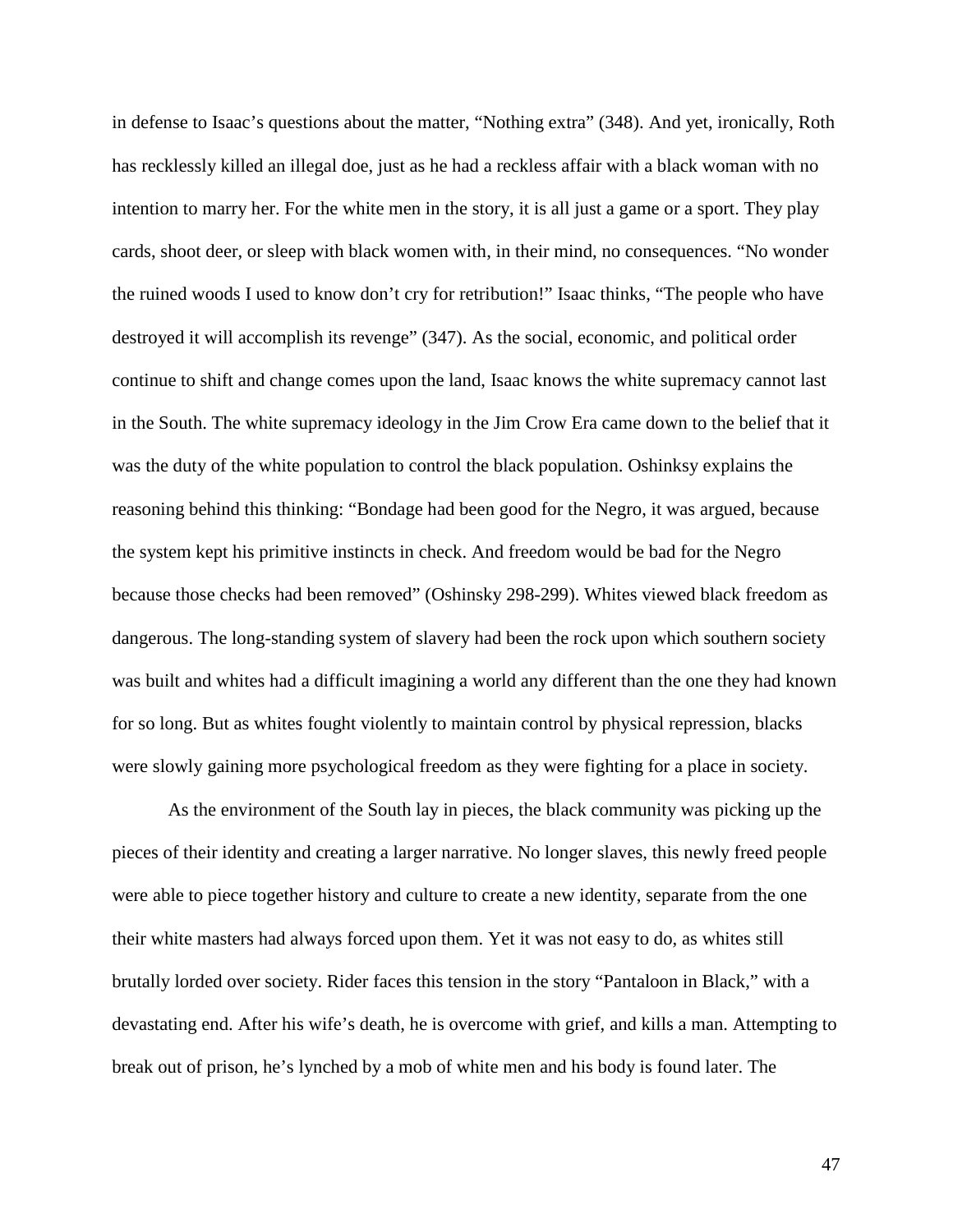sheriff's deputy just doesn't seem to understand Rider's actions, which are fueled by grief. "They ain't human," he remarks, baffled as to why Rider would inconvenience him. Rider, a man mourning the death of his wife is seen by whites as simply another wild, violent black man. The deputy doesn't see blacks as the same human level as whites, therefore justifying horrific and violent actions against them. He compares black people to a herd of wild buffaloes (150), stripping them of humanity and identity. Instead of making any effort to understand Rider's actions, or even realizing that there is a need to do so, the white mob responds in violence to suppress him. In her article on adjudication in *Go Down, Moses* Tician Sassoubre analyzes the practice of lynching in the South. She defines lynching as the "ritualized reassertion of racial hierarchy through violence" (Sassoubre 184). It was way to control blacks by terrorizing them in the name of the law and allowed whites to show supremacy in an era of changing social statuses. "Historically," argues Sassoubre, "southern racial and economic anxiety had been expressed through the culture of lynching, which effectively intimidated black labor and reinforced the power and status of white owners" (Sassoubre 185). As a farmer would break a wild stallion or train a dog to herd, so the white men of the day used terror and force to control the black population. Lynchings became a common part of southern culture as a quick way deal with (what was inferred as) black insubordination and maintain white control.

Yet white control was gradually losing its grip. Barbara Ladd's essay, "Reading William Faulkner after the Civil Rights Era" focuses on emerging black identity in the twentieth century. She discusses the importance of having two branches of the McCaslin family: one black and one white, the black emerging from white sexual relations and abuse. Within the time that Faulkner was writing, right before the emergence of the Civil Rights Era in the mid-century, Ladd highlights the developing ideas of race in the South. There is an evolving movement of "what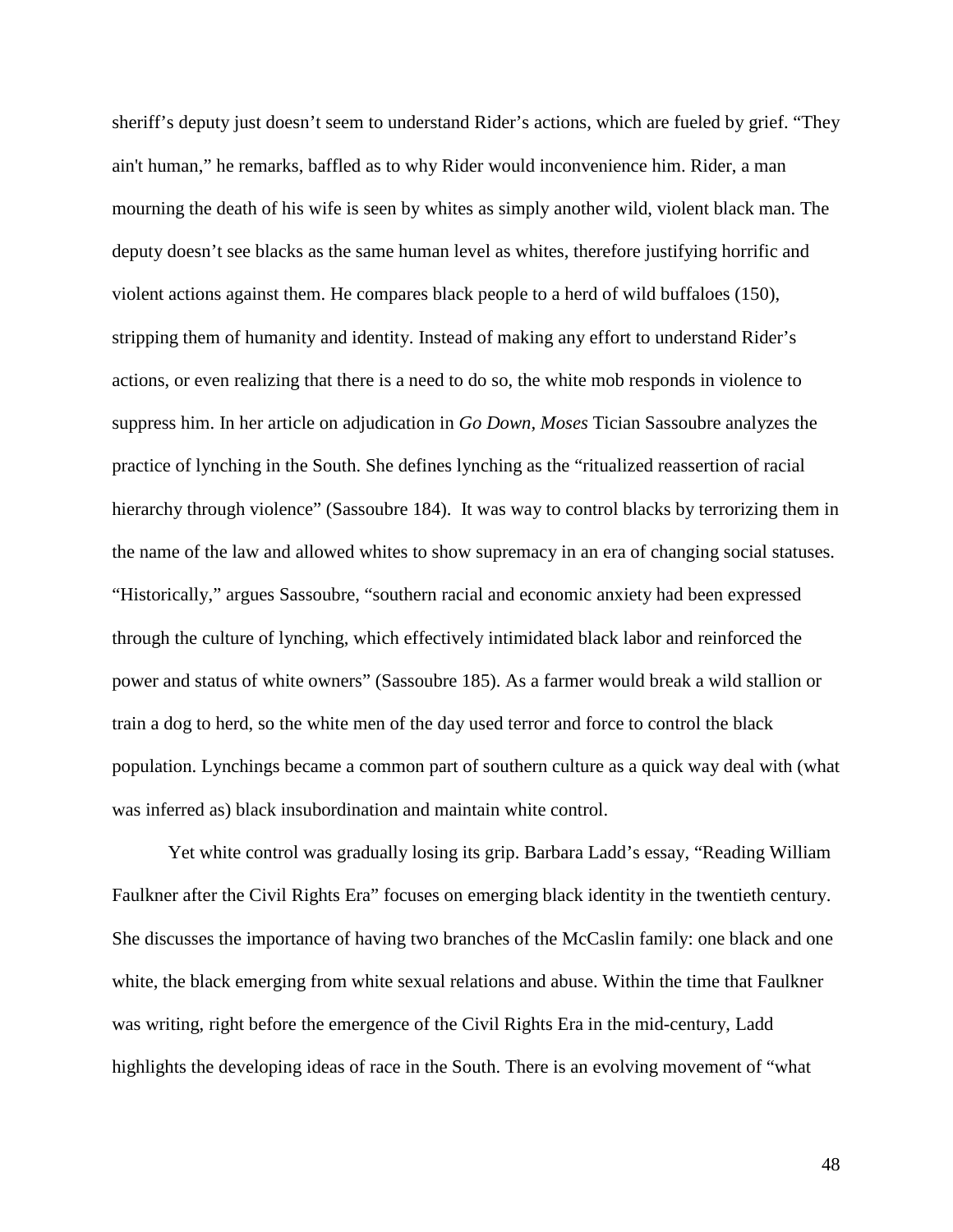'blackness' meant to white Southerners in 1920 and 1930" and urges readers to watch for the "previously unseen traces of African American modernity" (Ladd 213). The black modernity that Ladd is describing has roots back in Africa. Black modernity is the gradual shaping of identity, which, in this case, comes from many sufferings and trials like the Transatlantic Slave Trade, slavery on plantations, emancipations, and the struggle with poverty, racism, and violence, especially in the South. Famous writer W.E.B. DuBois describes the struggle that African-Americans faced in this racially charged society in his 1903 work, *The Souls of Black Folk*. He analyzes the inner division and struggle blacks face in determining identity as a doubleconsciousness. Double-consciousness, which gives rise to black modernity, is "this sense of always looking at one's self through the eyes of others, of measuring one's soul by the tape of a world that looks on in amused contempt and pity. One ever feels his two-ness, —an American, a Negro; two souls, two thoughts, two unreconciled strivings; two warring ideals in one dark body, whose dogged strength alone keeps it from being torn asunder" (DuBois 3). Going back to Ladd's essay, it is now easier to see what Faulkner is wrestling with in creating the McCaslin family tree and giving black southerners a voice. The McCaslin family, though one whole family, is made up of multiple identities: old and young, poor and wealthy, white and black. Most notably, there is a white branch and a white branch of the family. The black branch emerges out of this white family through Carothers McCaslin's rape of his illegitimate daughter, Tomey, resulting in her son, Tomey's Turl, who is introduced in the first story, "Was." The black and white branches meet again years later with Roth's affair and resulted son with the granddaughter of Tomey's Turl in the story, "Delta Autumn." These black and white identities are separate, yet interwoven together within the same family, creating a complicated overall southern identity.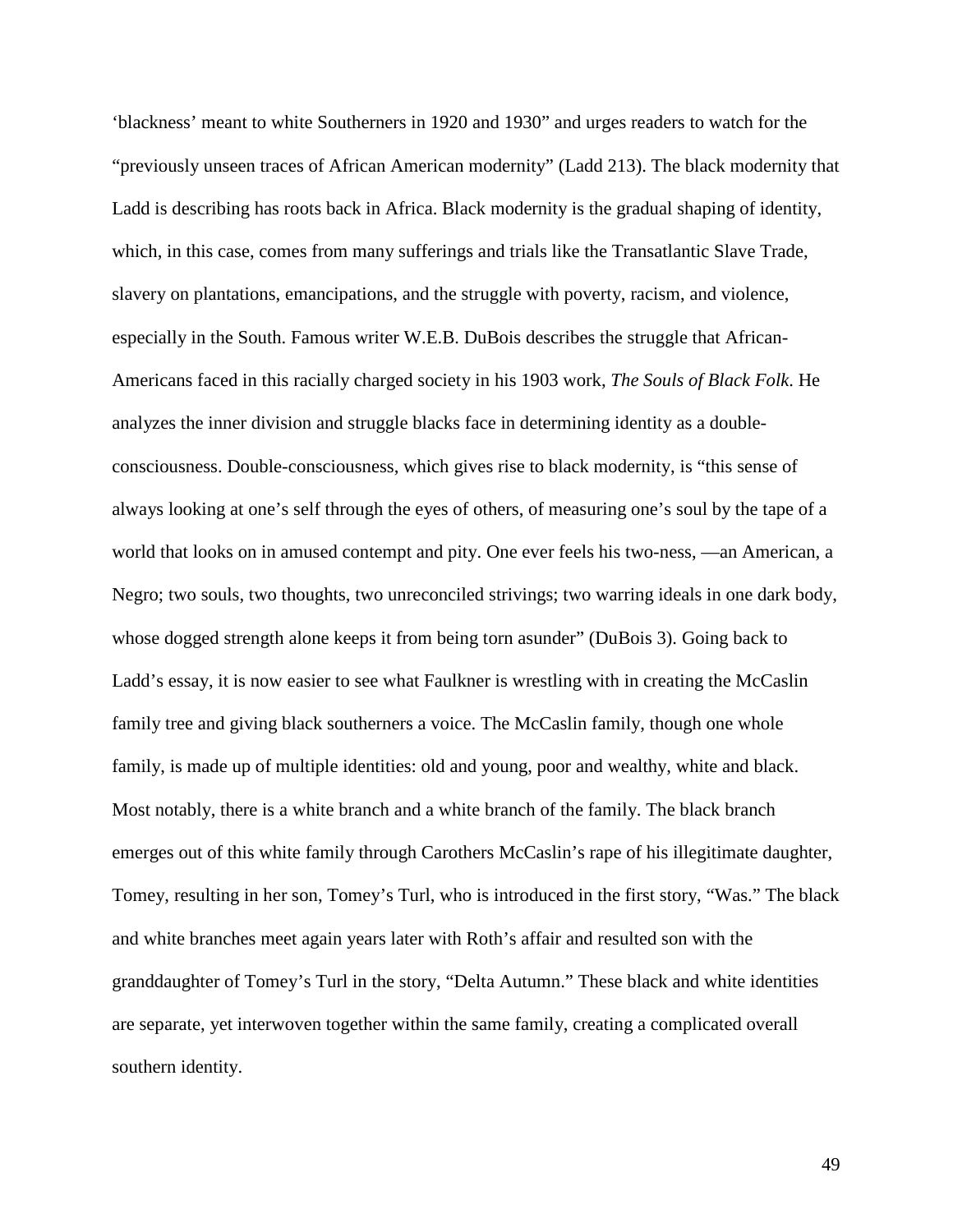The experiences of black people shaped new culture and maintained old culture, creating a distinct identity. The wrecked environment of the South allowed for the emergence of a distinctly black southern identity. "Black" therefore is not confined to one African race, but is rather a mixture of many different elements to create one, unified identity. By the time Faulkner was writing in the early to mid twentieth century, black modernity was becoming more and more defined as the century progressed. Black identity took a more distinct shape after slavery and the rapidly evolving changes in society created a harsh tension in southern lifestyle, as Sassoubre discusses in her article. Rather than having one southern culture of white supremacy, whites were at odds against the emergence of black modernity: the creation of another independent culture entirely. This was a dangerous concept for many southerners at the time, because it challenges white dominion and authority. We can see this evolution more clearly at the end of "Pantaloon in Black," after Rider's lynching, when the deputy is recalling the incident to his wife. As mentioned earlier, the white mob, not understanding Rider's rash actions, decide to take control and lynch him. As the deputy recounts the story to his wife, she simply tells him in response to come to dinner. There is no desire for understanding and thus no move towards recognition or ownership of the problem. The ending should disturb readers, however, because of how quickly the white couple dismisses the issue at hand. Fast forward to the last story, "Go Down, Moses," and we see an abruptly similar and equally disturbing ending.

After the county attorney, Gavin Stevens, has witnessed the wake of Samuel Beauchamp, a young black man executed for killing a white police officer, he tries to ration with himself, justifying why he should not listen to the pleas of Samuel's grandmother, Mollie, to the young man. This falls right into the theme of misunderstanding. Stevens, a white southerner, struggles with understanding the black family. "It doesn't matter to her now," he reasons fervently with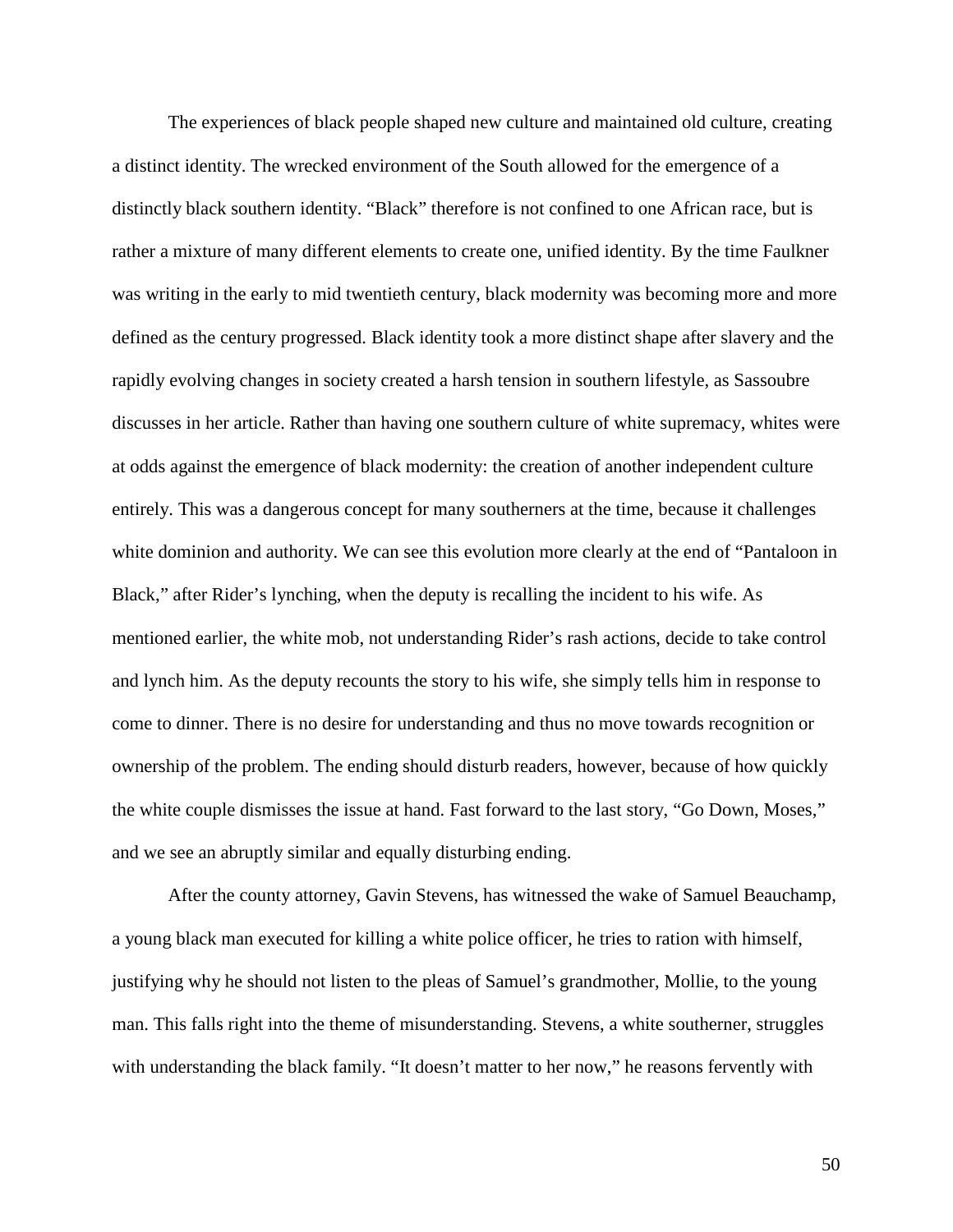himself, "since it had to be and she couldn't stop it, and now that it's all over and done and finished, she doesn't care how he died" (365). The end of the story has Gavin Stevens torn between feelings of guilt and sympathy and feelings of alienation. As he attends the wake of Samuel, he is shocked and disturbed by the deep wails from the friends and family members, and feeling like he doesn't belong in this culture, abruptly leaves the house. He returns to work, hoping to easily forget the recent events. For white southerners like the deputy and Stevens, there is little recognition of what is happening in the social order of their environment. For centuries, black identity was equated with a primitive labor system, controlled by and used for the benefits of whites. White southerners had never had to reckon with the black population having their own identity as members of society.

As the war ended and the white southerners had begun to come to terms with the racial atrocities committed, it was easy to turn a blind eye, trying to move towards healing without ever addressing the real wound. The story, "The Bear" illustrates this need for recognition as Isaac McCaslin recognizes the connection between the land devastation and his southern heritage of corruption. "You will have to choose," Sam told him (198). Forsaking all he's known and been taught, he follows Sam's advice and ventures out alone, completely at the mercy of the land. Only when Isaac McCaslin leaves all of the preconceived notions of his southern identity behind and ventures alone into the woods to meet the bear does he find what he truly seeks. But Faulkner's stories do not end on a note of hope, harmony, and racial healing. These broken people continue to grow further apart as whites hold tightly to an exhausted, old ideology of race.

The old order of things has been violently stripped away through the Civil War and Reconstruction. Like the aftermath of the Flood of 1927 or the boll weevil infestation, southerners were left to recreate a brand new society on the revenged land. Isaac McCaslin sees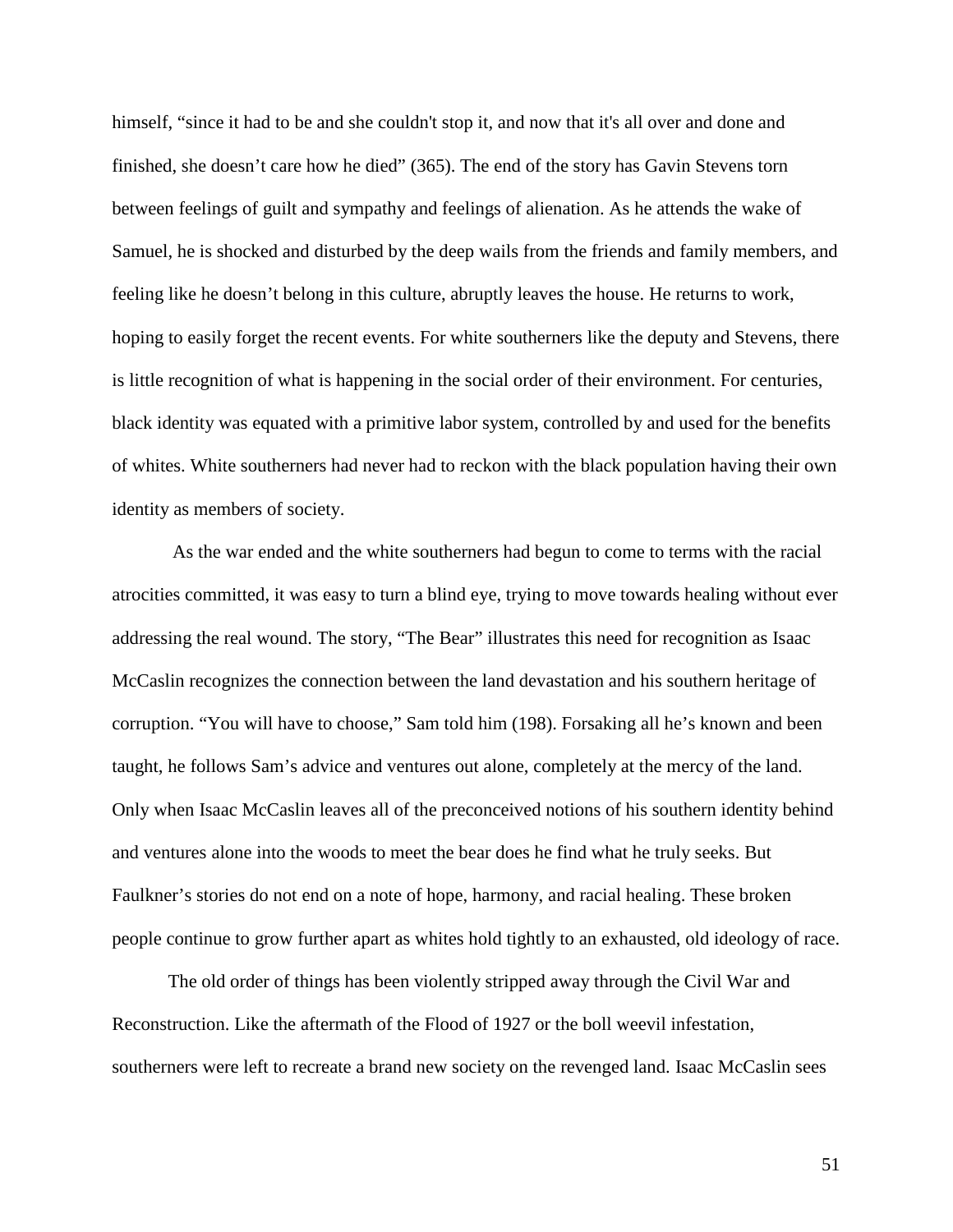the land as though he had inherited it as Noah's grandchildren had inherited the Flood although they had not been there to see the deluge: that dark corrupt and bloody time" (276). From the beginning to the end, the stories of *Go Down, Moses* tell of a family and a community of white southerners that exhort dominance over the land, each other, and the blacks around them. As the story progresses, each new generation inherits the ideology and guilt that comes from these unethical practices, creating a deeper tension within the South as the land is destroyed and blacks fight to maintain identity in a culture dominated by and catered to whites. The land is laid to waste by war, flood, infestation, poverty, and racial violence.

The southerners, both black and white, wrestle with the curse of their land. Through poverty, natural disaster and devastation, and racial violence and misunderstanding, the characters of *Go Down, Moses* become as exhausted as they land upon which they have been fighting. At the end of his life, Uncle Ike McCaslin reflects back on his hunting trip long ago with Sam, and how the land has changed. "This land which man has deswamped and denuded and derivered in two generations," Ike recalls about his beloved southern landscape (347). The ecological devastation mirrors a much deeper problem in the region. While outwardly, resources were being stripped from the land, inwardly, there was violence and misunderstanding between the races. Black identity emerges, challenging the white ideology of racism. Old ideas are gone in a violent rush and southerners must grapple with rebuilding a completely new society. Together, these seven stories create a fragmented story of a fragmented land with fragmented people.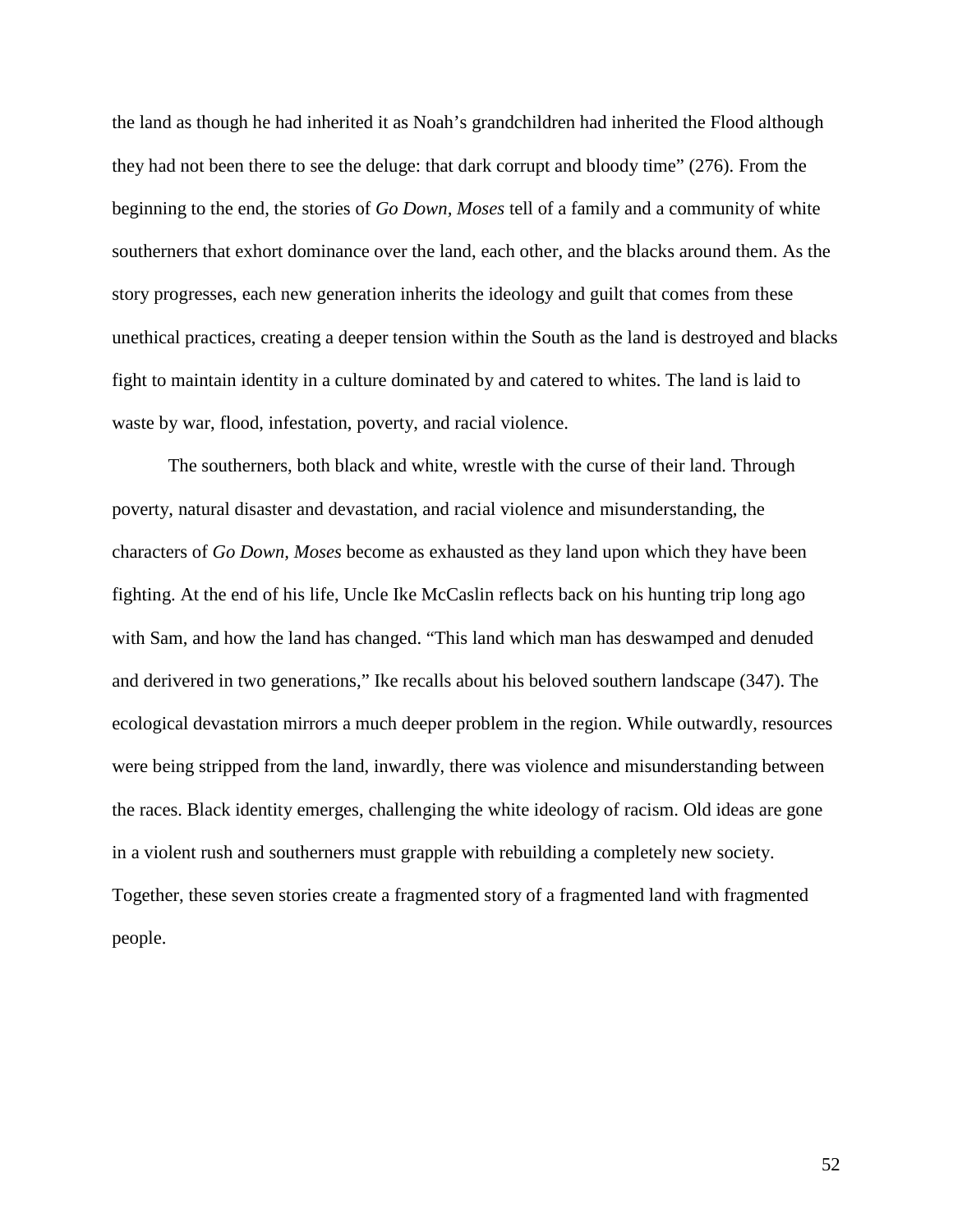#### **Conclusion**

William Faulkner was a southerner tied tightly to the land and examining his writings show readers how southerners interact with their natural environment. The land is not simply a backdrop to his stories, but plays an active role in developing the characters and portraying major themes. Faulkner's writings do not celebrate the glory of the Old South but instead illuminate major problems in southern society that have been absorbed into landscape. Critics can agree that Faulkner's works are distinctly southern, and his gothic, modern fragmented writing style weaves together elements of horror and absurdity to reveal a land plagued by tragedy and haunted by its own history. The Southern Renaissance of the 1920s and 30s allowed those who had been silenced for so long to finally develop a voice. Shifting social classes in an unstable society resulted in a chaotic environment out of which a distinct southern identity was created. *As I Lay Dying* illustrates the South's tragic history with natural disasters, land depletion, and restrictive poverty. *Absalom, Absalom!* symbolizes the rise and fall of the South and outdated Old South ideology of exploiting land and black bodies and how later generations are still haunted by the ghosts of the land. And lastly, *Go Down, Moses* discusses the overall devastation of land and racial violence that comes with the attitude of destruction. The characters in the works interact with their natural environment, mostly through struggle as they fight to get away from their southern heritage that links them to the land.

The land reveals the heritage of its people, making it essential to listen to what it says. "Tell me about the South," Shreve asks Quentin Compson. Studying the land and its people leads to larger implications about identity. In my research, I began to understand more of Faulkner's perspective on his characters that, though fictive, inhabit the same space he did. No matter where these characters travel, they are bound to the land and their heritage. Doyle asks readers, "What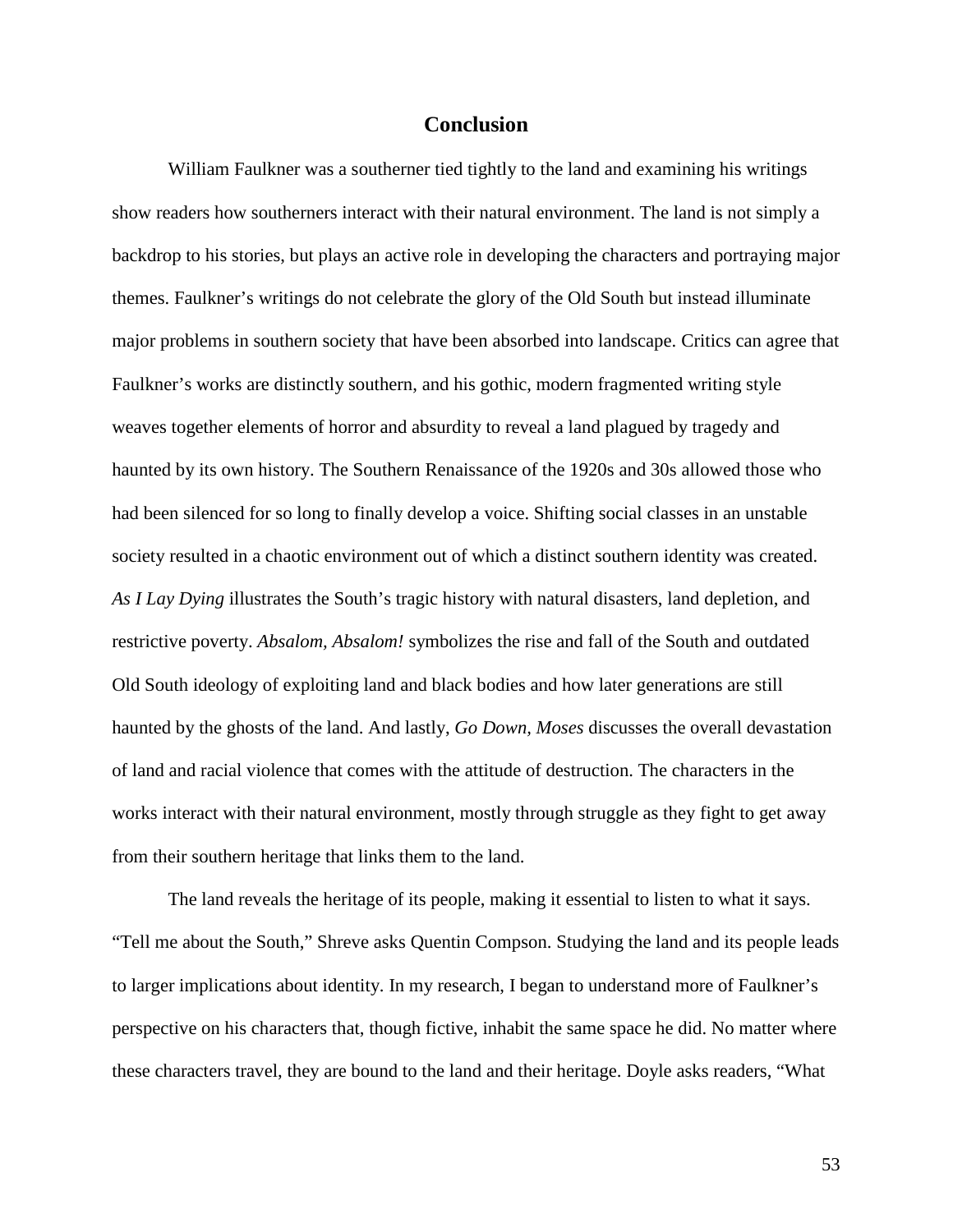was Faulkner attempting to 'tell about the South'? What was he making of the larger historical drama in which his actors were playing parts?" (Doyle 15). Faulkner's created space of Yoknapatawpha County in the Deep South Mississippi during the tumultuous time of defeat, reconstruction, racial divides, and shifting politics allows him to wrestle with the region's problems and controversies on a magnified sale.

Faulkner's works describe a South whose civilization has been buried under the soil: a land that has absorbed trauma and run thick with blood, crying out to those who have trampled upon it for so long. The characters, both white and black, inherit a tragic narrative of their homeland, and the ghosts of past sins haunt their memory. Faulkner's South exists in the fluidity of time, where the past is always present and southerners carry with them a burden of inheritance. Quentin Compson's reaction to being asked why he hates the South encompasses the burden of the southerner: "'I don't hate it,' Quentin said, quickly, at once, immediately; 'I don't hate it,' he said. *I don't hate it* he thought, panting in the cold air, the iron New England dark: *I don't. I don't! I don't hate it! I don't hate it!*" (303) Hate it or love it, the landscape of the American South stands as a force to be reckoned with. The stories and voices of people of different times, gender, and races are woven into the fabric that provides the setting of Faulkner's distinctly southern narrative.

As I was reading, I was constantly searching for a happy ending. Being a southerner, I so desperately wanted to find harmony and hope within the pages of Faulkner's tales. The last pages of his novels don't end in handholding and great strides toward improvement, however. They end in fire, misunderstanding, and violent deaths. But Faulkner's aim is not to give us a happy ending, calling for redemption and reconciliation. Instead, he demands recognition for what the land is saying and what stories have been absorbed into the soil. His works urge readers not to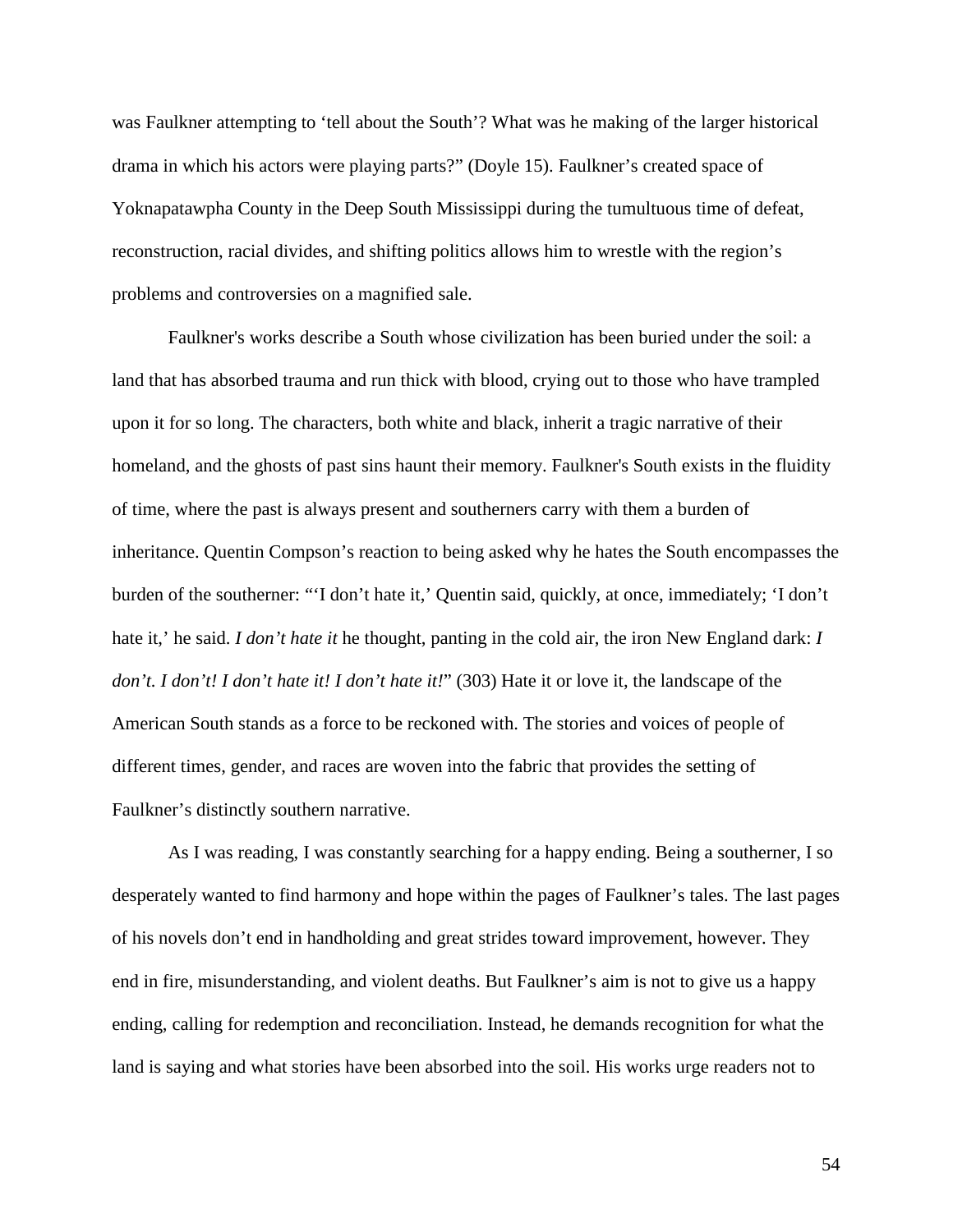strive towards redemption, but to stop, drop every inhibition, as Isaac McCaslin laid down his gun and compass, and recognize the cry of the land. To know the South, look to its landscape. In studying what the land is saying, we get a deeper insight and understanding into this fascinating region and people.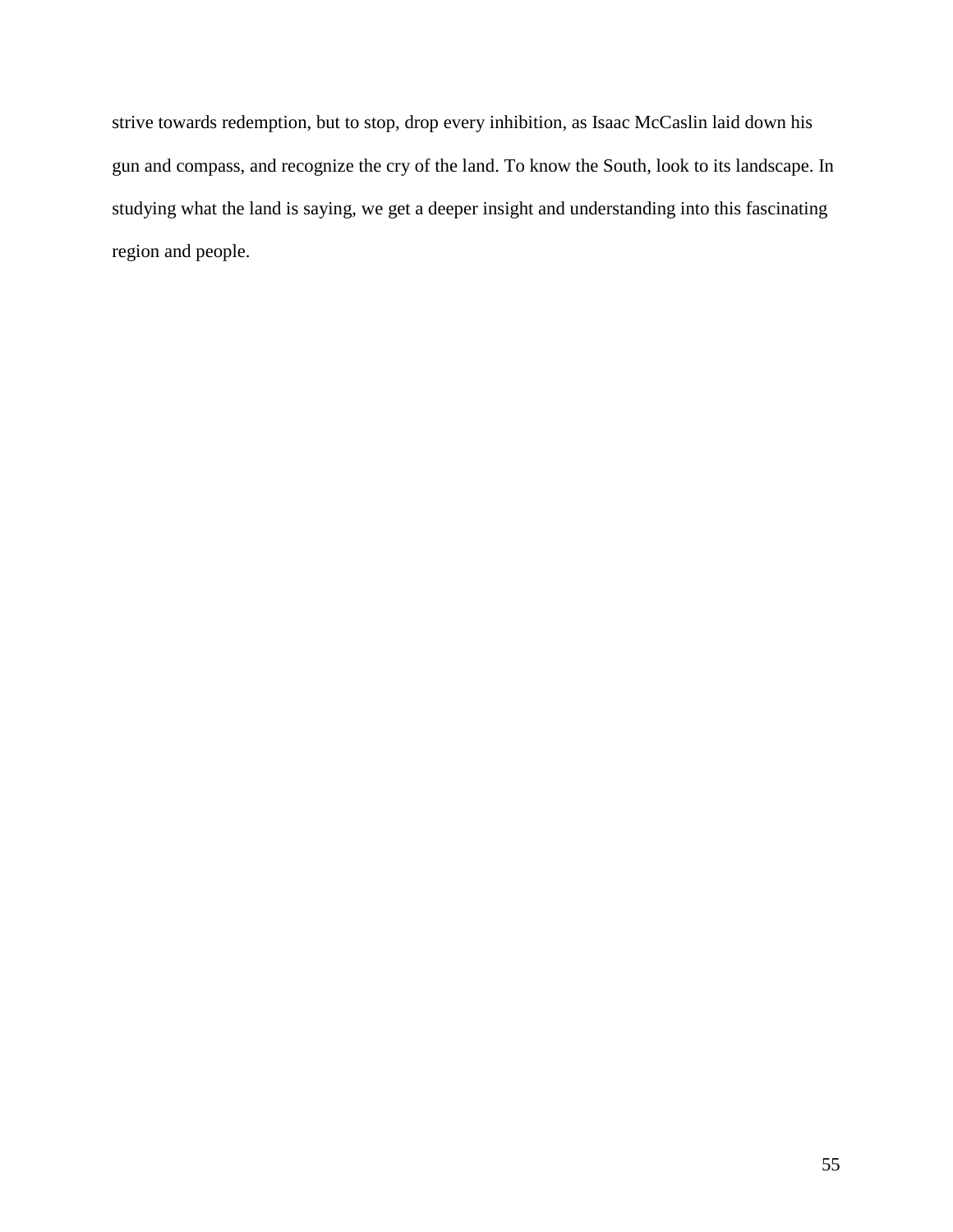#### **Works Cited**

- Abadie, Ann J., and Joseph R. Urgo, eds. *Faulkner and the Ecology of the South*. Jackson: University Press of Mississippi, 2005. Print.
- Barry, John. *Rising Tide: The Great Mississippi of 1927 and How it Changed America*. New York: Simon and Schuster, 2007. Print.
- Byron, Glennis and Dale Townshend, eds. *The Gothic World*. New York: Routledge, 2014. Print.
- Cooper, Donald B. "The Withdrawal of the United States from Haiti, 1928-1934." *Journal of Inter-American Studies*. 5.1 (1963): 83-101. Web.
- Cowdrey, Albert. *This Land, This South: An Environmental History*. Lexington: The University Press of Kentucky, 1996. Print.
- Doyle, Don. *Faulkner's County: The Historical Roots of Yoknapatawpha.* Chapel Hill, NC: The University of North Carolina Press, 2001. Print.
- Davis, Thadious. *Games of Property: Law, Race, Gender, and Faulkner's Go Down, Moses.*  Durham: Duke University Press, 2003. Web.
- DuBois, W.E.B. *The Souls of Black Folk*. Chicago: A.C. McClurg & Company, 1907. Web.
- Ellis, Reuben J. "Faulkner's Totemism: Vardaman's 'Fish Assessment' and the Language Issue in 'As I Lay Dying'". *Journal of American Studies* 24.3 (1990): 408-413. Web.
- Faulkner, William. *Absalom, Absalom!* New York: Vintage International, 1990. Print.
- Faulkner, William. *As I Lay Dying.* New York, NY: Knopf Doubleday Publishing Group, 2011. Kindle Edition.
- Faulkner, William. *Go Down, Moses*. New York: Vintage International, 1940. Print.
- Faulkner, William. Interview at Virginia Colleges Conference, 1957. University of Virginia Library. Web.
- Gilroy, Paul. *The Black Atlantic: Black Modernity and Double-Consciousness*. Cambridge: Harvard University Press, 1993. Print.
- Guterl, Matthew Pratt. "A Gulf Society." *William Faulkner in Context*. Ed. Matthews, John T. New York: Cambridge University Press, 2015. 35-44. Print.
- Hinrichsen, Lisa. "Writing Past Trauma: Faulkner and the Gothic." *William Faulkner in Context*. Ed. Matthews, John T. New York: Cambridge University Press, 2015. 219-226. Print.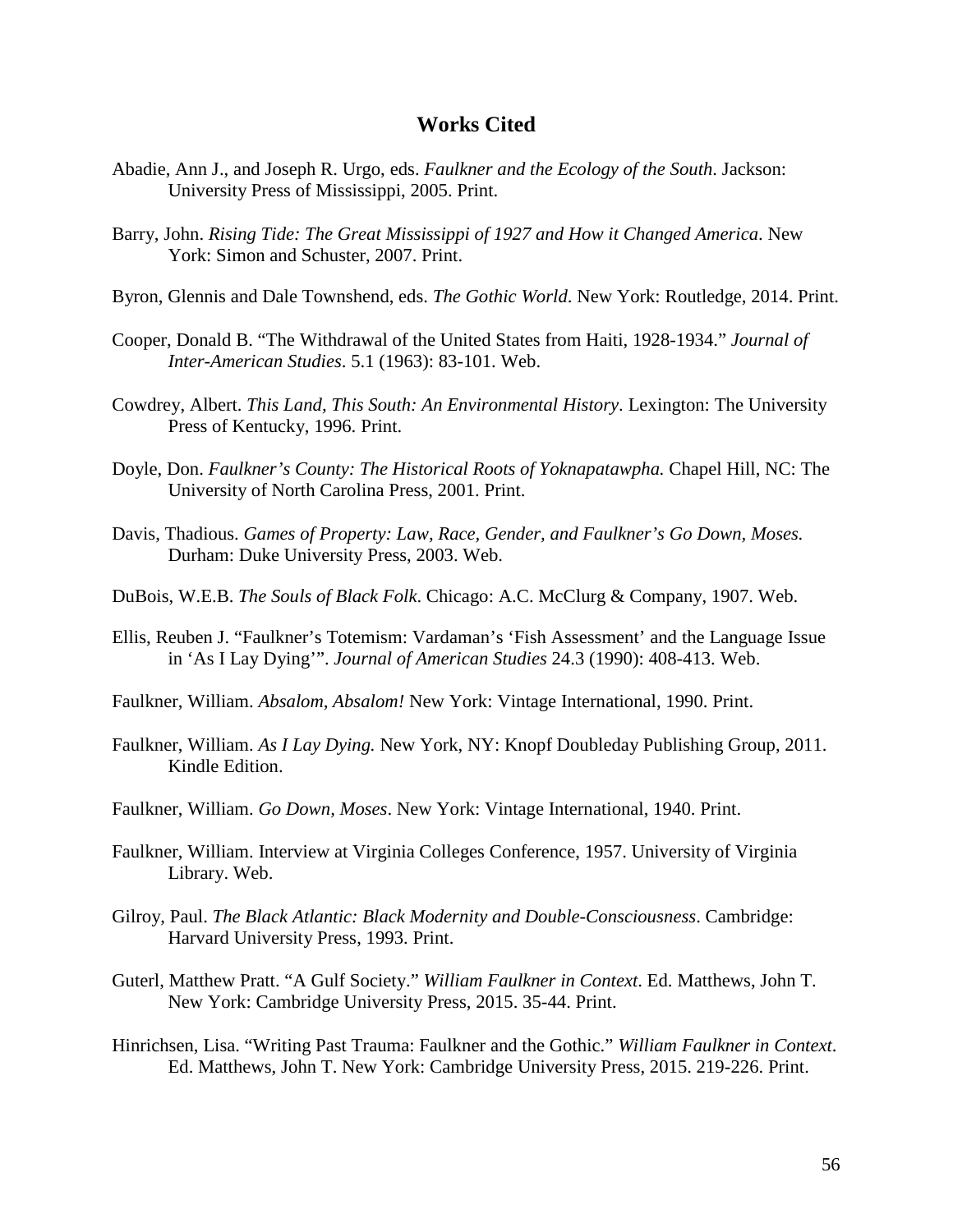- Kerr, Elizabeth M. *William Faulkner's Gothic Domain.* Port Washington, NY: Kennikat Press Corp., 1979. Print.
- Key, V.O. *Southern Politics in State and Nation*. New York: Knopf Publishing, 1949. Web.
- Knepper, Steven. "Shoot Quick and Slow: Southern Sporting Values, Mastery, and Language in Faulkner's Go Down, Moses." *Studies in Popular Culture* 29.2 (2006): 87-106. Web.
- Ladd, Barbara. "Reading William Faulkner After the Civil Rights Era." *William Faulkner in Context*. Ed. Matthews, John T. New York: Cambridge University Press, 2015. 169-180. Print.
- Lange, Fabian, Alan Olmstead, and Paul Rhode. "The Impact of the Boll Weevil, 1892-1932." *The Journal of Economic History* 69.03 (2009): 685-718. Web.
- Loichot, Valerie. "William Faulkner's Caribbean Poetics." *William Faulkner in Context*. Ed. Matthews, John T. New York: Cambridge University Press, 2015. 46-54. Print.
- Matthews, John T. "Touching Race in Go Down, Moses." *New Essays on Go Down, Moses*. Ed. Wagner-Martin, Linda. New York: Cambridge, University Press, 1996. 21-41. Web.
- Matthews, John T. "Recalling the West Indies: From Yoknapatawpha to Haiti and Back." *American Literary History.* 16.2 (2004): 238-262. Web.
- Matthews, John T., edited. *William Faulkner in Context.* New York, NY: Cambridge University Press, 2015. Print.
- O'Connor, Alice. *Poverty Knowledge: Social Science, Social Policy, and the Poor in Twentieth-Century U.S. History*. Princeton, NJ: Princeton University Press, 2001. Print.
- Oshinsky, David M. *"Worse Than Slavery": Parchman Farm and the Ordeal of Jim Crow Justice.* New York: Simon and Schuster, 1996. Kindle Edition.
- Percy, William Alexander. *Lanterns on the Levee: Recollections of a Planter's Son.* Baton Rouge: Louisiana State University Press, 1998. Web.
- Railey, Kevin. "*Absalom, Absalom!* and the Southern Ideology of Race." *The Faulkner Journal*. 14.2 (1999): 41-55. Web.
- Rieger, Christopher. *Clear-Cutting Eden: Ecology and the Pastoral in Southern Literature.* Diss. Louisiana State University, 2002. Web. December 2015.
- Ruzicka, William T. *Faulkner's Fictive Architecture: The Meaning of Place in the Yoknapatawpha Novels.* Ann Arbor: UMI Research Press, 1987. Print.